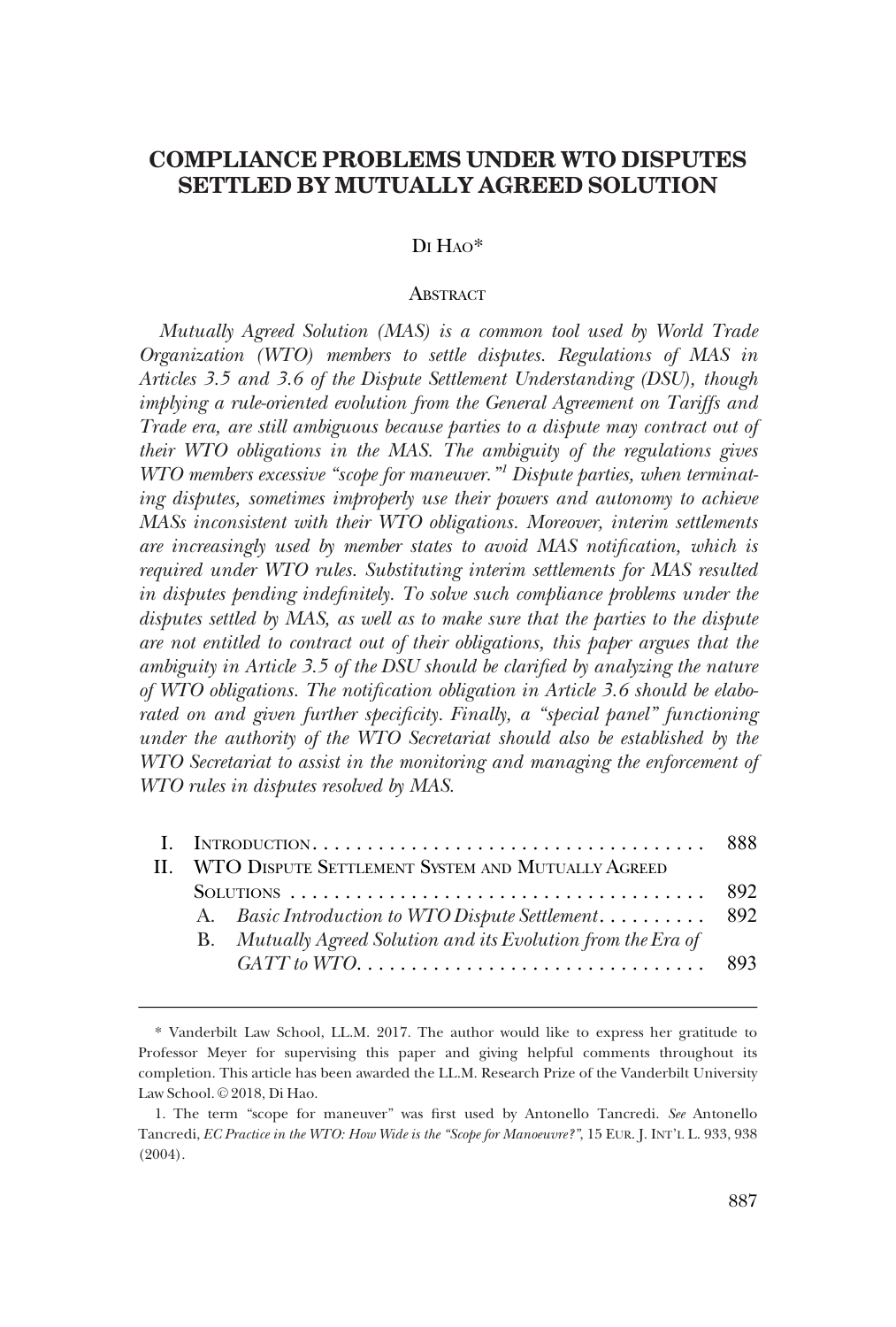<span id="page-1-0"></span>

|      |                                                          | The Definition of MAS<br>1.                                                                                       | 894 |
|------|----------------------------------------------------------|-------------------------------------------------------------------------------------------------------------------|-----|
|      |                                                          | The Classification of MAS<br>2.                                                                                   | 895 |
|      |                                                          | The Evolution of MAS from GATT to WTO<br>3.                                                                       | 897 |
|      |                                                          | Legal Status and Implementation of MAS<br>4.                                                                      | 898 |
|      | C.                                                       | The Function of MAS in WTO Dispute Settlement $\ldots \ldots$                                                     | 899 |
| III. | COMPLIANCE ISSUES IN DISPUTES SETTLED BY MAS.            |                                                                                                                   |     |
|      | A.                                                       | Mutually Agreed Solutions Reached by Dispute Parties                                                              |     |
|      |                                                          | Potentially Unfavorable to Less Powerful States                                                                   | 899 |
|      | В.                                                       | MASs Reached by Dispute Parties Threaten the Interests of                                                         |     |
|      |                                                          | Other Members                                                                                                     | 901 |
|      | C.                                                       | Problems of Performing the Duty of Notification After                                                             |     |
|      |                                                          |                                                                                                                   | 902 |
|      | D.                                                       | Interim Settlements Substituting MAS to Terminate the                                                             |     |
|      |                                                          | $Dispute \ldots \ldots \ldots \ldots \ldots \ldots \ldots \ldots \ldots \ldots \ldots$                            | 904 |
| IV.  | REASONS FOR COMPLIANCE PROBLEMS IN DISPUTES SETTLED BY   |                                                                                                                   |     |
|      |                                                          |                                                                                                                   | 905 |
|      | $A_{\cdot}$                                              |                                                                                                                   | 905 |
|      | <b>B.</b>                                                | Domestic Concerns of the Dispute Parties                                                                          | 908 |
| V.   | CLARIFYING THE LEGITIMATE BOUNDARIES OF AN EFFECTIVE MAS |                                                                                                                   |     |
|      | A.                                                       | $Theoretical\,\textit{Controversies}\,\textit{on the Status}\,\textit{of}\,\textit{WTO\,\textit{Rules}\dots\,}$ . | 912 |
|      |                                                          | Property Rules or Liability Rules<br>1.                                                                           | 912 |
|      |                                                          | Bilateral Obligations or Collective Obligations<br>2.                                                             | 915 |
|      | В.                                                       | Relationships Between MAS and WTO Rules.                                                                          | 916 |
| VI.  |                                                          | SUGGESTIONS ON IMPROVING THE WTO MULTILATERAL                                                                     |     |
|      |                                                          |                                                                                                                   | 921 |
|      | А.                                                       | Reasons for Persevering in Multilateralism                                                                        | 921 |
|      | <b>B.</b>                                                | Establishing a "Special Panel"                                                                                    | 923 |
|      |                                                          | Rationale for Establishing a Special Panel<br>1.                                                                  | 923 |
|      |                                                          | Functions of the Special Panel<br>2.                                                                              | 925 |
| VII. |                                                          |                                                                                                                   | 927 |

# I. INTRODUCTION

As of February 2018, 538 disputes have been brought to the World Trade Organization Dispute Settlement Mechanism ("DSM"), 119 of which were settled by a Mutually Agreed Solution ("MAS").<sup>2</sup> Disputes settled by MAS account for 22.12 percent of all complaints brought to the WTO DSM.<sup>3</sup> According to the Understanding on Rules and

*See Chronological List of Dispute Cases*, WTO, [https://www.wto.org/english/tratop\\_e/](https://www.wto.org/english/tratop_e/dispu_e/dispu_status_e.htm) 2. [dispu\\_e/dispu\\_status\\_e.htm](https://www.wto.org/english/tratop_e/dispu_e/dispu_status_e.htm) (last visited Feb. 17, 2018).

<sup>3.</sup> *Id*.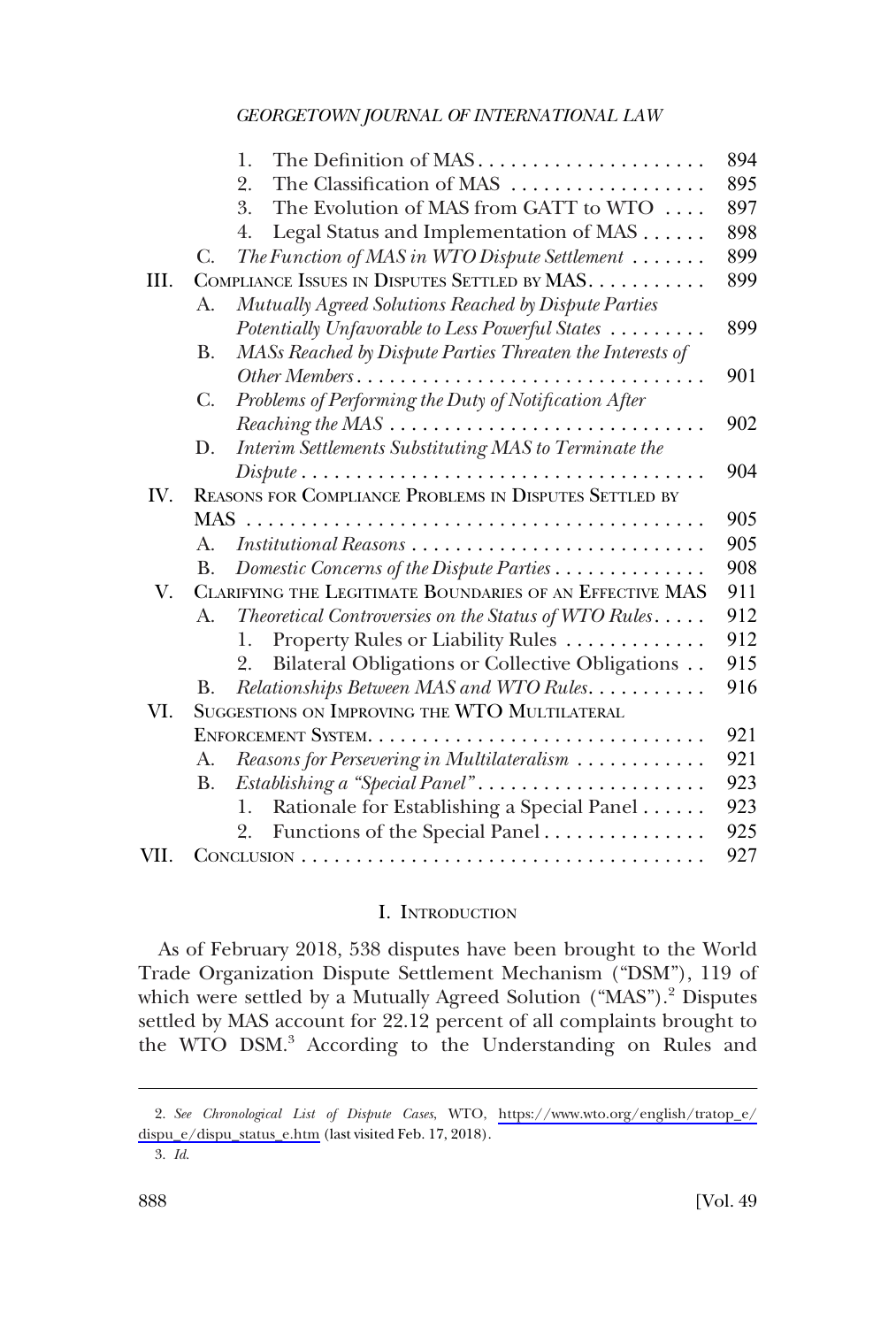Procedures Governing the Settlement of Disputes ("DSU") Article 3.7, "a solution mutually acceptable to the parties to a dispute and consistent with the covered agreements is clearly to be preferred."4 MAS, being the preferred solution and playing a prominent role in dispute settlement, has accordingly gained some attention, but the research is incomplete. There is already an existing body of research concentrating on MAS, such as Wolfgang Alschner's article that explicitly describes the definition of MAS based on panel and Appellate Body ("AB") reports and relevant provisions in the DSU and also examines the substantive and procedural law of MAS.<sup>5</sup> Alberto Alvarez-Jimenez analyzed in one of his articles whether MAS is legally binding and if a WTO panel or the AB has jurisdiction over the disputes related to MAS.6 Antonello Tancredi classified different kinds of MAS in terms of their consistency with WTO covered agreements.<sup>7</sup> There is not sufficient research, however, examining the compliance problems caused when a MAS is used to avoid actually complying with the obligations contained in the WTO agreements. Although a MAS can terminate a dispute, in practice, the effect of compliance with WTO rules triggered by MASs can be quite different from the strict implementation of panel or AB reports, thereby creating a "grey area" in the multilateral trading system.<sup>8</sup>

The General Agreement on Tariffs and Trade ("GATT") dispute settlement mechanism had clearly diplomatic features and contained no regulations on MAS. Member states were given more "scope for

<sup>4.</sup> Understanding on Rules and Procedures Governing the Settlement of Disputes art. 3.7, Apr. 15, 1994, Marrakesh Agreement Establishing the World Trade Organization, Annex 2, 1869 U.N.T.S. 401 [hereinafter DSU].

<sup>5.</sup> *See* Wolfgang Alschner, *Amicable Settlements of WTO Disputes: Bilateral Solutions in a Multilateral System*, 13 WORLD TRADE REV. 65 (2014).

<sup>6.</sup> *See* Alberto Alvarez-Jimenez, *Mutually Agreed Solutions under the WTO Dispute Settlement Understanding: An Analytical Framework after the Softwood Lumber Arbitration*, 10 WORLD TRADE REV. 343 (2011).

<sup>7.</sup> Antonello Tancredi classified MAS into several categories: 1) agreements *infra ordinem*, meaning agreements permitted by the DSU, 2) agreements *praeter legem*, i.e., agreements aimed to fill the lacunae in the DSU, and 3) Agreements *extra ordinem*, i.e., agreements which are not provided for in the DSU. For different kinds of MAS, see Tancredi, *supra* note 1, at 949-59.

<sup>8. &</sup>quot;Grey area" measures represented by Voluntary Export Restraints will be explained later. Grey area measures are the measures which are difficult to regulate but have serious distorting effects on trade. The participants of the Uruguay Round decided to prohibit "grey area" measures in the Agreement on Safeguards, which is considered a major achievement of the Uruguay Round. *See* Yong-Shik Lee, *Revival of Grey-Area Measures? The US-Canada Softwood Lumber Agreement: Conflict with the WTO Agreement on Safeguards*, 36 J. WORLD TRADE 155, 156 (2002).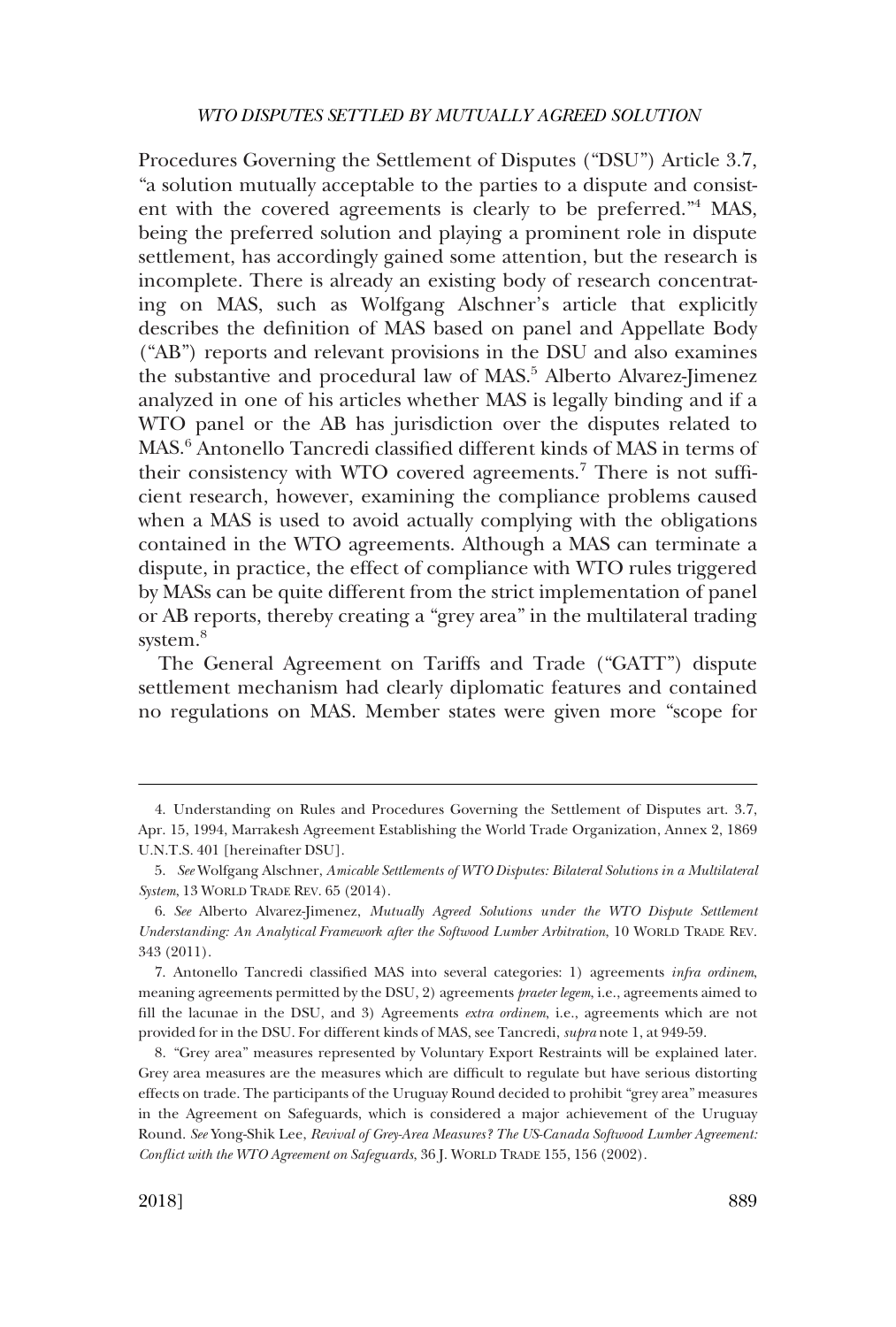maneuver."9 The trading system has evolved, however, such that the WTO now includes more judicial elements, which supplement the diplomatic features inherited from GATT to regulate MAS in Articles 3.5 and 3.6 of the DSU.<sup>10</sup> These Articles in the DSU provide, however, only a basic framework for MAS. Some standards regarding the relationship between MAS and WTO-covered agreements, as well as how dispute parties should notify their MAS, are ambiguous. Because a panel or the AB may rarely acquire opportunities to interpret articles related to MAS, some parties may choose to make use of the loophole and contract out of some WTO obligations by reaching a MAS, which seemingly terminates the dispute.<sup>11</sup>

Solving the compliance issue triggered by MAS requires reform of the enforcement mechanism of the WTO. If the enforcement mechanism were more effective, it would be hard for a powerful dispute party to buy out of its obligation or use threats and coercion during the process of negotiating a MAS. A paradox exists between the WTO's membership-driven enforcement and intent to establish a rule-oriented multilateral trading system. Economic interdependence between nations, especially in the globalization era, makes non-compliance not only an issue between dispute parties, but also a problem shared by all WTO members. Although the existing enforcement mechanism under the surveillance of the Dispute Settlement Body ("DSB") may be seen as multilateral, the only deterrent enforcement measure, retaliation, is taken bilaterally between the dispute parties.<sup>12</sup> For the purpose of solving the compliance problem where WTO members rely on MAS to evade WTO obligations, a sensible method would be to intensify collaboration in enforcing WTO rules and introduce a more effective multilateral enforcement mechanism.

<sup>9.</sup> Tancredi, *supra* note 1, at 938.

<sup>10.</sup> *See* Robert Alilovic, *Consultations under the WTO's Dispute Settlement System*, 9 DALHOUSIE J. LEGAL STUD. 279, 287 (2000).

<sup>11.</sup> As will be explained in the following text, the panel and Appellate Body in the WTO have no explicit jurisdiction over the provisions in a MAS because strictly speaking, a MAS is not part of the WTO-covered agreements. Without jurisdiction over MASs, the panel and AB have no opportunity to exert their judicial lawmaking function or interpret the ambiguous DSU provisions related to MASs. As will be explained *infra* Part III(A), the United States and Brazil terminated a dispute by reaching a MAS without withdrawing the measures inconsistent with the Agreement on Subsidies and Countervailing Measures (SCM Agreement).

<sup>12.</sup> *See* DSU, *supra* note 4, art. 22.2 (". . . [A]ny party having invoked the dispute settlement procedures may request authorization from the DSB to suspend the application to the Member concerned of concessions . . . .").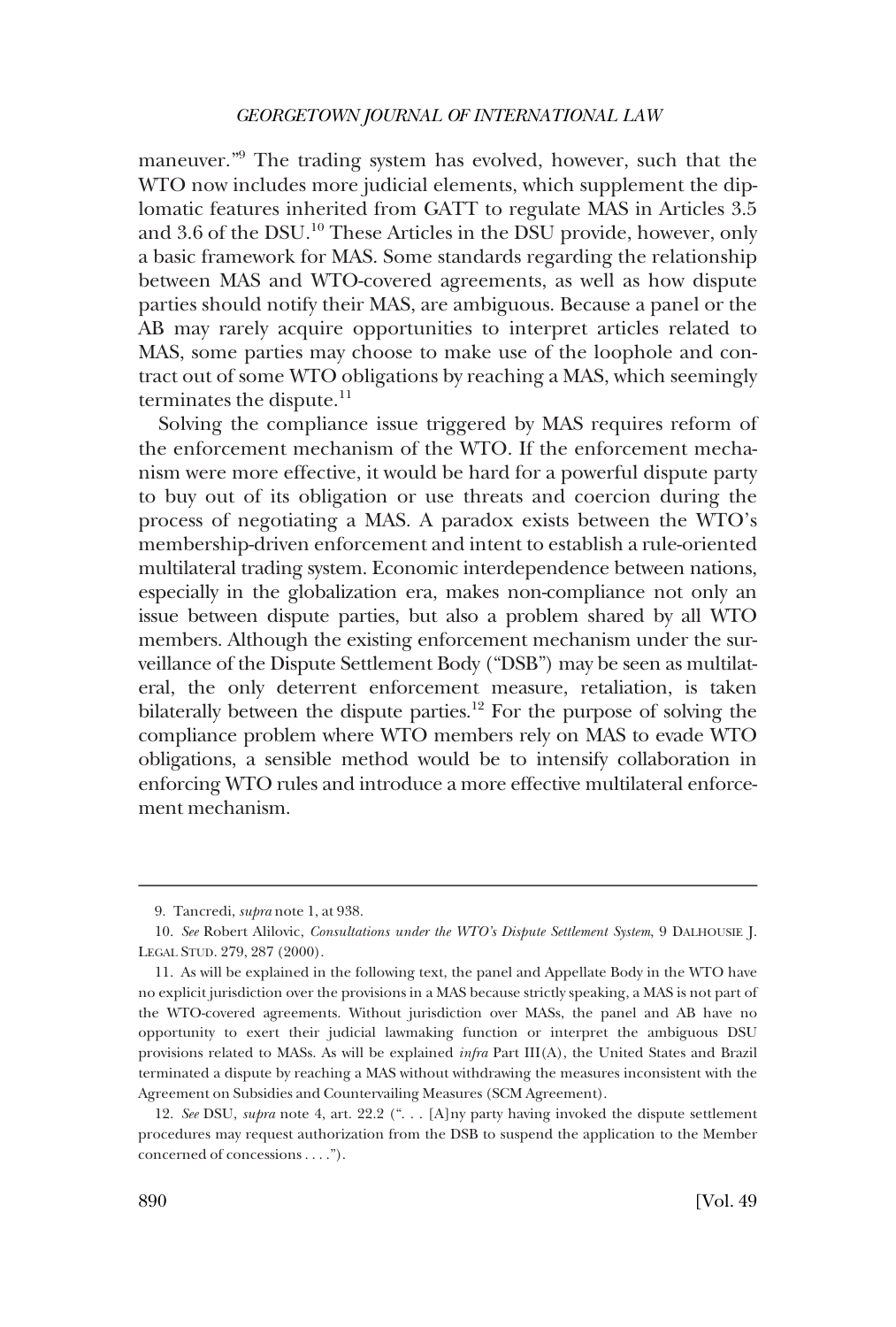This paper, by using the case-study method, focuses on the compliance problems of WTO members using MAS to bypass their WTO obligations. One of the reasons for the compliance problems under MAS is the ambiguity present in Articles 3.5, 3.6, and  $21.6$  of the DSU.<sup>13</sup> These requirements related to MAS fail to clarify what "consistent with covered agreements" means, how the MAS shall be notified to the DSB, and how specific the responding party should be in its report evaluating the member's progress in the implementation of the MAS.<sup>14</sup> The ambiguity of the requirements in the DSU gives dispute parties excessive authority to reach settlements which may undermine the foundation of the WTO. This Note argues that WTO members cannot waive their WTO obligations amongst themselves by reaching a MAS unless permitted by WTO-covered agreements. Most of the WTO entitlements are protected by property rules, and most WTO obligations share collective features.15 Bilateral agreements that effectively waive compliance, as MASs have the capacity to do, undermine the multilateral nature of the trading system.

[Section II](#page-5-0) of this paper will introduce the basic background of the WTO dispute settlement system, define MAS, explain its evolution, and also illustrate how MAS fits into the dispute settlement procedure. [Section III](#page-12-0) will summarize the existing compliance problems in disputes settled by MAS by analyzing disputes brought to the DSB and the MASs reached between the parties. In [Section IV](#page-18-0), the institutional reasons and domestic concerns of the dispute parties that have caused MAS problems will be examined. Afterward, [Section V](#page-24-0) will re-examine the theoretical controversies on WTO obligations and then try to clarify what a legal and effective MAS would look like. The final section will suggest improving horizontal trans-governmental networks within the WTO by establishing a "special panel" that will provide assistance to the DSB in promoting compliance by intensifying the multilateral enforcement mechanism.16

<sup>13.</sup> As will be explained *infra* Part II(B)(3), Article 3.5 of the DSU, *supra* note 4, made three substantive requirements with regard to MAS; article 3.6 is about the procedural regulation on MAS; and article 21.6 empowers the DSB to supervise the implementation of the adopted rulings or recommendations.

<sup>14.</sup> *See* DSU, *supra* note 4, arts. 3.5, 3.6, 21.6. This argument will be explained *infra* Part III(C) and Part IV(A).

<sup>15.</sup> Controversies over property rules and liability rules and different opinions over nature of the WTO obligations will be discussed in the following text. *See infra* Part V(A)(1).

<sup>16.</sup> With respect to the structure of this article, it is noteworthy that Section V and Section VI are all strategies the author suggests to solve the compliance problems in disputes resolved by MAS. Section V tries to illustrate the relationship between MAS and WTO-covered agreements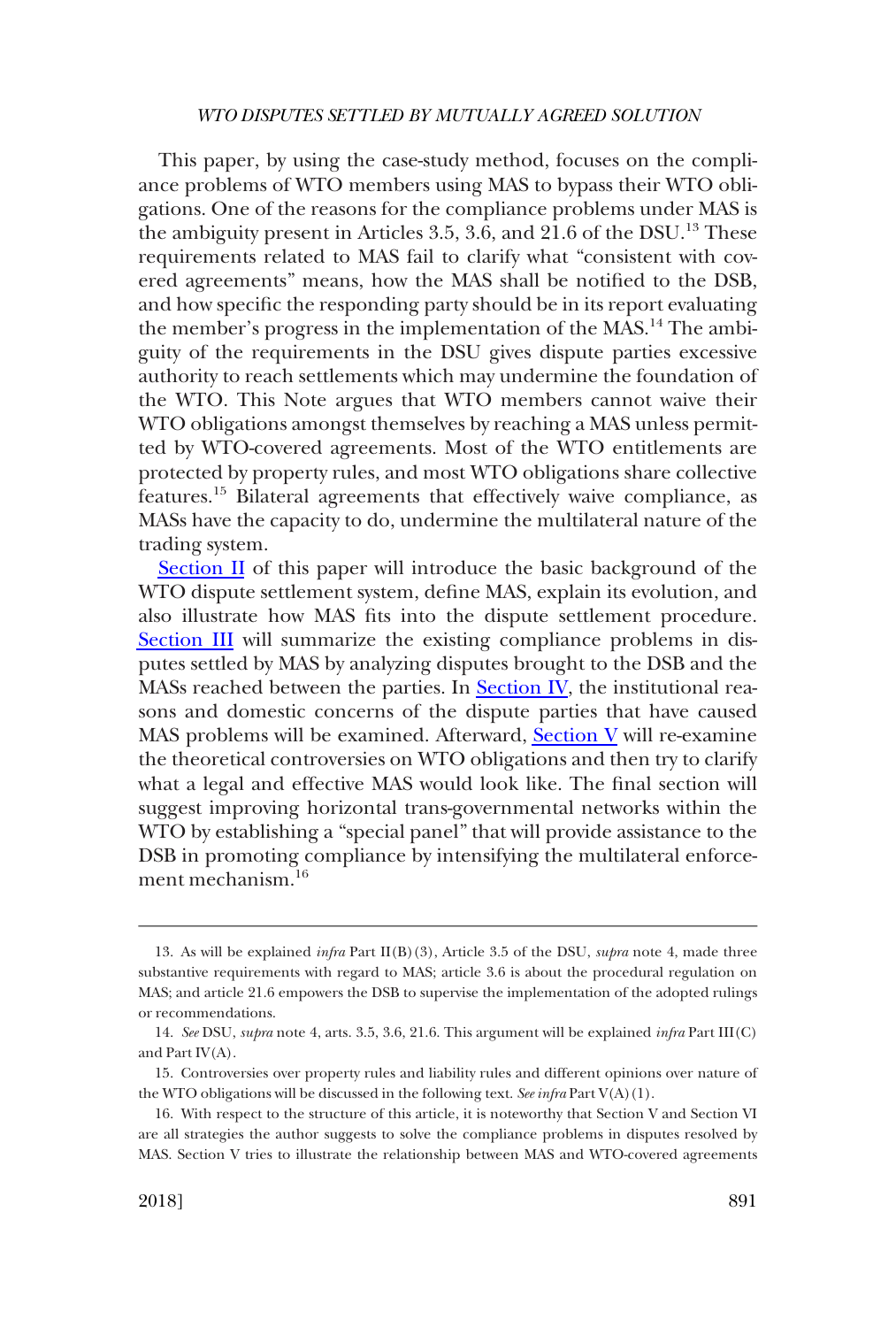#### <span id="page-5-0"></span>II. WTO DISPUTE SETTLEMENT SYSTEM AND MUTUALLY AGREED SOLUTIONS

# A. *Basic Introduction to WTO Dispute Settlement*

Before the WTO, dispute settlement matters were regulated in Articles XXII and XXIII of GATT 1947, which gave priority to making a satisfactory adjustment for the nullification or impairment of the benefits of a contracting party.<sup>17</sup> Only when no satisfactory adjustment was realized could the matter be referred to the Contracting Parties.<sup>18</sup> Although the GATT also facilitated panels to hear disputes, there was no formal mechanism for dispute settlement in the GATT system. Additionally, due to the principle of consensus, any party could block the dispute settlement process, refuse to adopt or implement the panel's report, and block authorization to suspend concessions.19 For these reasons, dispute settlement under GATT exhibited distinct diplomatic and power-oriented features that garnered considerable criticism and eventually resulted in several proposals for reform.<sup>20</sup>

At the end of the Uruguay Round Negotiation, the parties signed the Marrakesh Agreement Establishing the World Trade Organization ("Marrakesh Agreement"). The WTO incorporated an effective dispute settlement system, which is stipulated in Annex 2 of the Marrakesh Agreement, *i.e*., the Understanding on Rules and Procedures Governing the Settlement of Disputes or DSU. The DSU applies to all of the WTOcovered agreements and is administered by the DSB, which consists of representatives from all WTO members.<sup>21</sup> Consultation is compulsory

18. *Id*. art. 23.2.

and tries to make clear that WTO members cannot contract out of their WTO obligations. Section VI intends to alleviate the problems by strengthening the multilateral enforcement mechanism.

<sup>17.</sup> The nullification or impairment of one contracting party's benefits can result from another contracting party's failure to fulfill WTO obligations or its application of any measure. General Agreement on Tariffs and Trade art. 23.2, Oct. 30, 1947, 61 Stat. A-11, 55 U.N.T.S. 194 [hereinafter GATT 1947].

<sup>19.</sup> *Id*. ("If the CONTRACTING PARTIES consider that the circumstances are serious enough to justify such action, they may authorize a contracting party or parties to suspend the application to any other contracting party or parties of such concessions or other obligations under this Agreement as they determine to be appropriate in the circumstances."). The requirement in the GATT era was in stark contrast with the "negative consensus" principle in WTO dispute settlement.

<sup>20.</sup> *See* Julia Christine Bliss, *Reform in the Uruguay Round: Problems and Prospects*, 23 STAN. J. INT'L L. 31, 50 (1987); *see also* J. G. Castel, *The Uruguay Round and the Improvements to the GATT Dispute Settlement Rules and Procedures*, 38 INT'L & COMP. L. Q. 834, 841 (1989).

<sup>21.</sup> The General Council has representatives from all member governments and convenes as the Dispute Settlement Body. *See Dispute Settlement Body*, WTO, [https://www.wto.org/english/](https://www.wto.org/english/tratop_e/dispu_e/dispu_body_e.htm) [tratop\\_e/dispu\\_e/dispu\\_body\\_e.htm](https://www.wto.org/english/tratop_e/dispu_e/dispu_body_e.htm) (last visited Feb. 17, 2018); *see also The WTO General Council*,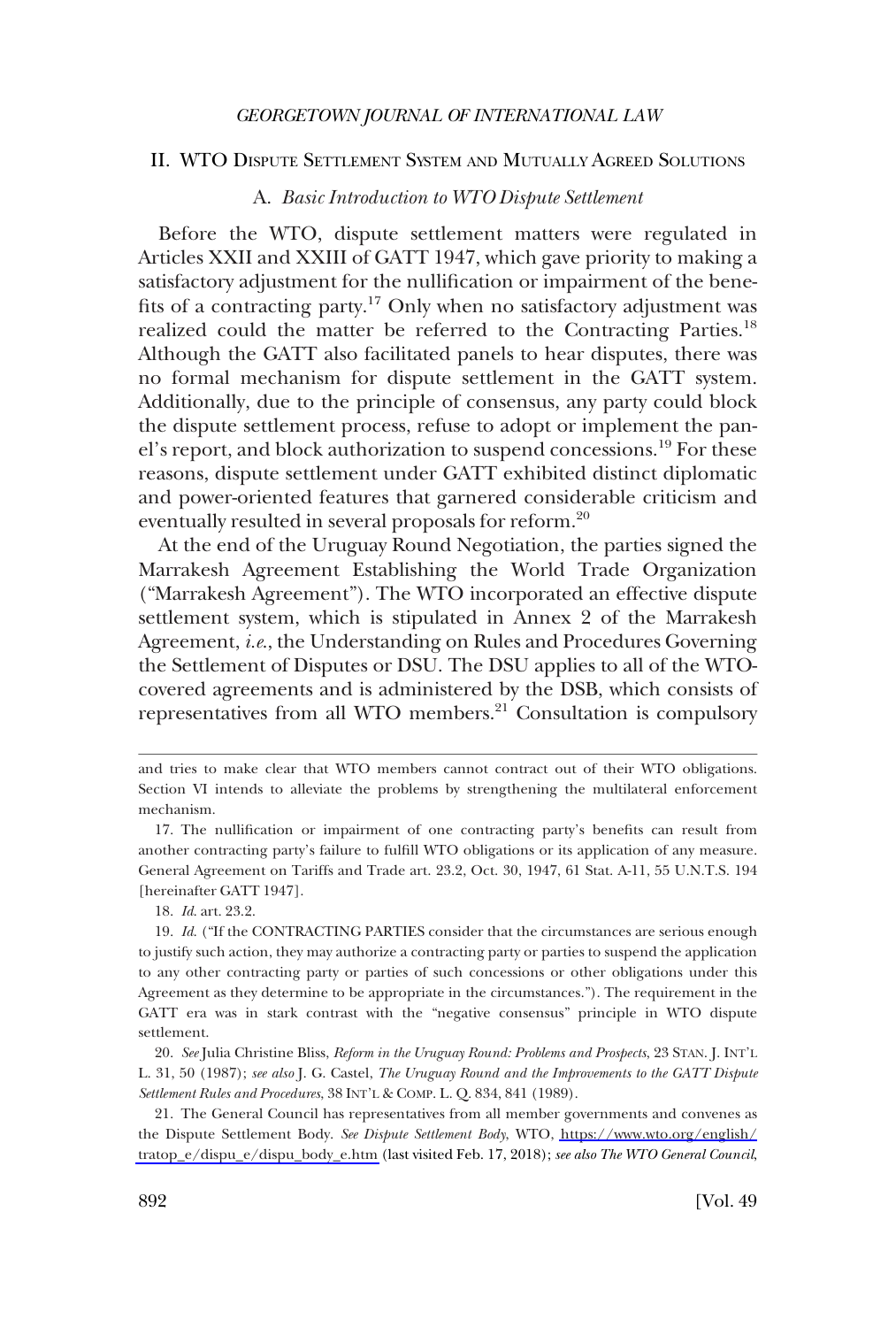<span id="page-6-0"></span>before a party may request the establishment of a panel.<sup>22</sup> Unless there is consensus to the contrary, the DSB is obligated to establish a panel at the request of any of the parties to the dispute.<sup>23</sup> Additionally, if any of the parties is unsatisfied with the panel reports, it has the right to appeal to the Appellate Body, which is a permanent body under the WTO and consists of seven judges.24

In contrast to the GATT's principle of positive consensus, the WTO Dispute Settlement Body follows a rule of negative consensus, which signifies that, theoretically speaking, all panel and AB reports will be adopted because, at the very least, the winning party will be in favor of the report.<sup>25</sup> The DSB is charged with the implementation of the rulings, but the enforcement powers are mainly held by the dispute parties themselves. In case of non-compliance, the dispute parties may initiate Article 21.5, which requires the original panel to determine if the losing party has fulfilled its obligation of implementation.<sup>26</sup> As remedies for non-compliance, the dispute parties may seek compensation or take retaliatory measures. $27$  Thus, when compared with the GATT system, the WTO dispute settlement mechanism is more like a judicial system and more powerful, as its rulings usually obtain compulsory enforcement. Symbolizing vast progress in international rule of law, the WTO dispute settlement mechanism is a key element in maintaining the stability and predictability of the multilateral trading system.<sup>28</sup>

# B. *Mutually Agreed Solution and its Evolution from the Era of GATT to WTO*

The term Mutually Agreed Solution ("MAS") is described in Article 3.7 of the DSU, which states that "a solution mutually acceptable to the parties in a dispute and consistent with the covered agreements is clearly to be preferred."29 Although MAS has played an important role in dispute settlements, especially in complicated cases, some basic

29. DSU, *supra* note 4, art. 3.7.

WTO, [https://www.wto.org/english/thewto\\_e/gcounc\\_e/gcounc\\_e.htm](https://www.wto.org/english/thewto_e/gcounc_e/gcounc_e.htm) (last visited Feb. 17, 2018).

<sup>22.</sup> DSU, *supra* note 4, art. 4.2 and art. 4.3.

<sup>23.</sup> *Id*. art. 21.6.

<sup>24.</sup> *Id*. art. 17.

<sup>25.</sup> *Id*. arts. 6.1, 16.4, 17.14.

<sup>26.</sup> *Id*. art. 21.5.

<sup>27.</sup> *Id*. art. 22.

<sup>28.</sup> For example, John H. Jackson considered the WTO Dispute Settlement Mechanism as unique in its judicial and legalistic system. The binding application of the reports to its members had a tremendous impact on the world trade system. *See* John H. Jackson, *The Role and Effectiveness of the WTO Dispute Settlement Mechanism*, BROOKINGS TRADE F. 179, 179-80 (2000).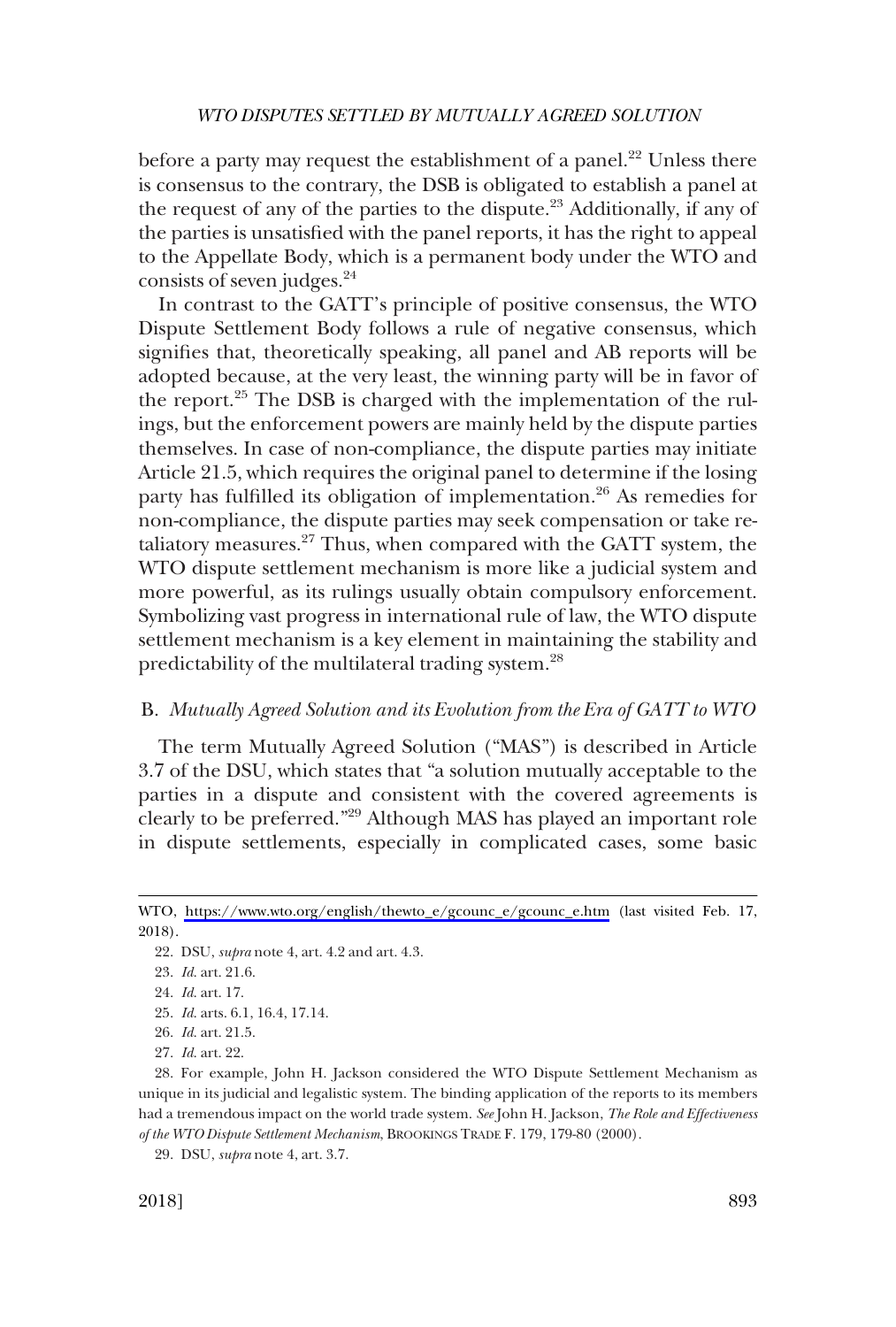<span id="page-7-0"></span>elements contained in its definition are not self-evident in the DSU. Therefore, it is necessary to look at the basic overview of the MAS under the DSU before examining compliance problems existing in settlements through MAS.

# 1. The Definition of MAS

Although there is no definition of MAS in the DSU, from the context of the relevant provisions, a narrow definition of MAS may be inferred.30 First, MAS refers only to solutions to disputes that are formally filed before the WTO. $31$  In other words, if a dispute was introduced to both the WTO and Regional Trade Agreement ("RTA") dispute settlement system, and the dispute parties reached a solution under the system of the RTA, the solution reached by the parties is not the MAS referred to in the DSU.

Second, a MAS under the WTO must include a final solution and truly terminate the dispute.<sup>32</sup> Because MAS is not the only amicable negotiation element included in the WTO dispute settlement,<sup>33</sup> evaluating if there is a MAS should not depend on the negotiation character of the agreement reached by the parties but should instead focus on whether the agreement can resolve the dispute. In the *EC—Bananas*  case, the panel speculated that a series of future steps for resolving the dispute could not be considered a solution.<sup>34</sup> The Appellate Body

33. For example, according to Article 21.3(b) of the DSU, dispute parties can determine the reasonable period of time by agreement. Also, because the DSU does not illustrate whether the winning party must first initiate a 21.5 proceeding, or can directly apply for the authorization of retaliation, the dispute parties sometimes coordinate the order of the 21.5 proceeding and the arbitration in Article 22.6 by making bilateral agreements. Understanding between Canada and the United States Regarding Procedures under Articles 21 and 22 of the DSU, *Canada—Measures Affecting the Importation of Milk and the Exportation of Dairy Products*, WTO Doc. WT/DS103/14 (Jan. 5, 2001); Understanding between the European Communities and the United States Regarding Procedures under Articles 21 and 22 of the DSU, *United States—Tax Treatment for "Foreign Sales Corporations"*, WTO Doc. WT/DS108/12 (Oct. 5, 2000).

34. *See* Panel Report, *EC—Regime for the Importation, Sale and Distribution of Bananas—Second Recourse to Article 21.5 of the DSU by Ecuador*, ¶¶ 7.81-7.82, WTO Doc. WT/DS27/RW2/ECU (adopted May 6, 1999) [hereinafter Panel Report, *EC—Bananas III (Article 21.5-Ecuador)*].

<sup>30.</sup> In Article 3.5 and Article 3.6 of the DSU, *supra* note 4, MAS was referred to as "solutions to matters formally raised under the consultation and dispute settlement provisions of the covered agreements."

<sup>31.</sup> DSU, *supra* note 4, arts. 3.5, 3.6.

<sup>32.</sup> *Id*. art. 3.7. The term "solution" in Article 3.7 refers to "the act of solving a problem." *See*  SHORTER OXFORD ENGLISH DICTIONARY 2917 (W.R Trumble & A. Stevenson eds., 5th ed. 2002); *see also* Panel Report, *India—Measures Affecting the Automotive Sector*, ¶ 7.113, WTO Doc. WT/DS146/R (adopted Dec. 21, 2001) [hereinafter Panel Report, *India—Measures Affecting the Automotive Sector*].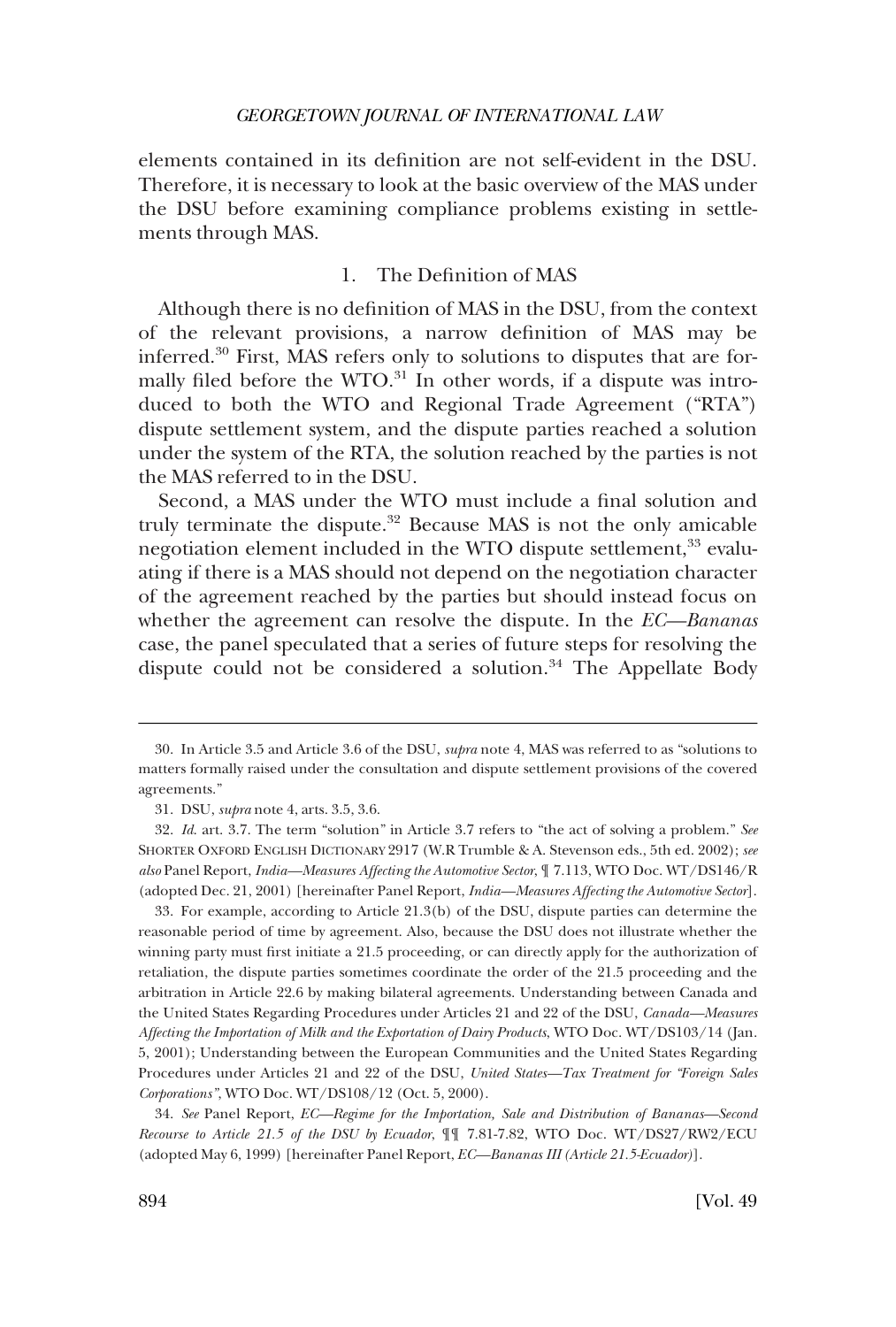<span id="page-8-0"></span>supported the opinion of this panel, stating that simply putting forward steps to a final solution will not eventually resolve the dispute, so the panel should examine whether the dispute parties intend to terminate disputes on a case-by-case basis.<sup>35</sup>

Third, MAS under the DSU should be differentiated from interim settlements achieved by the dispute parties during the negotiation period.36 In recent years, an increasing number of WTO members favored interim settlements to resolve disputes. These interim settlements usually emerge in the form of a Memorandum of Understanding ("MoU") or a Frameworks Agreement, including steps toward final compliance with WTO obligations and plans to terminate disputes. $37$  As the number of interim settlements reached by dispute parties has increased, the quantity of MAS terminating disputes has declined.38

# 2. The Classification of MAS

The classification of MAS may be considered from the perspectives of time and text. Because MAS can be achieved at any time during the process of dispute settlement,<sup>39</sup> from the aspect of time, this article classifies the two periods in which a MAS might be implemented as either a pre-ruling MAS or a post-ruling MAS. The reason for this classification is because panel and AB reports have an important role in the negotiation and achievement of MAS. A pre-ruling MAS may be attained both during the consultation stage and after the establishment of the panel. As posited by Pauwelyn, parties are most eager to make concessions during dispute settlements, not because of enforcement, but rather because of the anticipation of a panel/AB report.<sup>40</sup> Therefore, after the panel and AB reports have been adopted by the DSB, the remaining gap for the dispute parties to interpret WTO rules becomes smaller as

<sup>35.</sup> Appellate Body Report, *European Communities—Regime for the Importation, Sale and Distribution of Bananas—Second Recourse to Article 21.5 of the DSU by Ecuador*, ¶ 220, WTO Doc. WT/ DS27/AB/RW2/ECU (adopted Dec. 11, 2008) [hereinafter Appellate Body Report, *EC—Bananas III (Article 21.5-Ecuador II)*].

<sup>36.</sup> DSU, *supra* note 4, art. 3.7; *see also* Appellate Body Report, *EC—Bananas III (Article 21.5- Ecuador II)*, *supra* note 35, ¶ 219.

<sup>37.</sup> Examples of interim settlements will be given in the next Section. *See infra* Part II(D).

<sup>38.</sup> For the rise of interim settlements in recent settlement trends, see Alschner, *supra* note 5, at 72.

<sup>39.</sup> Major provisions directly related to MAS are Articles 3.5, 3.6, and 3.7, which are under "general provisions" of the DSU. "General provisions," literally speaking, applies to the whole stage of the dispute settlement.

<sup>40.</sup> *See* Joost Pauwelyn, *The Limits of Litigation: 'Americanization' and Negotiation in the Settlement of WTO Disputes*, 19 OHIO ST. J. DISP. RESOL. 121, 126-27 (2003) (discussing the expectation that panel and AB reports can influence the negotiation process of a MAS).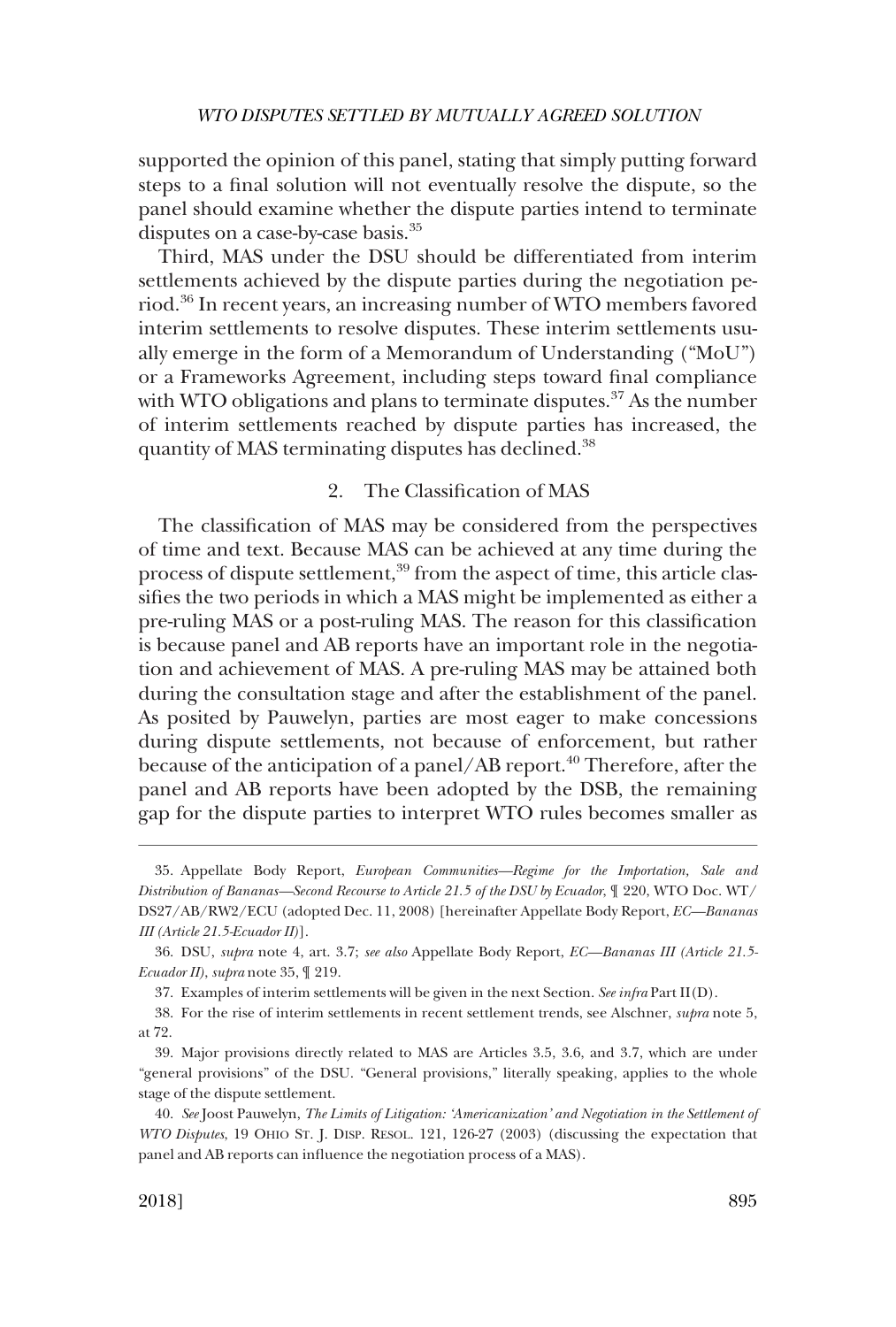the panel and AB have already provided authoritative interpretation regarding the disputed WTO rules.

From the aspect of text, MASs can be classified as "WTO+" or "WTO-."<sup>41</sup> A "WTO+" MAS may be broader and incorporate stricter or more specific obligations than what is contained in WTO-covered agreements. For example, in the *India-Autos* case, India and the EC reached a MAS by exchange of letters on November 12,  $1997<sup>42</sup>$  In that agreement, India promises to "eliminate all quantitative restrictions on imports maintained by reference to GATT Article XVIII and notified to the WTO" in accordance with the time schedules contained in Annex III of document WT/BOP/N/24.<sup>43</sup> A "WTO+" MAS is usually allowed by WTO practice44 due to the principle of *pacta sunt servanda* in international law, so long as the benefits conferred in the MAS do not violate most-favored nation ("MFN") treatment.<sup>45</sup> On the other hand, "WTO-" refers to when dispute parties use a MAS to contract out of their WTO obligations between themselves. Because a "WTO-" MAS involves waiving obligations between certain members, the legitimacy of this kind of MAS is unclear and ambiguous.<sup>46</sup>

<sup>41.</sup> Regarding the classification of "WTO+" and "WTO-", see Gabrielle Marceau, *News from Geneva on RTAs and WTO-plus, WTO-more, and WTO-minus*, 103 PROC. ANN. MEETING AM. SOC'Y INT'L L.  $124,124-28$  (2009). In that article, the author divided RTAs into WTO+, WTO-, and WTO-more. WTO+ means the content of the RTAs is deeper than the WTO rules. *Id.* at 126-27. WTO-more means the content of the RTAs is broader than the WTO rules. *Id*. at 127. WTOmeans the RTA denied the WTO rights. *Id*. at 127-28. Julia Ya Qin uses WTO-plus to describe the more stringent obligations undertaken by China in China Accession Protocol and WTO-minus the provisions allowing other Members to deviate from standard WTO disciplines. *See* Julia Ya Qin, *The Challenge of Interpreting 'WTO-plus' Provisions*, 44 J. WORLD TRADE 127, 127-29 (2010). Based on this classification above, this paper, however, considered "WTO-more" as a broader type of "WTO+" and "WTO-" as the MAS in which the dispute parties contracted out of their WTO obligations.

<sup>42.</sup> *See* Panel Report, *India—Measures Affecting the Automotive Sector*, *supra* note 32, ¶ 2.1.

<sup>43.</sup> *See id*. ¶ 7.120.

<sup>44.</sup> The Appellate Body in EC—Bananas III also admitted that MAS could create rights and obligations by saying "the parties' obligations must first and foremost be determined on the basis of the text of the Understandings." *See* Appellate Body Report, *EC—Bananas III (Article 21.5- Ecuador II)*, *supra* note 35, ¶ 216.

<sup>45.</sup> It is noteworthy that although "WTO+" commitments in MAS are not prohibited by the DSU, they cannot be protected or enforced under the dispute settlement mechanism. There is no doubt that "WTO+" commitments in MAS cannot be considered as WTO-covered agreements.

<sup>46.</sup> Pauwelyn argues that even though the DSU requires that a solution mutually agreed by the parties should be consistent with the covered agreements, it is unclear whether the requirement also applies to the dispute parties. *See* Joost Pauwelyn, *A Typology of Multilateral Treaty Obligations: Are WTO Obligations Bilateral or Collective in Nature?*, 14 EUR. J. INT'L L. 907, 948 (2003).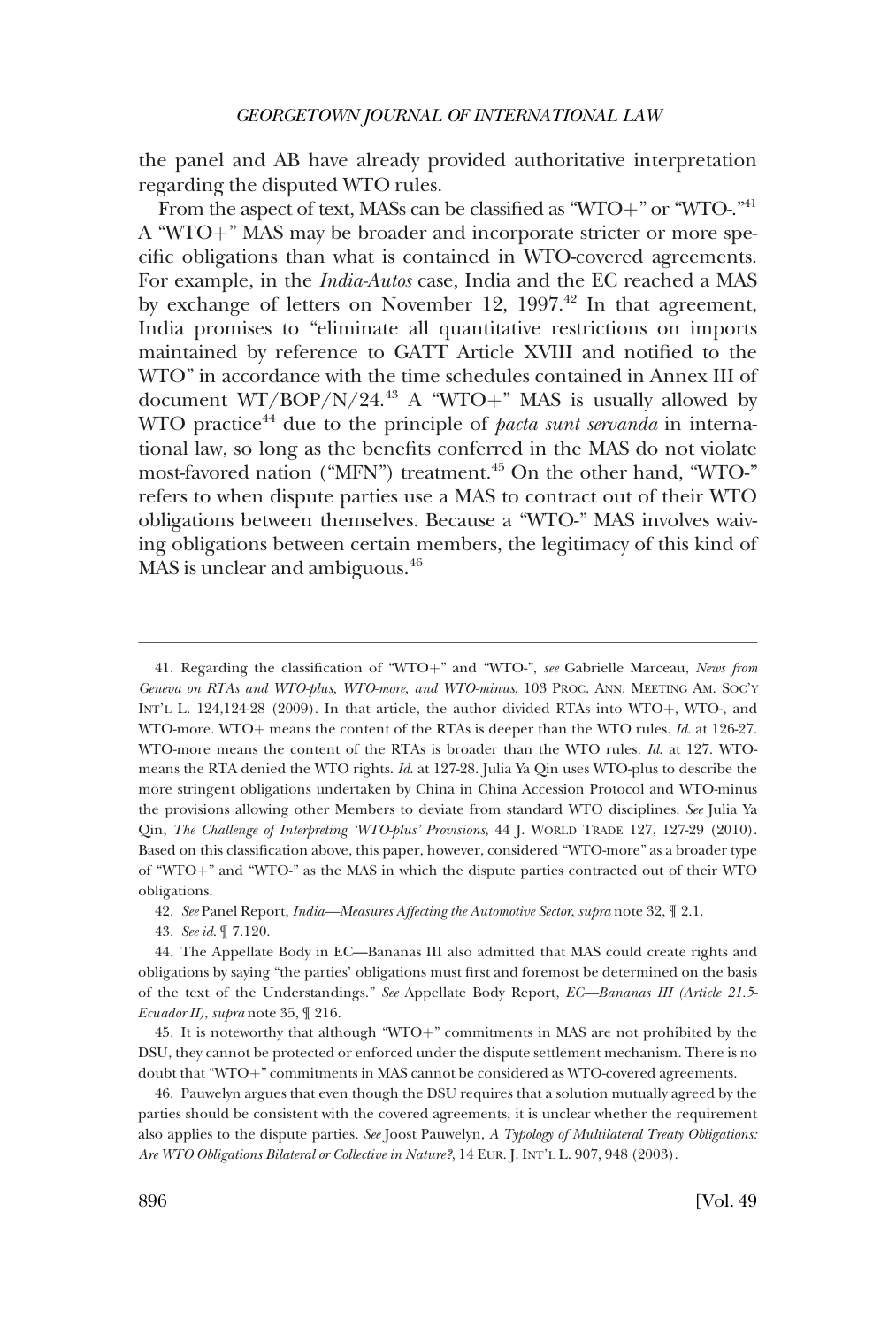# 3. The Evolution of MAS from GATT to WTO

<span id="page-10-0"></span>In the context of GATT, the objective of dispute settlement was to achieve satisfactory adjustment of the dispute.47 Negotiation and appropriate compromise were the necessary elements in achieving this aim. Article XXII of the GATT 1947 emphasizes the importance of consultation.48 Under Article XXIII, if no satisfactory adjustment is realized between the contracting parties involving in certain dispute, the matter may be referred to the CONTRACTING PARTIES. 49 Therefore, the dispute settlement mechanism under the GATT system had clear diplomatic features, which aimed to settle disputes and provide members with more freedom and autonomy. There is no particular provision to regulate the content of and procedural matters regarding a MAS.<sup>50</sup>

The GATT system paid more attention to an amicable settlement, rather than utilizing a formal dispute settlement mechanism. This characteristic, to some extent, was inherited by its successor. After the establishment of the WTO, the priority given to amicable settlements had not changed but was supplemented with judicial elements, giving the WTO's dispute settlement process mixed features of diplomacy and judiciary. Articles 3.5 and 3.6 of the DSU are the main provisions regulating MAS. Article 3.5 stipulated three standards for a MAS to be effective: 1) it shall be consistent with the covered agreements; 2) it "shall not nullify or impair benefits accruing to any other Member under those agreements"; and 3) it shall not "impede the attainment of any objective" in the covered agreements.<sup>51</sup> Although there are controversies regarding its standards, especially pertaining to the definition of "consistent with covered agreements," progress is clearly evident concerning the rule-oriented regulations of MAS when compared to the GATT era.<sup>52</sup>

Moreover, Article 3.6 of the DSU incorporated procedural matters in regard to MAS.53 A MAS, once being reached, shall be notified to the DSB where other WTO members can raise an objection.<sup>54</sup> The procedural safeguard contained in Article 3.6 is a diplomatic system, which

<sup>47.</sup> *See* GATT 1947, *supra* note 17, art. 23.1; *see also* William J. Davey, *Dispute Settlement in GATT*, 11 FORDHAM INT'L L. J. 51, 79 (1987) (stating that the dispute settlement mechanism in GATT "was more akin to the consensus/negotiation model" during 1959-1978).

<sup>48.</sup> *See* GATT 1947, *supra* note 17, art. 22.

<sup>49.</sup> *See id*. art. 23.

<sup>50.</sup> *See* Alilovic, *supra* note 10, at 282.

<sup>51.</sup> DSU, *supra* note 4, art. 3.5.

<sup>52.</sup> The controversy as to the standards will be explained *infra* Part IV(2)(B).

<sup>53.</sup> DSU, *supra* note 4, art. 3.6.

<sup>54.</sup> *Id*.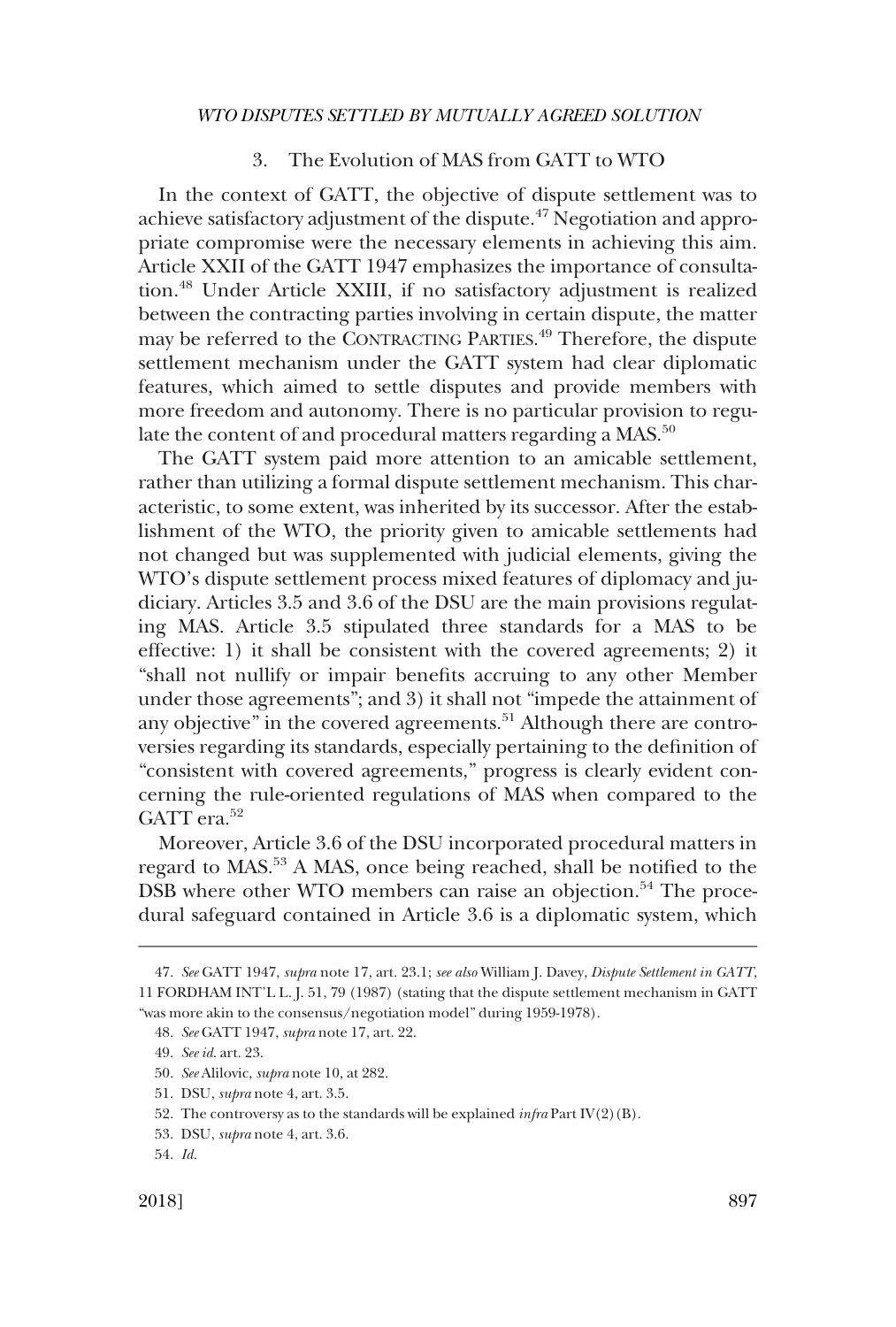<span id="page-11-0"></span>aims to ensure conformity to the obligations set in Article 3.5. In addition to the relief, when raising objections before the DSB, other WTO members whose interests are damaged by the MAS are also entitled to initiate a new suit.<sup>55</sup>

# 4. Legal Status and Implementation of MAS

There is no article in the DSU clarifying the legal status of MASs and whether a MAS reached between the dispute parties is binding.<sup>56</sup> Whether a MAS is binding between the dispute parties is contingent on what kind of agreement the dispute parties made in settling the dispute.57 Dispute parties may consider a non-binding agreement, such as a political promise, as necessary to a solution. Or they may reach a binding international treaty to settle the dispute. The binding effect of a MAS should therefore be determined on a case-by-case basis by the nature of the agreement achieved as well as the intention of the dispute parties.58

The DSU is also silent about whether a MAS may forestall subsequent proceedings based on the same issue involved in the MAS. In the *India-Autos* case, the Panel recognizes that it is difficult to draw general conclusions as to the relevance of a MAS to subsequent proceedings other than on a case-by-case basis.59 In the *EC—Bananas III* case, the Appellate Body emphasized the flexibility possessed by the contracting parties and denied that MASs automatically deter further proceedings.60 However, the dispute parties can incorporate a provision into their MAS claiming a waiver to exercise the right to file further lawsuits.<sup>61</sup>

<sup>55. &</sup>quot;If any contracting party should consider that any benefit accruing to it directly or indirectly under this Agreement is being nullified or impaired or that the attainment of any objective of the Agreement is being impeded . . . the contracting party may . . . make written representations or proposals to the other contracting party or parties . . ." *See* GATT 1947, *supra*  note 17, art. 23.1.

<sup>56.</sup> *See generally* DSU, *supra* note 4.

<sup>57.</sup> For the legally-binding effect of the MAS, see Alvarez-Jimenez, *supra* note 6, at 348.

<sup>58.</sup> *See, e.g*., Panel Report, *EC—Bananas III (Article 21.5-Ecuador)*, *supra* note 34, ¶¶ 7.59-7.60 (stating that the legal status and effect of a MAS should be determined based on its content case by case).

<sup>59.</sup> *See* Panel Report, *India—Measures Affecting the Automotive Sector*, *supra* note 32, at ¶ 7.115.

<sup>60.</sup> *See* Appellate Body Report, *EC—Bananas III (Article 21.5-Ecuador II)*, *supra* note 35, ¶ 212. 61. *Id*.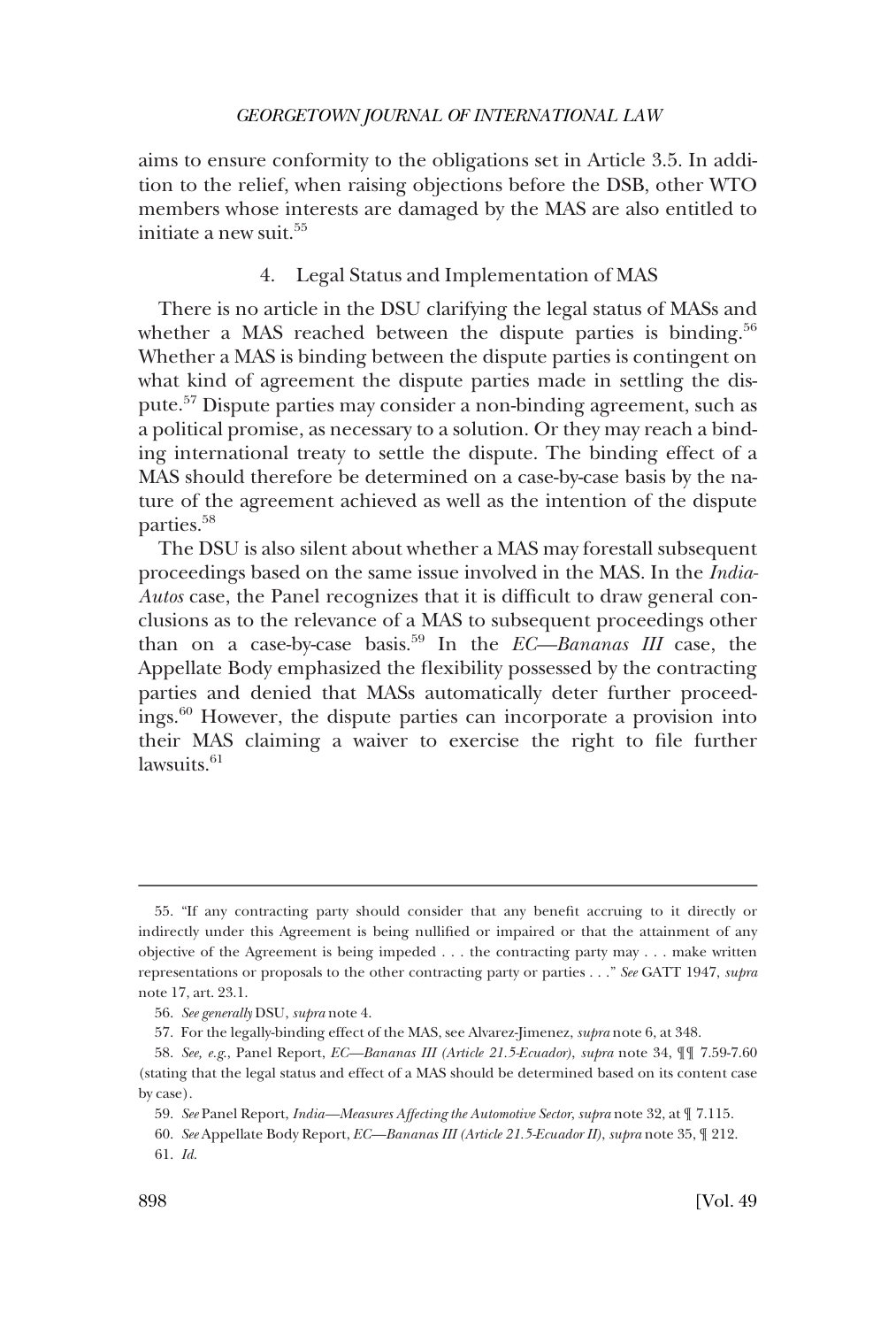# C. *The Function of MAS in WTO Dispute Settlement*

<span id="page-12-0"></span>The use of MAS in settling disputes is advocated by the WTO system because this method grants certain policy space to the members and lets them flexibly avoid the WTO system's rigidity. For instance, through the signing of a MAS, the losing party can negotiate with the winning party to set a mutually agreed timetable to make its measures consistent with the covered agreements.<sup>62</sup> Enough flexibility and autonomy can earn domestic political support from members for a more rule-oriented trading system. This is important because political support will help ensure that these "losing" WTO members are willing to participate in future rounds of free trade negotiations.<sup>63</sup> In addition, reaching a MAS to settle disputes may avoid the disadvantageous and inefficient effects of continuous retaliation, which would negatively affect the consumers as well as the whole economy of the dispute parties. If a sustained "tit-for-tat" battle occurred between two trade powers, not only would the dispute between themselves likely result in a deadlock, but also the WTO's reputation as an efficient and fair defender of the multilateral trade system would be damaged. $64$ 

# III. COMPLIANCE ISSUES IN DISPUTES SETTLED BY MAS

# A. *Mutually Agreed Solutions Reached by Dispute Parties Potentially Unfavorable to Less Powerful States*

When a less powerful state is confronted by a powerful member, power politics may be at play in negotiations on compensation or final solutions to the disputes, such that more powerful states may avoid their WTO obligations through MAS. In the *US—Upland Cotton* case,

<sup>62.</sup> The timetable made by the dispute parties in the MAS may not be constrained by the "reasonable period of time" determined by Article 21.3 of the DSU, *supra* note 4.

<sup>63.</sup> See the Two-Level Games Theory put forward by Robert D. Putnam. Robert D. Putnam, *Diplomacy and Domestic Politics: The Logic of Two-Level Games*, 42 INT'L ORG. 427, 433-439 (1998). He created a concept of "win-sets," which is the overlap between Level I and Level II. *Id*. at 437. Level I is the tentative agreements made after the bargaining of the negotiators and Level II is the extent to which the domestic constituents may ratify the agreements. *Id*. at 436. In his view, larger "win-sets" can make the Level I agreements more likely to be ratified. *Id*. at 437-38. The flexibility provided for the parties by MAS can broaden the "win-sets."

<sup>64.</sup> For example, Kym Anderson argues that retaliation can lead to an undesirable economic effect. The complainant's economy will not be helped but be harmed by retaliation. Additionally, compared to import-competing industries, retaliation has no benefit to the export industries in complainants. For the respondent, the industries being harmed by retaliatory measures are usually not the industries benefited from non-compliance. *See* Kym Anderson, *Peculiarities of Retaliation in WTO Dispute Settlement*, 1 WORLD TRADE REV. 123, 129-130 (2002).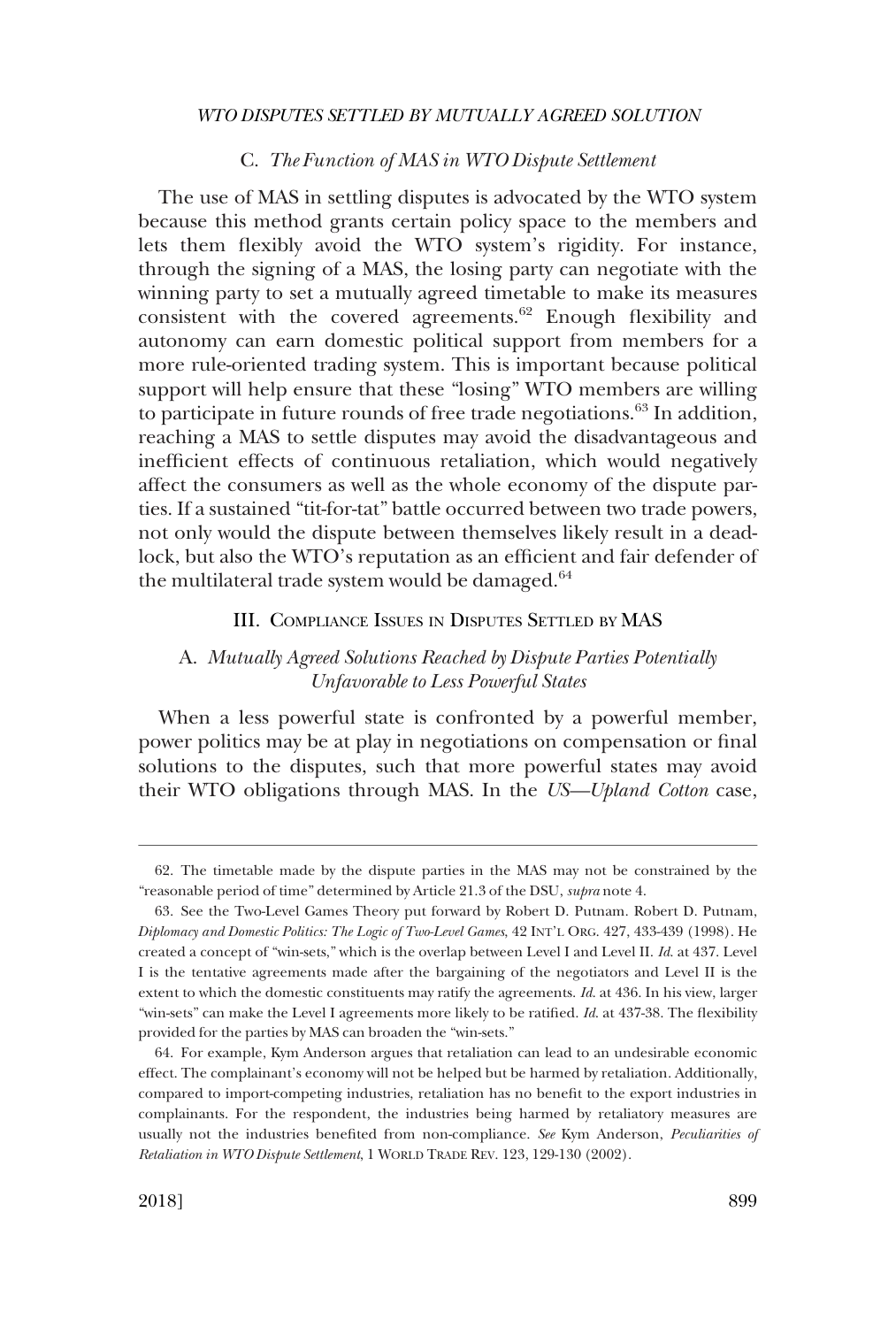Brazil brought a lawsuit to the WTO Dispute Settlement Mechanism against the U.S. Farm Bill of 2002 and the U.S. commodity programs, which damaged the Brazilian cotton industry.<sup>65</sup> The panel and AB both decided that the domestic support measures of the United States violated the Agreement on Subsidies and Countervailing Measures ("SCM Agreement").<sup>66</sup> Although the AB report required the United States to withdraw its support measures that were inconsistent with the WTOcovered Agreement, the U.S. Congress did not comply due to the domestic politics of agriculture subsidies.<sup>67</sup> Because of the lack of full cooperation on the part of the United States, Brazil initiated the proceedings under Article 21.5 of the DSU.<sup>68</sup> The second Panel and AB also ruled that the United States failed to make its measures consistent with the WTO-covered Agreement.<sup>69</sup> After the implementation proceeding, Brazil requested authorization for retaliation under Article 7.9 of the SCM Agreement and Article 22.2 of the DSU.70 The DSB granted Brazil the authority to take retaliatory action.<sup>71</sup>

Brazil's suspension of concessions was postponed, however, because Brazil agreed to work on reaching a MAS with the United States.<sup>72</sup> On June 17, 2010, Brazil accepted a framework proposed by the United States in which the United States promised to offer financial support and technical assistance to Brazil's cotton farmers but required Brazil to hold off on taking retaliatory action during the validity of the framework.73 On October 16, 2014, Brazil and the United States notified the DSB that they had reached a Memorandum of Understanding and agreed to terminate the dispute.<sup>74</sup> In their MAS submitted to the DSB,

71. *Id*. ¶ 6.5.

72. Communication from Brazil, *United States—Subsidies on Upland Cotton*, WTO Doc. WT/ DS267/44 (May 5, 2010).

<sup>65.</sup> *See* Panel Report, *United States—Subsidies on Upland Cotton*, ¶¶ 7.200-7.203, WTO Doc. WT/ DS267/R (adopted Sep. 8, 2004) (describing the measure at issue).

<sup>66.</sup> Appellate Body Report, *United States—Subsidies on Upland Cotton*, ¶ 763, WTO Doc. WT/ DS267/AB/R, 3 (adopted Mar. 3, 2005).

<sup>67.</sup> Appellate Body Report, *United States—Subsidies on Upland Cotton Recourse to Article 21.5 of the DSU by Brazil*, ¶¶ 8-9, WTO Doc. WT/DS267/AB/RW (adopted June 2, 2008).

<sup>68.</sup> *Id*.

<sup>69.</sup> *Id*. ¶ 448.

<sup>70.</sup> Recourse to Arbitration by the United States under Article 2.6 of the DSU and Article 7.10 of the SCM Agreement, *United States—Subsidies on Upland Cotton*, ¶ 1.13, WTO Doc. WT/DS267/ ARB/2 (Aug. 31, 2009).

<sup>73.</sup> *See* Joint Communication from Brazil and the United States, *United States—Subsidies on Upland Cotton*, WTO Doc. WT/DS267/45 (Aug. 31, 2010).

<sup>74.</sup> Notification of a Mutually Agreed Solution, *United States—Subsidies on Upland Cotton*, WTO Doc. WT/DS267/46 (Oct. 23, 2014).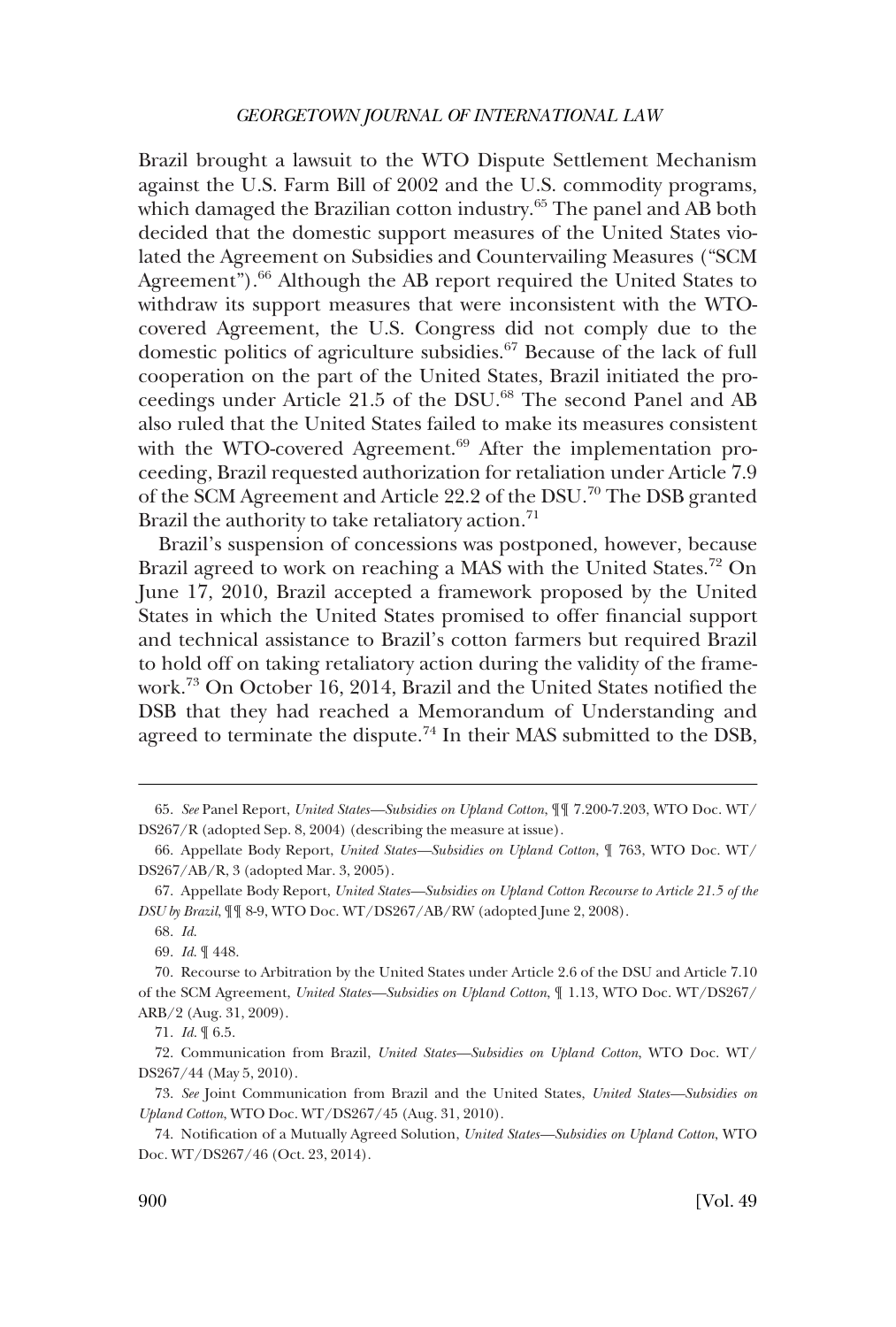<span id="page-14-0"></span>the United States agreed to continuously transfer funds to the Brazilian Cotton Institution without effectively changing its GSM 102 agricultural support programs, which constitute an export subsidy.<sup>75</sup> The two parties even agreed in the MAS that the Memorandum "does not imply recognition of the consistency with the covered agreements of the measures" taken by the United States in this dispute.76

The fact that the United States kept carrying out the GSM 102 program and required Brazil to waive its rights of action under Articles XXII or XXIII of GATT 1994 illustrates how a powerful state can use its power to persuade its less powerful counterpart to settle the dispute and practically "buy out" the obligation of making its measures consistent with the covered agreements.77 Furthermore, less powerful states usually lack the ability to enforce effective and potent retaliation.<sup>78</sup> Sometimes their actions towards powerful players even bring about anti-retaliation in non-trade areas.<sup>79</sup> This power-oriented phenomenon is even more obvious during the negotiation phase, especially because Article 3.5 of the DSU does not clearly define the legal boundary of a MAS.80 Thus, an enforcement mechanism that does not clearly require adherence to WTO obligations during negotiation and does not afford full and prompt remedies for non-compliance is usually in favor of the powerful members.<sup>81</sup>

# B. *MASs Reached by Dispute Parties Threaten the Interests of Other Members*

Circumstances in which the interests of other WTO members are influenced by a MAS between dispute parties often lie within the scope of the MFN treatment principle.<sup>82</sup> Because WTO members are not forbidden to make a "WTO+" MAS, sometimes the losing party will make compensation in their MAS. The compensation should also be covered by MFN treatment.<sup>83</sup> In other words, any benefits given to a dispute

82. See the *EC—Hormones* case *infra* note 86.

<sup>75.</sup> *Id*. § I.

<sup>76.</sup> *Id*. § X.

<sup>77.</sup> *See id*. § VI.

<sup>78.</sup> *See* Joost Pauwelyn, *Enforcement and Countermeasures in the WTO: Rules are Rules-Toward a More Collective Approach*, 94 AM J. INT'L L. 335, 338 (2000).

<sup>79.</sup> *See id*.

<sup>80.</sup> DSU, *supra* note 4, art. 3.5.

<sup>81.</sup> *See* Brian Manning & Srividhya Ragavan, *The Dispute Settlement Process of the WTO: A Normative Structure to Achieve Utilitarian Objectives*, 79 UMKC L. REV 1, 28 (2010).

<sup>83.</sup> *See, e.g*., GATT 1947, *supra* note 17, art. 1. Any advantage, favor, privilege, or immunity given in the MAS is within the scope of the MFN treatment and should be provided to all the WTO members.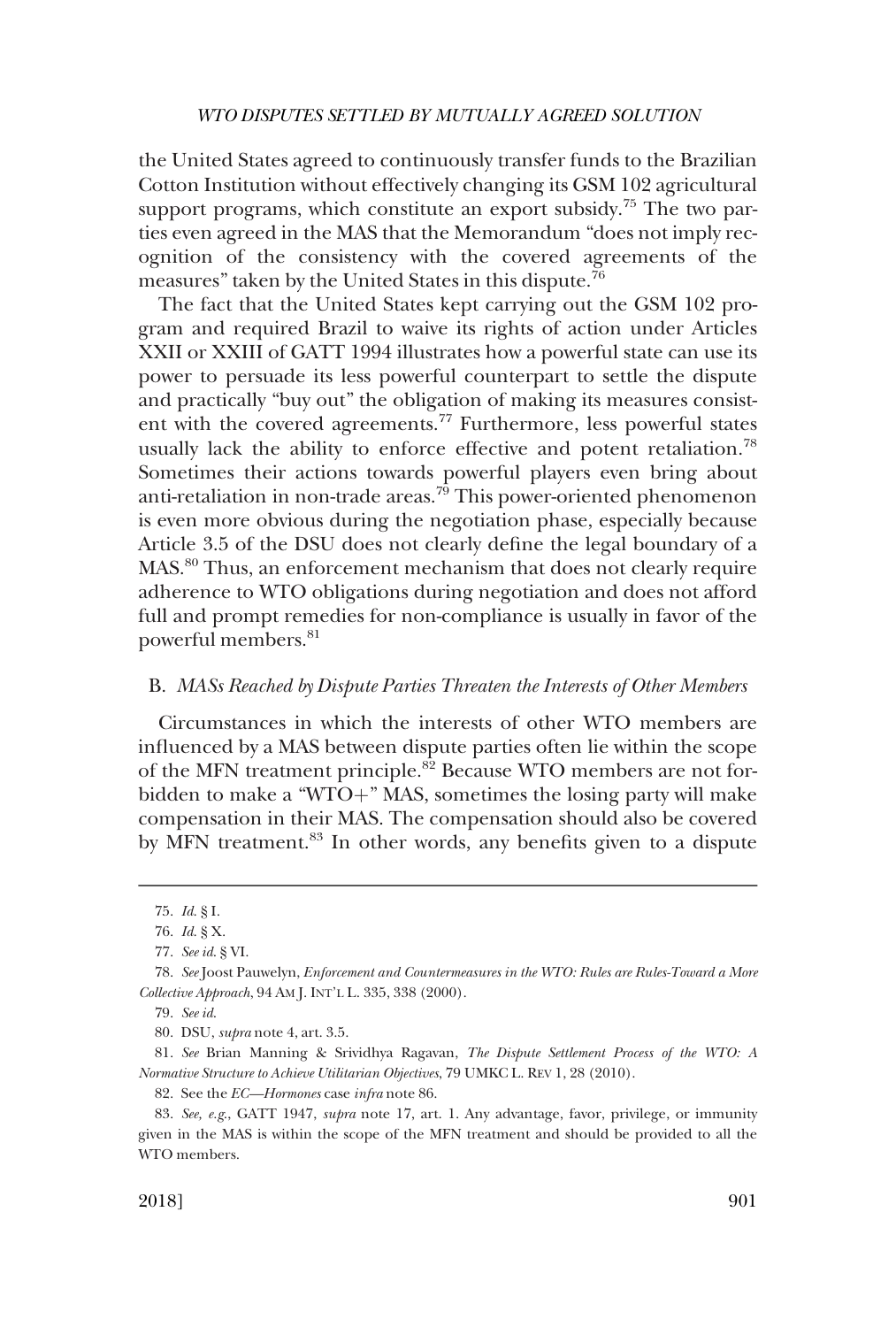<span id="page-15-0"></span>party in the MAS must be unconditionally and promptly given to all WTO members.<sup>84</sup>

When making compensation in a MAS, the losing party may narrowly and precisely define the product being compensated so that only the contracting party can accept the benefit.<sup>85</sup> This strategy, if not properly used, is likely to damage other WTO members' interests. For instance, in the *EC—Hormones* case, the panel and AB decided that the EC's measures concerning meat and meat products violated the WTO covered agreement.<sup>86</sup> On September 25, 2009, the EC and the United States notified the DSB regarding a Memorandum of Understanding concerning the measures to be undertaken. $87$  On April 14, 2014, they notified the DSB with a revised Memorandum of Understanding.<sup>88</sup> In the Memorandum, the EU agreed to open an autonomous tariff rate quota for "High Quality Beef," where the in-quota tariff rate is zero.<sup>89</sup> "High Quality Beef" was precisely defined as beef fed by grain co-products.<sup>90</sup> This definition limits products entering the EU market to beef that is mainly imported from the United States and Canada, which leaves Brazilian and Argentine beef fed via forage that may be regarded as "like products" now receiving a lesser benefit. Therefore, narrowly defining a product by a party to avoid MFN obligation may damage the interests of other, non-party, WTO members.

# C. *Problems of Performing the Duty of Notification After Reaching the MAS*

In Article 3.6 of the DSU, there are no specific and feasible requirements as to how the dispute parties are supposed to perform notification duties.<sup>91</sup> Moreover, Article 21.6 of the DSU requires that the issue

<sup>84.</sup> *Id*. art. 1.1 (requiring that the MFN treatment should cover "any advantage, favor, privilege or immunity granted by any contracting party," which includes compensation granted in MAS).

*See New Issues Arise in EU-US Beef Trade Dispute*, ICTSD (Jun. 24, 2009), [https://www.ictsd.](https://www.ictsd.org/bridges-news/bridges/news/new-issues-arise-in-eu-us-beef-trade-dispute)  85. [org/bridges-news/bridges/news/new-issues-arise-in-eu-us-beef-trade-dispute](https://www.ictsd.org/bridges-news/bridges/news/new-issues-arise-in-eu-us-beef-trade-dispute).

<sup>86.</sup> *See* Panel Report, *EC—Measures Concerning Meat and Meat Products (Hormones)*, ¶ 9.1, WTO Doc. WT/DS26/R/USA (Aug. 18, 1997); Appellate Body Report, *EC—Measures Concerning Meat and Meat Products (Hormones)*, ¶ 253(*l*), WTO Doc. WT/DS26/AB/R, WT/DS48/AB/R (Jan. 16, 1998).

<sup>87.</sup> Joint Communication from the European Union and the United States, *European Communities—Measures Concerning Meat and Meat Products (Hormones)*, WTO Doc. WT/DS26/28 (Sep. 30, 2009).

<sup>88.</sup> Joint Communication from the European Union and the United States, *European Communities—Measures Concerning Meat and Meat Products (Hormones)*, WTO Doc. WT/DS26/29 (Apr. 14, 2014).

<sup>89.</sup> *Id*. art. 2.1.

<sup>90.</sup> *Id*. art. 6.

<sup>91.</sup> *See* DSU, *supra* note 4, art. 3.6.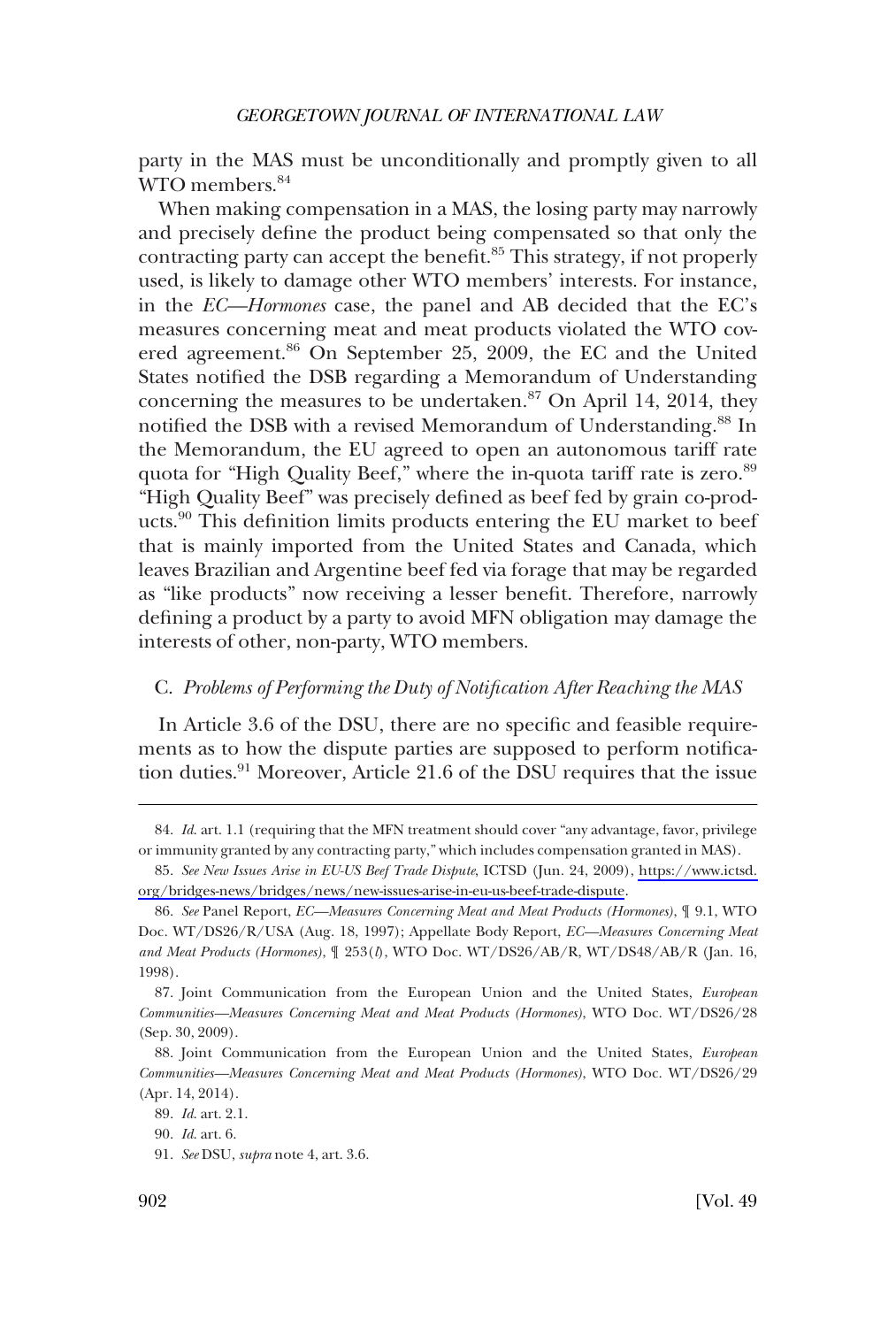regarding implementation shall be placed on the agenda of the DSB meeting until its resolution and mandates that the member concerned submit a status report of the implementation progress.<sup>92</sup> It says nothing, however, about how specific the report should be in terms of the obligations undertaken. As just one example of this problem, a party might ask whether the report should include all specific steps the party had taken in implementing a panel or AB report, or would a general description of the implementation status suffice? Furthermore, the party might ask whether the losing party should insert a planned timetable in the report to demonstrate the implementation progress.

In addition, Article 21.6 does not contain rules or standards governing how the DSB should examine the report provided by the dispute parties.<sup>93</sup> As a result, it is hard for the DSB, containing the representatives of all the WTO members, to take surveillance responsibility. It is also hard for the DSB to make a reasonable assessment concerning the implementation status of the losing party.<sup>94</sup> Due to the incomplete and ambiguous regulations about notifications, some WTO members provide the DSB with reports containing very little information about the implementation status.95 Admittedly, Article 4.6 of the DSU requires consultation to be confidential.<sup>96</sup> The confidentiality, however, probably applies only to the process of negotiating the MAS, but not to the final result, i.e., the MAS itself, because keeping information confidential during the process of consultation does not conflict with any obligation of notification in Article 3.6.97 One reason for making the process confidential is to protect the dispute parties, whereas publicizing the consultation results or the contents of a MAS protects both the interests of the dispute parties and the whole world trade system.<sup>98</sup>

For example, in the *EC—Duties on Imports of Grains* case, after the request for consultation, the United States informed the WTO Secretariat that it was withdrawing its request for the establishment of a panel because it reached a MAS with the EC and the EC had adopted regulations implementing the MAS.99 However, the contents of the

<sup>92.</sup> *Id*. art. 21.6.

<sup>93.</sup> *See id*.

<sup>94.</sup> Claus D. Zimmermann, *Toleration of Temporary Non-Compliance: The Systemic Safety Valve of WTO Dispute Settlement Revisited*, 3 TRADE, L. & DEV. 382, 403 (2011).

<sup>95.</sup> *Id*.

<sup>96.</sup> DSU, *supra* note 4, art. 4.6.

<sup>97.</sup> *Id*. arts. 3.6, 4.6.

<sup>98.</sup> *See* Alschner, *supra* note 5, at 75-76.

<sup>99.</sup> Communication from the United States, *European Communities—Duties on Imports of Grains*, WTO Doc. WT/DS13/8 (May 2, 1997).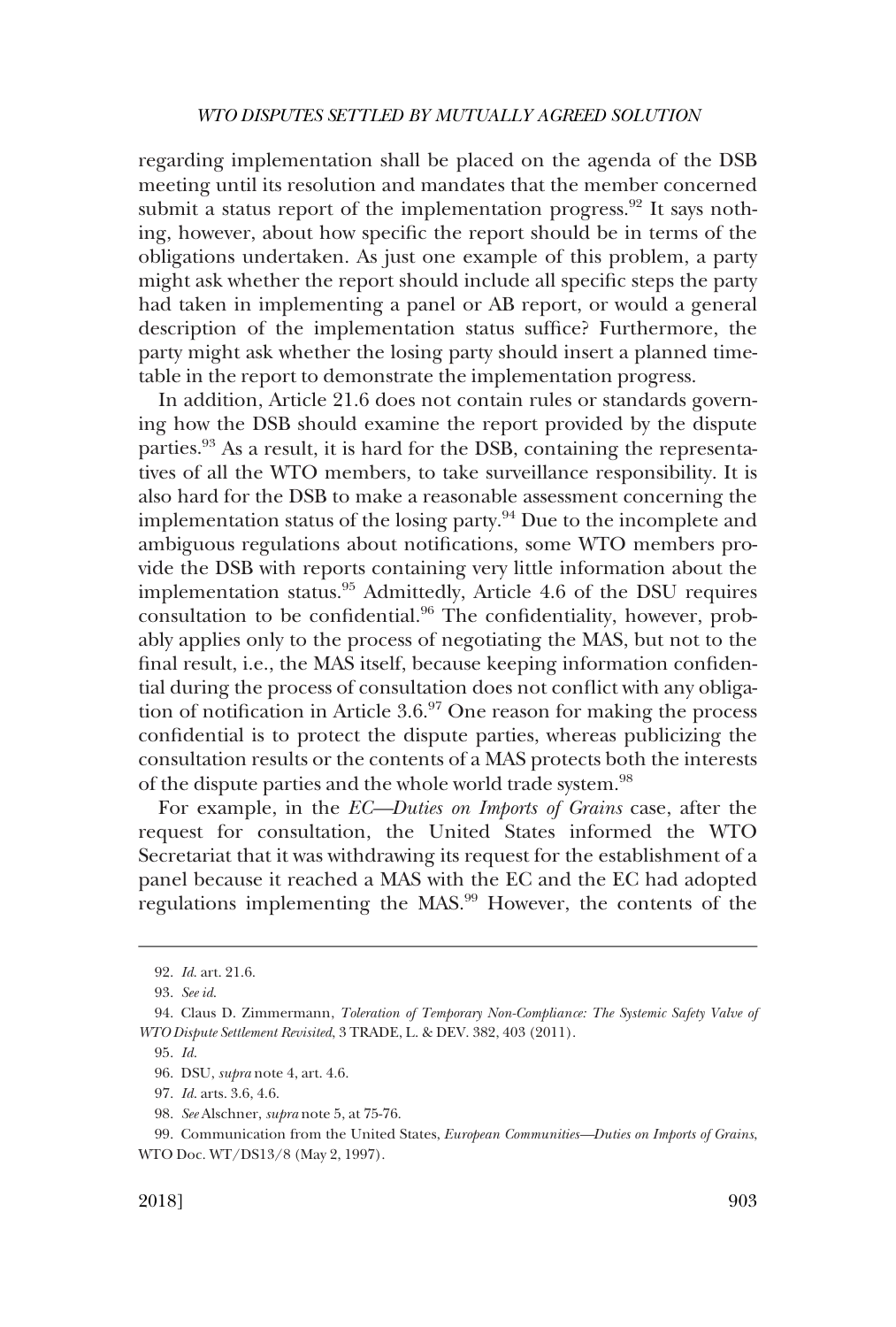<span id="page-17-0"></span>MAS had never been notified to the DSB.100 Also, in the *Japan— Measures Affecting the Purchase of Telecommunications Equipment* case, Japan and the EC had reached an agreement and bilaterally settled their disputes, but no information regarding the MAS was notified.<sup>101</sup> A similar occurrence happened in the *Korea—Telecommunications Procurement Sector* case, where Korea and the EC did not notify the DSB concerning their MAS.<sup>102</sup>

#### D. *Interim Settlements Substituting MAS to Terminate the Dispute*

MASs, as final settlements able to terminate a dispute, are essentially different from an interim settlement.<sup>103</sup> Interim settlements, which are usually signed in the form of a MoU or Framework Agreement, are only steps toward the final settlement. In recent years, there is a tendency to substitute interim settlements for MAS, which is evident as an increase of MoUs or Framework Agreements but a decrease in the quantity of MAS reached by the dispute parties.<sup>104</sup> Because interim settlements are not able to terminate a dispute, substituting MAS with interim settlements will leave the case pending indefinitely.<sup>105</sup> For example, some members reached compensation agreements to settle disputes, but did not determine how the losing party should enforce the WTO obligations after the compensation; they actually waived the WTO obligations between the dispute parties.106 This kind of compensation agreement is also contrary to Article 22 of the DSU, which clearly indicates that compensation and the suspension of concessions are temporary measures.<sup>107</sup>

<sup>100.</sup> There is no WTO document showing the notification of a MAS available at WTO website. *See Results List*, WTO, [https://docs.wto.org/dol2fe/Pages/FE\\_Search/FE\\_S\\_S006.aspx?Query=](https://docs.wto.org/dol2fe/Pages/FE_Search/FE_S_S006.aspx?Query=(%40Symbol%3d+wt%2fds13%2f*)&Language=ENGLISH&Context=FomerScriptedSearch&languageUIChanged=true)  (%40Symbol%3dþ[wt%2fds13%2f\\*\)&Language=ENGLISH&Context=FomerScriptedSearch&](https://docs.wto.org/dol2fe/Pages/FE_Search/FE_S_S006.aspx?Query=(%40Symbol%3d+wt%2fds13%2f*)&Language=ENGLISH&Context=FomerScriptedSearch&languageUIChanged=true)  [languageUIChanged=true](https://docs.wto.org/dol2fe/Pages/FE_Search/FE_S_S006.aspx?Query=(%40Symbol%3d+wt%2fds13%2f*)&Language=ENGLISH&Context=FomerScriptedSearch&languageUIChanged=true) (last visited Apr. 5, 2018).

<sup>101.</sup> Acceptance by Japan of the Request to Join Consultations by the United States, *Japan— Measures Affecting the Purchase of Telecommunications Equipment*, WTO Doc. WT/DS15/3 (Sept. 13, 1995).

<sup>102.</sup> *See* Notification of a Mutually-Agreed Solution, *Korea—Laws, Regulations, and Practices in the Telecommunications Procurement Sector*, WTO Doc. WT/DS40/2 (Oct. 29, 1997).

<sup>103.</sup> *See* Alschner, *supra* note 5, at 84-86.

<sup>104.</sup> *Id*. at 72.

<sup>105.</sup> As explained in the definition of MAS, it is the final solution to the disputes; interim settlements are only plans or frameworks of the final solution and do not have the effect of terminating disputes. *See id*. at 84-86.

<sup>106.</sup> *See* John H. Jackson, *International Law Status of WTO Dispute Settlement Reports: Obligation to Comply or Option to "Buy Out"?*, 98 AM. J. INT'L L. 109, 115 (2004) (saying that the option of "buying out" obligations by providing compensation is not supported by the DSU).

<sup>107.</sup> *See* DSU, *supra* note 4, art. 22. Because compensation is a temporary remedy, a compensation agreement without a final solution to the dispute cannot be treated as MAS.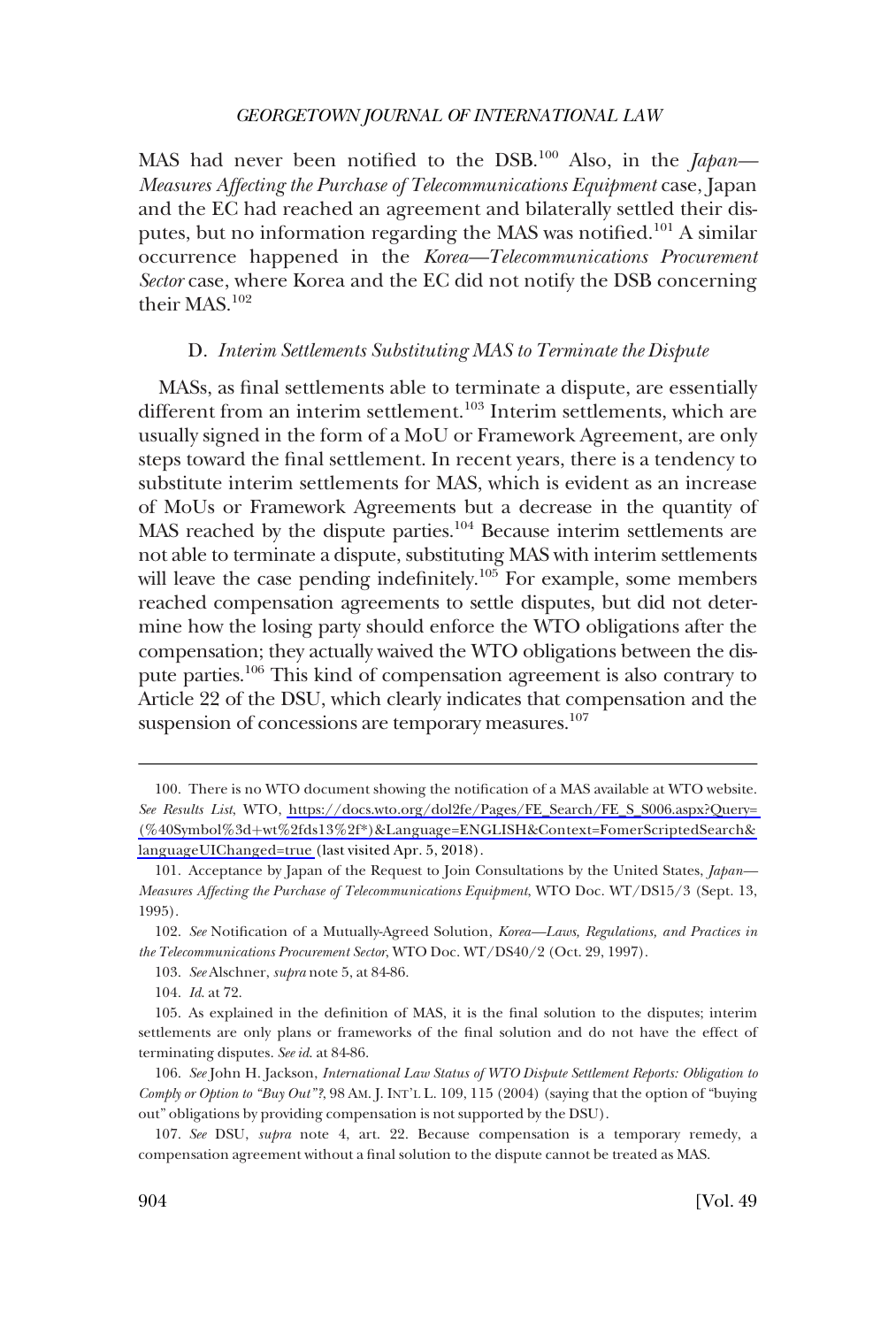<span id="page-18-0"></span>In the *Turkey—Restrictions on Imports of Textile and Clothing Products*  case, Turkey and India notified the DSB that they had reached a mutually accepted solution.108 In that case, Turkey applied quantitative restrictions on nineteen categories of textile and clothing products from India, but they only agreed to remove the quantitative restrictions on textile categories 24 and 27 in the MAS.109 The MAS also specified that the compensation provided by Turkey must remain effective until Turkey removed all quantitative restrictions, thereby allowing the two parties to strive toward early compliance with the DSB rulings.110 This agreement, strictly speaking, is not a MAS under the DSU. Instead, it is only an interim settlement which includes compensation provisions and a resolution to further settle the dispute. By substituting a MAS with the actual interim settlement, Turkey's compliance regarding the recommendations and rulings of the DSB may be left indefinitely pending.<sup>111</sup>

# IV. REASONS FOR COMPLIANCE PROBLEMS IN DISPUTES SETTLED BY MAS

Compliance issues that arise under the settlements are essentially caused by conflicts between the flexibility pursued by WTO members, on the one hand, and the predictability and stability of the WTO system, on the other. As a member-driven organization, the WTO offers member states sufficient autonomy to settle their disputes and make their measures consistent with the WTO system.<sup>112</sup> The autonomy present in dispute settlements, if overly used, may result in compliance problems under a MAS.<sup>113</sup> The reasons causing the aforementioned compliance problems can be roughly classified as institutional reasons and domestic concerns of the dispute parties.

# A. *Institutional Reasons*

From a legislative and institutional perspective, there are multiple causes of MAS problems. First, the DSU does not make clear what an

<sup>108.</sup> Notification of Mutually Acceptable Solution, *Turkey—Restrictions on Imports of Textile and Clothing Products*, WTO Doc. WT/DS34/14 (July 19, 2001).

<sup>109.</sup> *Id*. ¶ 1(i).

<sup>110.</sup> *Id*. ¶ 2.

<sup>111.</sup> There has been no update as to this dispute after the MAS on July 19, 2001.

<sup>112.</sup> Negotiation is an important way for WTO members to settle disputes. *See* DSU, *supra* note 4, art. 3.7. It is also negotiation that usually determines when and how the parties will secure compliance. *See* Amelia Porges, *Settling WTO Disputes: What Do Litigation Models Tell Us?*, 19 OHIO ST. J. DISP. RES. 141, 146 (2003).

<sup>113.</sup> *See* Alschner, *supra* note 5, at 76.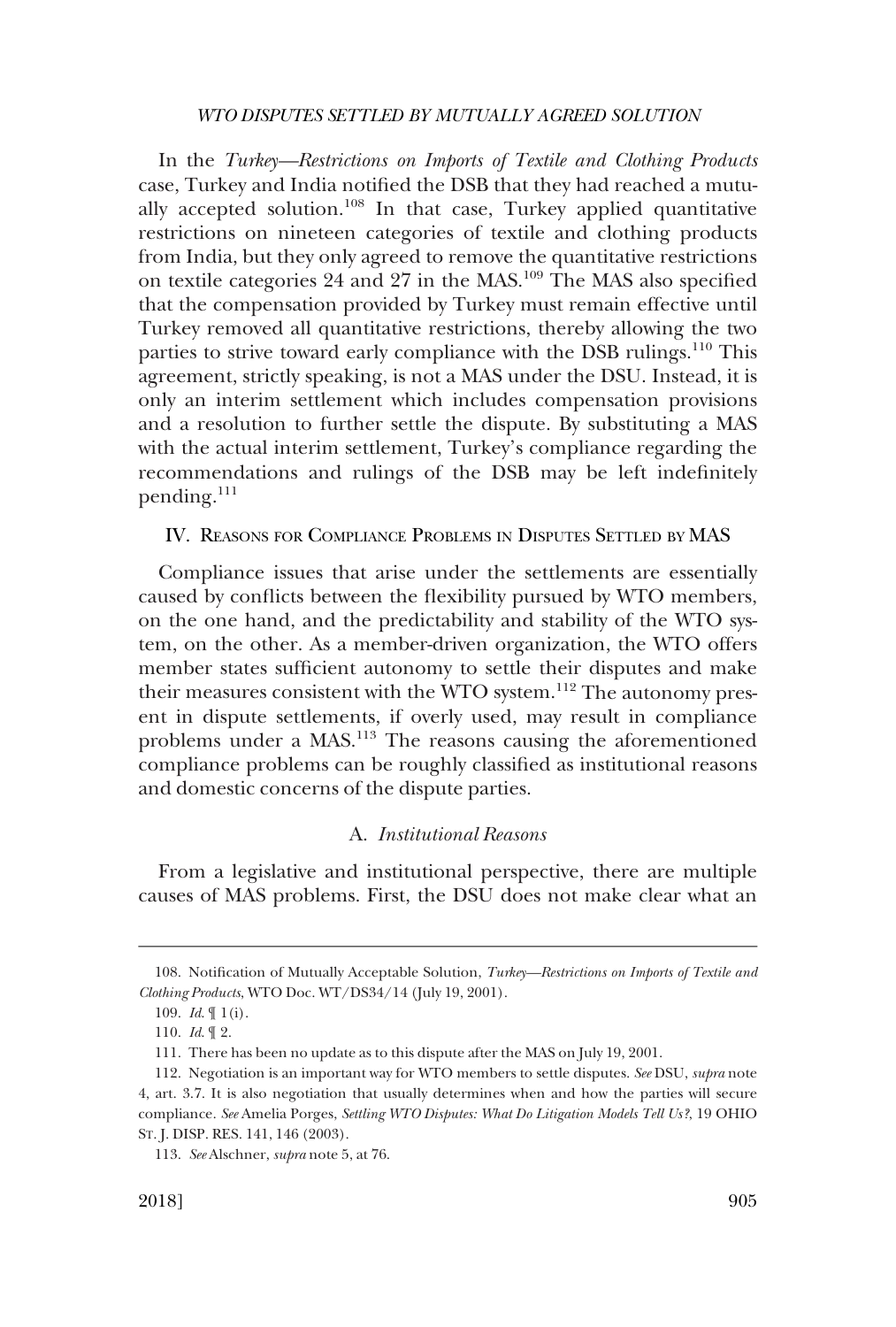effective MAS should entail, and it makes the relationship between MAS and WTO obligations ambiguous.<sup>114</sup> Article 3.5 of the DSU only minimally describes the three standards dispute parties should observe and does not specifically clarify their explicit meaning.115 As to the requirement of "consistent with the covered agreements," there are different opinions as to how to interpret it. Some scholars object to a strict interpretation of this standard. For example, Antonello Tancredi made reference to the French text when interpreting "consistent with"; he argues that the corresponding French text uses the word meaning "compatible," which provides member states with "scope for maneuver."116 Instead, if the DSU intended to limit the parties' flexibility, it should have used the language "cannot add to or diminish the rights and obligations provided in covered agreements," as stipulated in Articles 3.2 and 19.2 of the DSU.<sup>117</sup> On the other hand, Wolfgang Alschner argues that if WTO members reach an agreement that violates WTO obligations and cannot survive under the flexibility granted by the WTO-covered agreements themselves, the agreement may be considered inconsistent with the requirement set in Article 3.5.<sup>118</sup> Even though the DSU does not allow WTO members to contract out of WTO obligations by making "WTO-" agreements, he maintains that the dispute parties are entitled to give up their rights in the  $MAS$ <sup>119</sup> Giving up rights, however, sometimes confers the same consequence as contracting out of WTO obligations.<sup>120</sup>

Second, Article 3.6 of the DSU does not specifically clarify the notification duty of dispute parties after reaching a MAS. The DSU does not specify which disputing party should perform the duty of notification, when the duty should be observed, how specific the notification should be, and what the consequence would be if the dispute parties do not notify the DSB of the MAS.121 In regard to interim settlements, it is not clear if dispute parties should perform the same notification duty as in

<sup>114.</sup> *See generally* DSU, *supra* note 4.

<sup>115.</sup> *Id*. art. 3.5.

<sup>116.</sup> *See* Tancredi *supra* note 1, at 947.

<sup>117.</sup> DSU, *supra* note 4, arts. 3.2, 19.2.

<sup>118.</sup> *See* Alschner, *supra* note 5, at 94.

<sup>119.</sup> *See id*.

<sup>120.</sup> *Id*. at 95. This article does not hold the same opinion at this point. As will be explained later, the author considered that WTO members cannot bilaterally contract out of their obligations. So, if giving up rights will lead to the waiver of other parties' obligations, the rights also should not be given up*. See infra* Part V(2)(B).

<sup>121.</sup> *See* DSU, *supra* note 4, art. 3.6.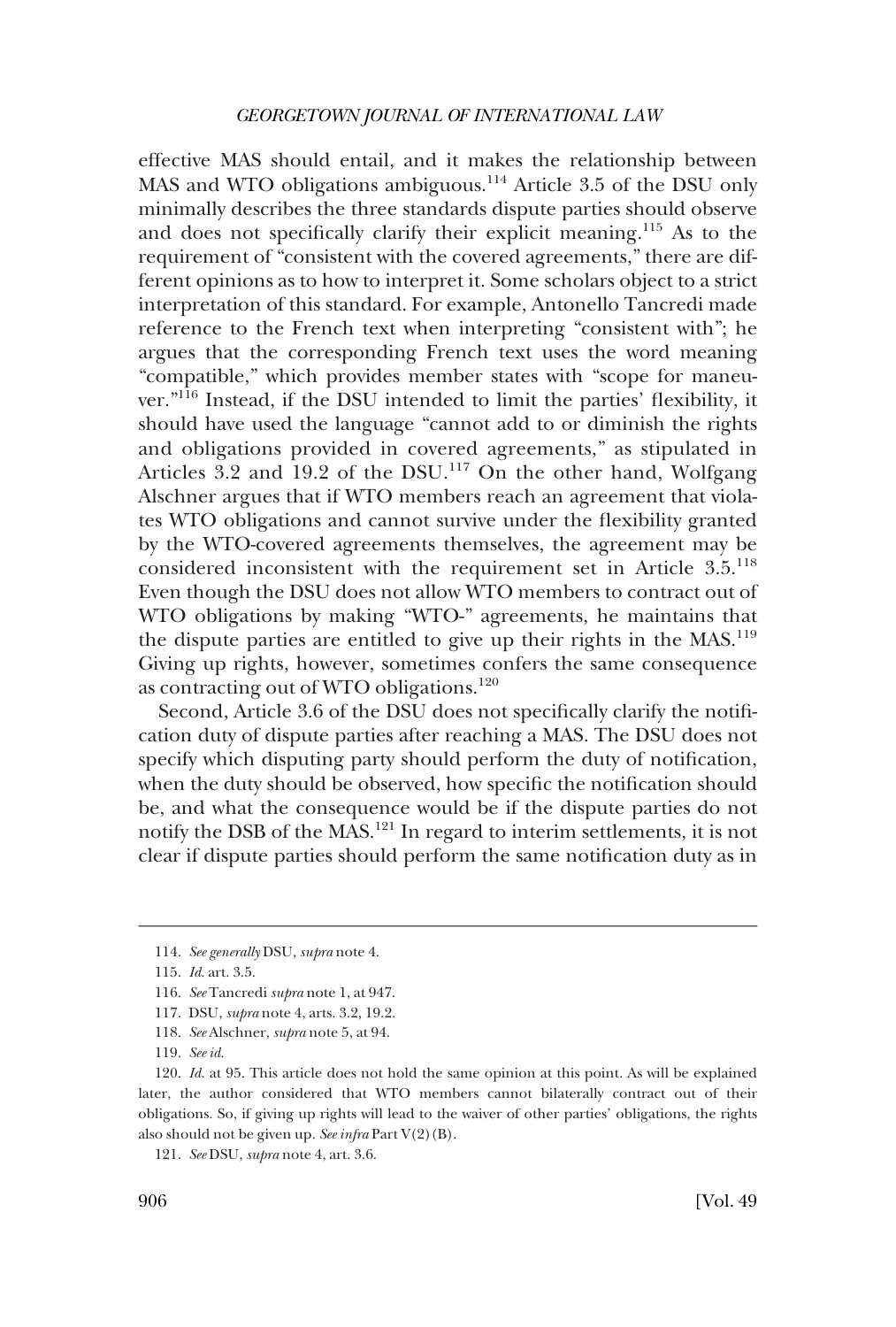reaching the MAS, and if the DSB should be informed of the compliance status after the interim settlements.<sup>122</sup>

Sometimes, confidentiality in the negotiation of MAS can interfere with the performing of transparency obligations regarding the notification of MAS. According to Article 4.6 of the DSU, consultation should be confidential.<sup>123</sup> The purpose of upholding confidentiality during the process of consultation or negotiation is to create a comfortable environment to promote the achievement of solutions without prematurely releasing the positions held by the parties.<sup>124</sup> However, if the dispute parties overly pursue the confidentiality allowed in Article 4.6, they are likely to violate the transparency obligations in Article 3.6 of the DSU, which exist to protect the interests of other members and the entire multilateral trading system.<sup>125</sup> The insufficient notification system of the MAS and interim settlements interfere with the ability of other WTO members and domestic stakeholders to claim their interests. Although, theoretically speaking, other WTO members have the right to bring a lawsuit regarding how the content of a MAS damages their interests, the probability of winning such a case depends on the dispute parties' notification. It is difficult for a plaintiff to collect enough evidence to satisfy the burden of proof if the dispute parties insufficiently notified the DSB of the bilaterally reached MAS.

Third, the WTO does not have an effective multilateral enforcement mechanism. An effective and powerful enforcement mechanism would have a profound influence on the dispute parties, encouraging them to reach legitimate MASs consistent with WTO duties and to carry out WTO and MAS obligations.126 But a paradox in the existing WTO enforcement mechanism makes it ineffective at multilateral enforcement. On one

<sup>122.</sup> If there is a requirement as to the notification of interim settlements, it will be difficult for the dispute parties to substitute interim settlements for MAS and actually make the dispute pending.

<sup>123.</sup> DSU, *supra* note 4, art. 4.6.

<sup>124.</sup> *See* David Collins, *Institutionalized Fact-Finding at the WTO*, 27 U. PA. J. INT'L ECON. L 367, 381 (2006) (suggesting that the success of consultations can be partly attributed to "open atmosphere and confidentiality"); *see also* Gabrielle Marceau, *NAFTA and WTO Dispute Settlement Rules: A Thematic Comparison*, 31 J. WORLD TRADE 25, 54 (1997) (stating that it is reasonable to limit the participation in the WTO confidential consultations to the members "having a substantial trade interest").

<sup>125.</sup> *See* DSU, *supra* note 4, art. 3.6. Alschner indicates that the requirement of confidentiality by the disputants may conflict with the interests of other stakeholders in transparency of bilateral settlements. *See* Alschner, *supra* note 5, at 75.

<sup>126.</sup> Pauwelyn indicates that the enforcement problems occur partly due to the transition from a power-based system toward a rule-based system while leaving the remedies area untouched. *See* Pauwelyn, *supra* note 78, at 338.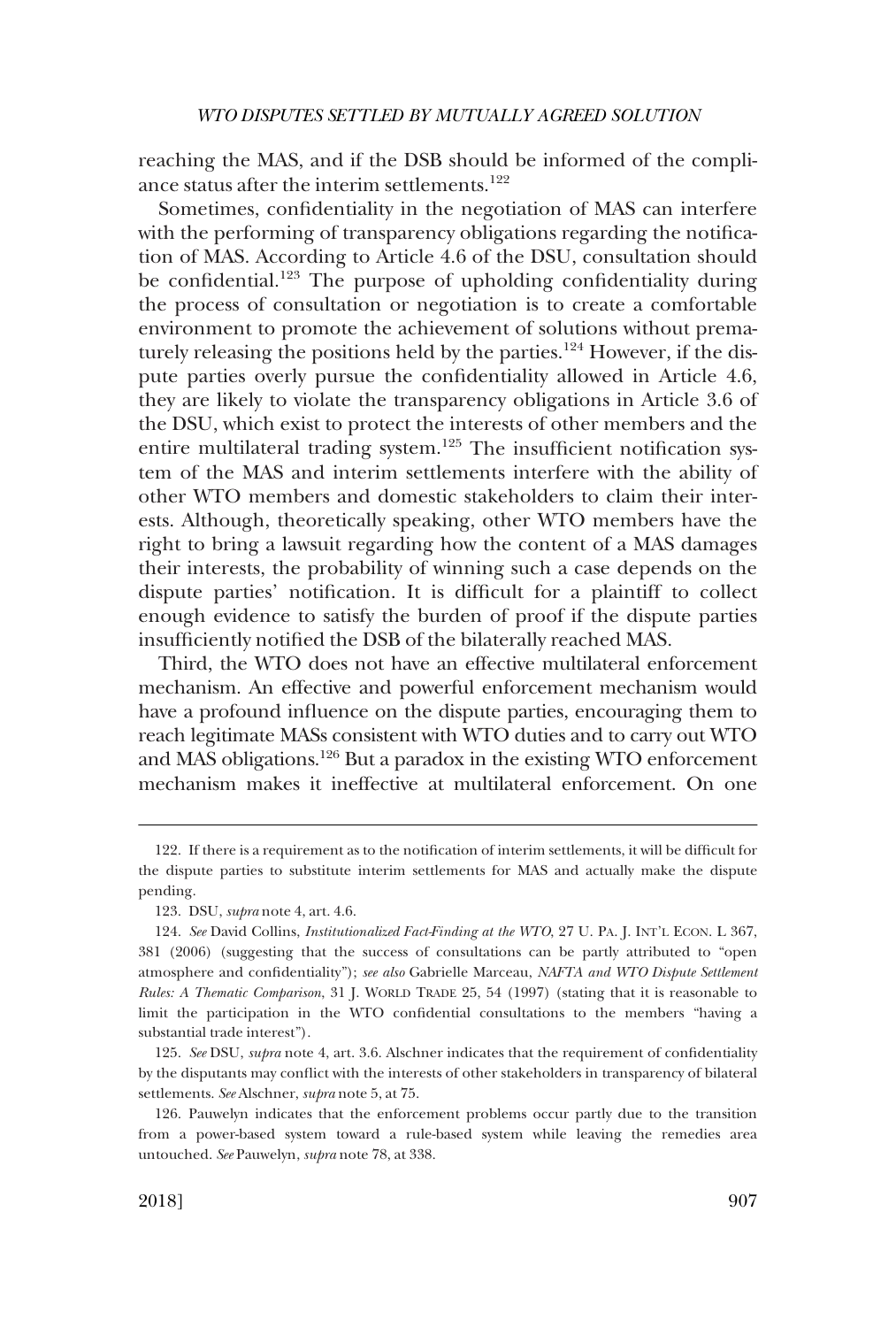<span id="page-21-0"></span>hand, the mechanism was supposed to overcome the drawbacks resulting from power-oriented diplomacy; on the other hand, the mechanism depends on the power of member states to implement DSB rulings and guarantee compliance with WTO-covered agreements. The tools the DSU provided for WTO members to enforce WTO rules are mainly compensation and retaliation.127 Because compensation is voluntary and retaliation, to a large degree, depends on the power of the member states, the WTO enforcement mechanism obviously continues to demonstrate diplomatic features inherited from the GATT era.128

# B. *Domestic Concerns of the Dispute Parties*

In addition to institutional reasons, compliance problems occurring under MASs are also caused by domestic concerns of the dispute parties, including pressure from domestic interest groups and domestic incapability to comply with WTO obligations. Understanding these reasons is essential to designing effective solutions to compliance problems.

Firstly, domestic interest groups may object to compliance with WTO-covered agreements or panel and AB reports. From the perspective of political economy, compliance or implementation will bring about uneven payoffs for different interest groups because of the distributional effects of trade liberalization.<sup>129</sup> Free trade usually creates "winners" and "losers."<sup>130</sup> Even though the total gains of one particular country increased through free trade, not every person in that country was necessarily made better off.<sup>131</sup> For example, the process of trade liberalization of agricultural products in the United States and the EU is tough, as it would grant benefits to consumers but trigger losses to agricultural producers, which is an interest group that has traditionally been favored.<sup>132</sup> Although the "winners" of trade globalization can theoretically compensate the loss of the losers, such redistribution within a country, as demonstrated in the United Kingdom, does not always work

<sup>127.</sup> DSU, *supra* note 4, art. 22.

<sup>128.</sup> *Id*. art. 22.1; *see also* Pauwelyn, *supra* note 78, at 338.

<sup>129.</sup> For the distributional effects of trade liberalization, see Dollar David & Aart Kraay, *Trade Growth and Poverty*, 114 ECON. J. 4 (2001).

<sup>130.</sup> *See* Richard N. Farmer, *Tariffs, Quotas, and Class Structure, Winners and Losers in Free Trade*, 13 BUS. HORIZONS 29, 30-32 (1970).

<sup>131.</sup> *See* Gene E. Mumy, *Silences in Ricardo: Comparative Advantage and the Class Distribution of Free Trade Benefits*, 44 REV. SOC. ECON. 294, 294-295 (1986); Dani Rodrik, *Has Globalization Gone Too Far?*, 39 CAL. MGMT. REV. 29, 31-33 (1997); PAULWELYN ET AL., INTERNATIONAL TRADE LAW 25 (3d ed. 2016).

<sup>132.</sup> *See* PAULWELYN ET AL., *supra* note 131, at 25.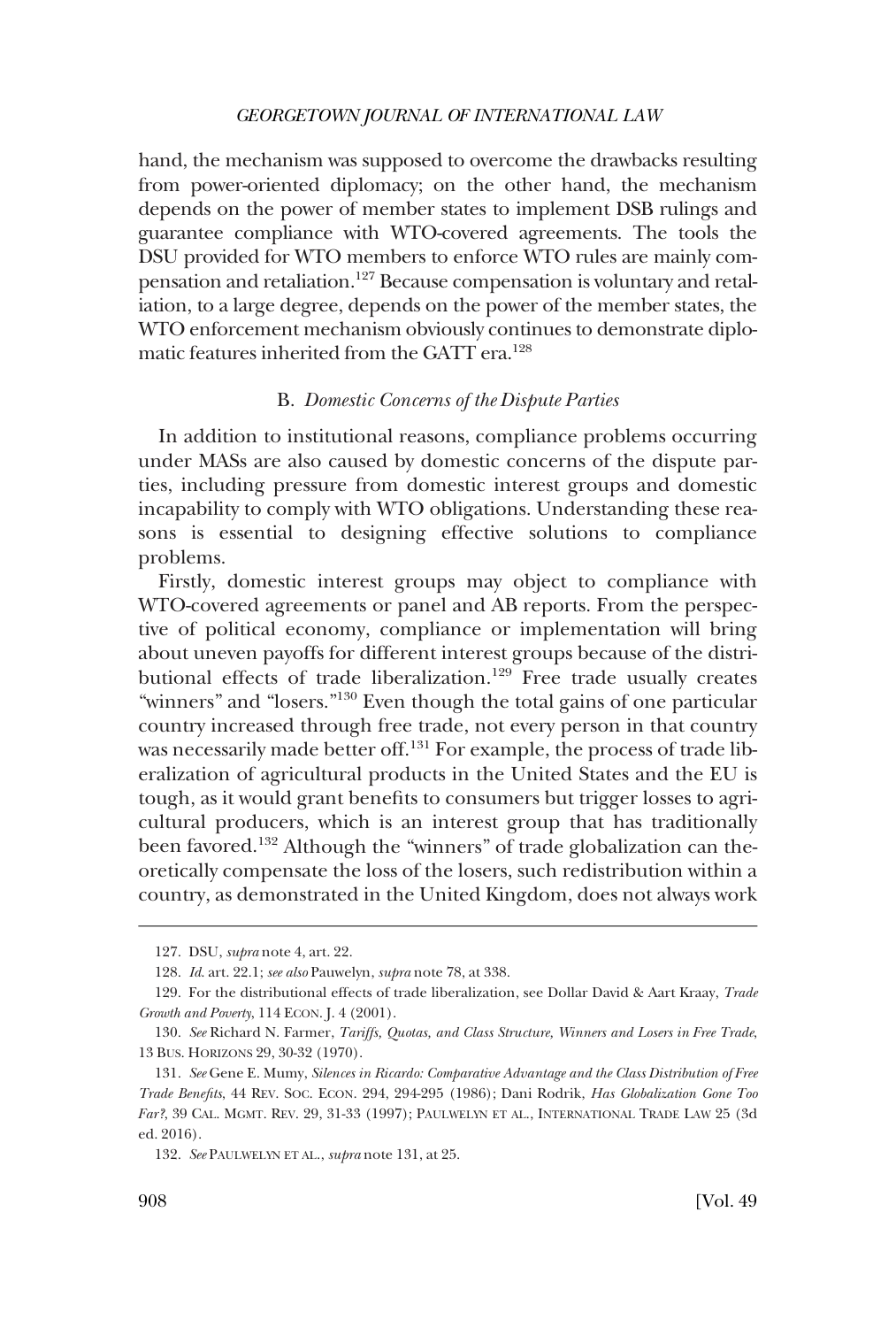well.<sup>133</sup> Evidence shows that the growth rate of economic inequality in the United Kingdom by 2015 has doubled compared to the  $1980s$ <sup>134</sup>

Secondly, a WTO member may refuse to fully comply with its WTO obligations due to political considerations, such as in *China—Publications*  and Audiovisual Products.<sup>135</sup> In that case, China made WTO+ commitments in its Accession Protocol to liberalize trading rights within three years after accession.<sup>136</sup> The United States claimed that China did not permit foreign entities and private Chinese enterprises to import cultural products, but maintained trading rights in the hands of state-owned enterprises (" $SOEs$ ").<sup>137</sup> The products involved in this case were publications and audiovisual products, which the Chinese government maintained are politically and culturally sensitive in nature.<sup>138</sup> Also, the vested interest groups affected by the rulings were state-owned enterprises, which have possessed monopolies for long terms.<sup>139</sup> These reasons demonstrate the difficulty of fully complying with the reports.<sup>140</sup> In the end, China and the United States informed the DSB of a MoU, in which China made significant progress in implementing the ruling without making a final resolution.<sup>141</sup> In China's view, mutual cooperation of the two parties, like designing an MoU, was the most suitable way of solving this complex and sensitive dispute.

136. World Trade Organization, Ministerial Decision of 10 November 2001, arts. 5.1, 5.2, WTO Doc. WT/L/432. For WTO-plus obligations in China's Accession Protocol, see Julia Ya Qin, *"WTO-Plus" Obligations and Their Implications for the World Trade Organization Legal System*, 37 J. WORLD TRADE 483, 501 (2003).

137. *See China—Publications and Audiovisual*, *supra* note 135, ¶ 2.3.

138. *See* Xiaowen Zhang & Xiaoling Li, *The Politics of Compliance with Adverse WTO Dispute Settlement Rulings in China*, 23 J. CONTEMP. CHINA 143, 154 (2014).

*See* Ethan B. Kapstein, *Winners and Losers in the Global Economy*, 54 INT'L ORG. 359, 376-80. 133. For the inequality of income distribution in the U.K. and its relationship with globalization, see Shaun Docherty, *Globalization, Inequality, and the Concentration of Wealth in the UK*, INQUIRIES J. (2015), [http://www.inquiriesjournal.com/articles/1315/globalization-inequality-and-the-concentration-of](http://www.inquiriesjournal.com/articles/1315/globalization-inequality-and-the-concentration-of-wealth-in-the-uk)[wealth-in-the-uk.](http://www.inquiriesjournal.com/articles/1315/globalization-inequality-and-the-concentration-of-wealth-in-the-uk)

*See UK Inequality Rising More Quickly Than Under Thatcher*, RT NEWS (Jul. 21, 2013), [https://](https://www.rt.com/news/uk-inequality-growth-thatcher-382/)  134. [www.rt.com/news/uk-inequality-growth-thatcher-382/](https://www.rt.com/news/uk-inequality-growth-thatcher-382/).

<sup>135.</sup> *See* Panel Report, *China—Measures Affecting Trading Rights and Distribution Services for Certain Publications and Audiovisual*, WTO Doc. WT/DS363/R (Aug. 12, 2009) [hereinafter *China— Publications and Audiovisual*].

<sup>139.</sup> *See id*.

<sup>140.</sup> By limiting the right to importing foreign cultural products to SOEs, the Chinese government is able to implement censorship policies, which are motivated mainly by political considerations.

<sup>141.</sup> Joint Communication from China and the United States, *China—Measures Affecting Trading Rights and Distribution Services for Certain Publications and Audiovisual Entertainment Products*, WTO Doc. WT/DS363/19 (May 11, 2012).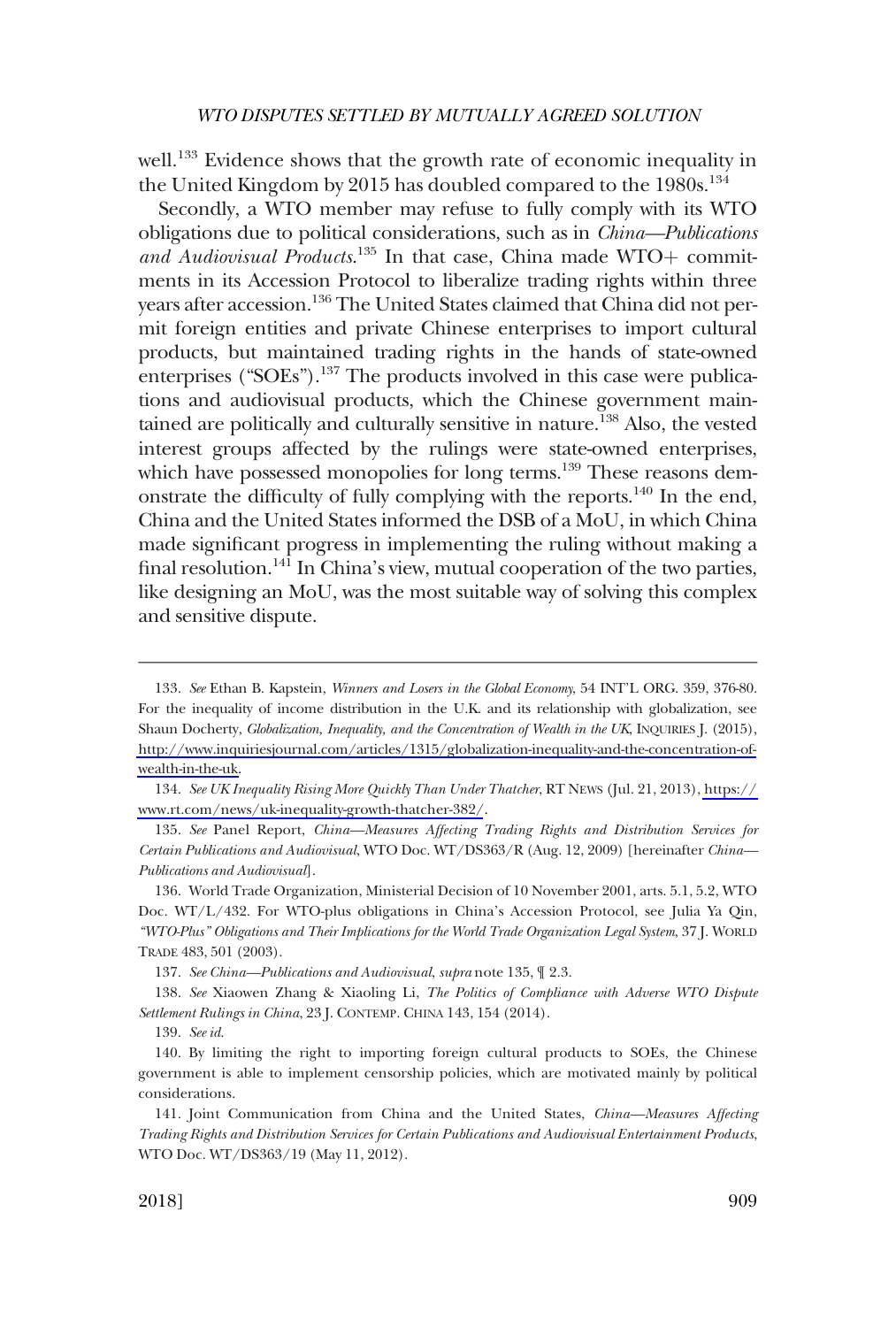Thirdly, from the perspective of managerialism, a lack of domestic capacity is an important reason for noncompliance.<sup>142</sup> This is especially true for developing countries, where the relative enforcement costs of obligations can be fairly high due to a lack of technological or economic capacity.143 The Agreement on Trade-Related Aspects of Intellectual Property Rights ("TRIPS Agreement") reached during the Uruguay Round Negotiations, which had garnered strong opposition from developing countries, is a good example.<sup>144</sup> Developed countries and developing countries have obvious disagreements as to the appropriate extent of intellectual property protections.145 For example, India asked for provisions permitting it to provide access for poor populations to pharmaceuticals without intellectual property protection.<sup>146</sup> The completed TRIPS Agreement incorporated a transitional period for developing countries on the condition that they observe the obligations in Articles 70.8 and 70.9.147 Article 70.8 required member states to set up a "mailbox" mechanism for countries in transition to accept patent applications and assign priorities.<sup>148</sup> Article 70.9 required countries in transition to give exclusive marketing rights to the product that was the subject of a patent application. $149$ 

Due to fear that compliance with Articles 70.8 and 70.9 of TRIPS would diminish the government's ability to keep medical supplies accessible to the poor at affordable prices, $150$  the Indian Patents (Amendment) Bill 1995, which was made to establish the mailbox mechanism required by Article 70.8, lapsed.151 The executive branch in India then

145. *See* Manning & Ragavan, *supra* note 81, at 6.

<sup>142.</sup> *See* ABRAM CHAYES & ANTONIA HANDLER CHAYES, THE NEW SOVEREIGNTY: COMPLIANCE WITH INTERNATIONAL REGULATORY AGREEMENTS 13, 197 (1995).

<sup>143.</sup> *See* Carlos M. Correa, *Intellectual Property Rights under the UNFCCC: Without Response to Developing Countries' Concerns*, *in* RESEARCH HANDBOOK INTELLECTUAL PROPERTY AND CLIMATE CHANGE 74, 74-75 (Joshua D. Sarnoff ed., 2016).

<sup>144.</sup> *See* Sylvia Ostry, *The Uruguay Round North-South Grand Bargain: Implications for Future Negotiations*, *in* THE POLITICAL ECONOMY OF INTERNATIONAL TRADE LAW 285, 286 (Daniel M. Kennedy & James D. Southwick eds., 2002).

<sup>146.</sup> *See id*. at 6-8.

<sup>147.</sup> Agreement on Trade-Related Aspects of Intellectual Property Rights, arts. 70.8, 70.9, Apr. 15, 1994 (amended 2017), 1869 U.N.T.S. 299.

<sup>148.</sup> *Id*. art. 70.8.

<sup>149.</sup> *Id*. art. 70.9.

<sup>150.</sup> David K. Tomar, *A Look into the WTO Pharmaceutical Patent Dispute Between the United States and India*, 17 WIS. INT'L L. J. 579, 581 (1999).

<sup>151.</sup> *See* Manning & Ragavan, *supra* note 81, at 8.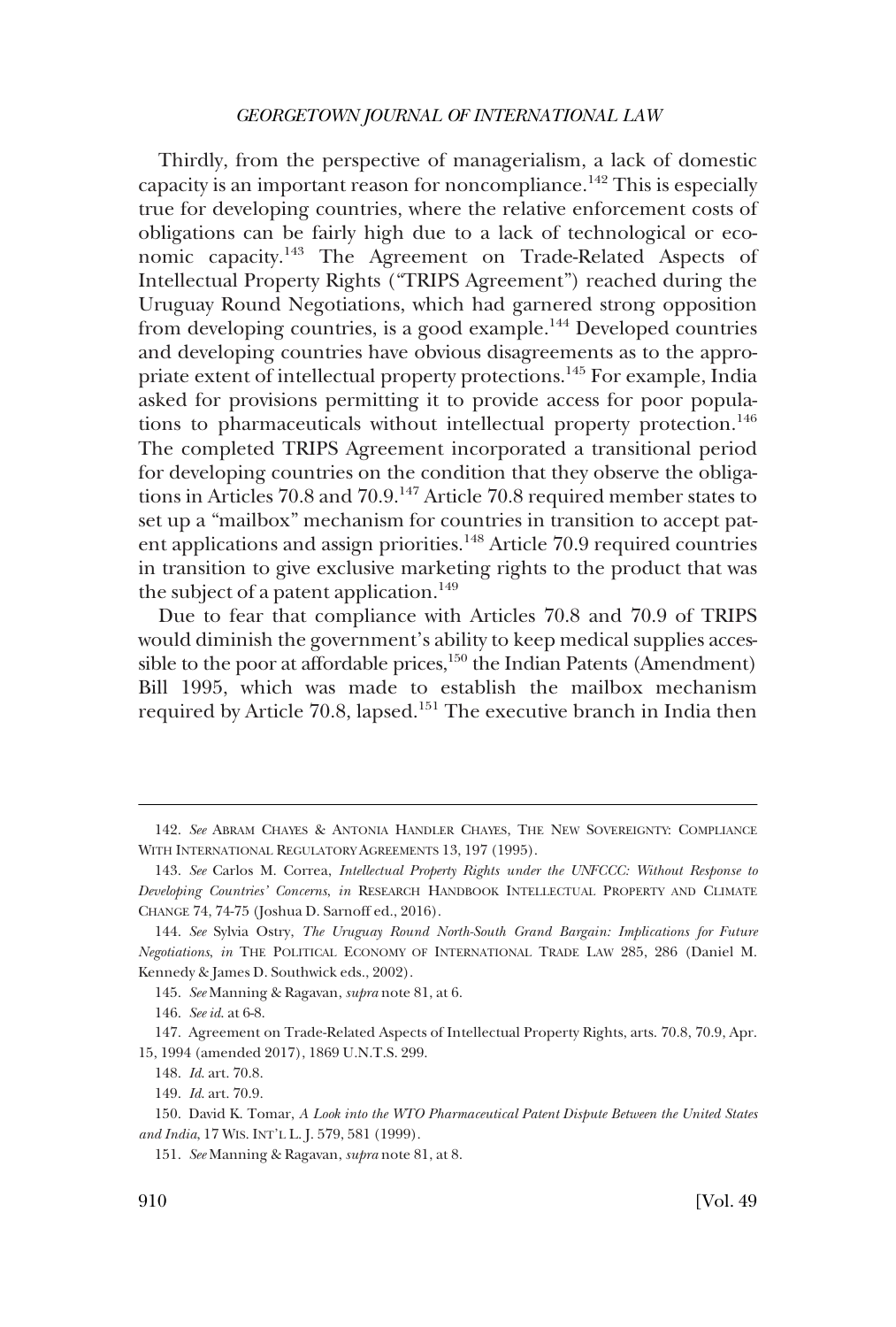<span id="page-24-0"></span>relied on administrative orders to fulfill its TRIPS obligations.152 The United States brought a suit to the WTO, claiming that the orders failed to set up a mailbox mechanism statutorily.153 The Appellate Body strictly interpreted the text of Article 70.8 and decided that India breached its obligations by failing to legally establish a mailbox mechanism.154 Although India eventually implemented the AB reports in this case,155 with regard to issues like improving intellectual property protection to incentivize innovation for pharmaceuticals and environmentally sound technologies, developing countries are not as capable as developed countries of providing strong protection due to their domestic economic and technological limitations.<sup>156</sup>

# V. CLARIFYING THE LEGITIMATE BOUNDARIES OF AN EFFECTIVE MAS

Because the requirements in Article 3.5 of the DSU have not been clearly interpreted and because it is difficult for a panel or the AB to acquire opportunities to interpret the provisions regarding MAS, clarifying the boundaries of a legitimate MAS is necessary. The nature of WTO obligations must be discussed when determining the relationship between an effective MAS and WTO rules. There have been long-term theoretical controversies as to whether WTO obligations should be strictly adhered to.<sup>157</sup> In this era of increasing globalization, however, where economic interdependence between nations is intensified, strictly adhering to WTO obligations could help support legal deference to international institutions, and "harder" agreements could help make commitments credible and reduce transactions costs.158

<sup>152.</sup> *See id*. at 9.

<sup>153.</sup> *See* Panel Report, *India—Patent Protection for Pharmaceutical and Agricultural Chemical Products*, ¶¶ 4.3-4.4, WTO Doc. WT/DS50/R (adopted Sep. 5, 1997).

<sup>154.</sup> Appellate Body Report, *India—Patent Protection for Pharmaceutical and Agricultural Chemical Products*, ¶¶ 69-71, WTO Doc. WT/DS50/AB/R (adopted Dec. 19, 1997).

<sup>155.</sup> Status Report by India, *India—Patent Protection for Pharmaceutical and Agricultural Chemical Products*, WTO Doc. WT/DS79/6 (Apr. 16, 1999).

<sup>156.</sup> *See* Correa, *supra* note 143, at 74-75.

<sup>157.</sup> *See generally* Jackson, *supra* note 106; Warren F. Schwartz & Alan O. Sykes, *The Economic Structure of Renegotiation and Dispute Resolution in the World Trade Organization*, 31 J. LEGAL STUD. 179 (2002); Joel P. Trachtman, "*The WTO Cathedral*", 43 STAN. J. INT'L L. 127 (2007).

<sup>158.</sup> *See* Judith Goldstein et al., *Introduction: Legalization and World Politics*, 54 INT'L ORG. 385, 386, 397 (2000).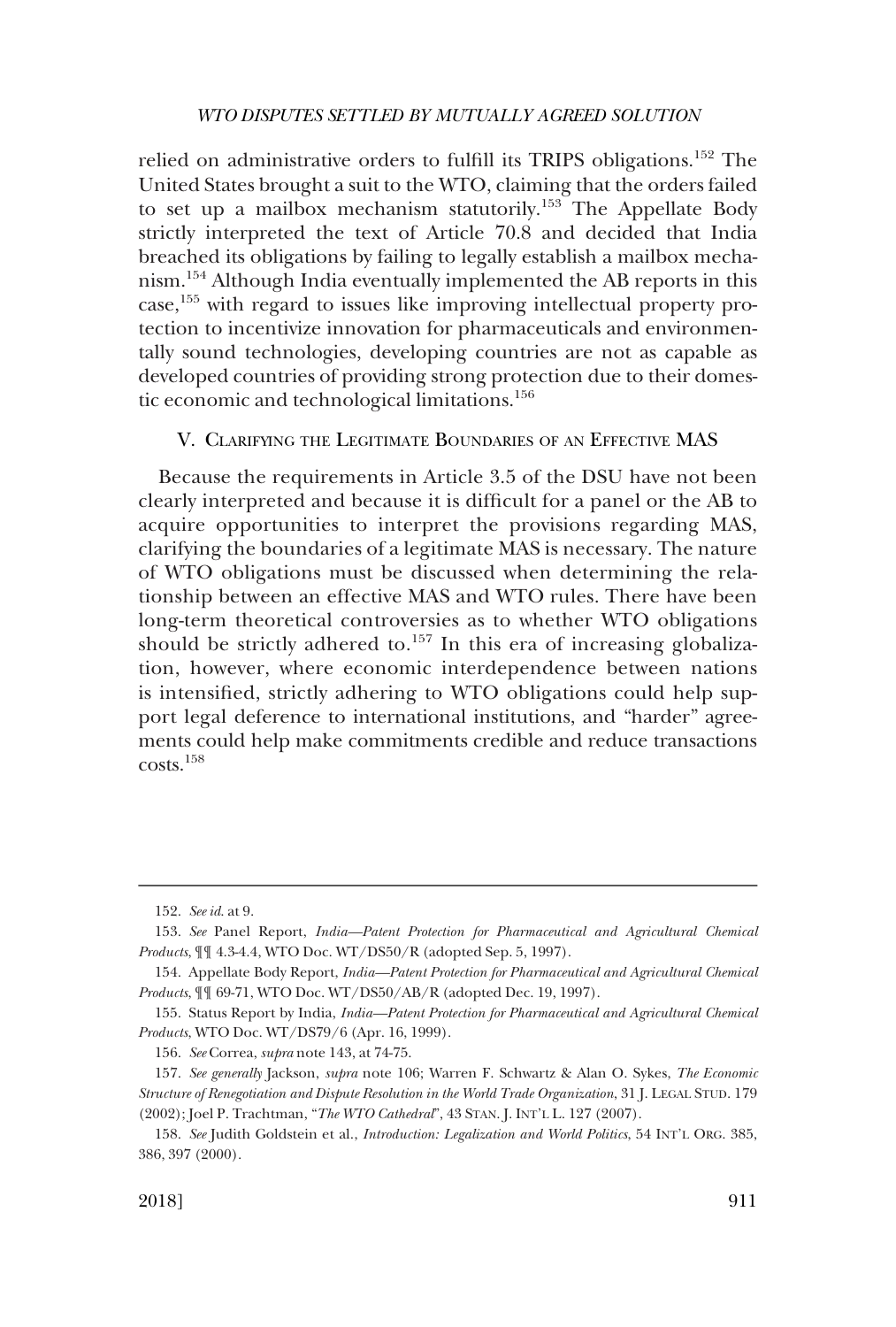# A. *Theoretical Controversies on the Status of WTO Rules*

<span id="page-25-0"></span>To clarify the legitimate boundaries of an effective MAS, the relationship between MAS and WTO rules must be ascertained. That relationship, to some extent, depends on the status and nature of WTO rules.

# 1. Property Rules or Liability Rules

Entitlements protected by property rules can be transferred only through a consensus of the contracting parties.159 However, for entitlements protected by liability rules, consideration for the entitlements may be objectively determined.160 A party can unilaterally infringe the entitlements by paying proportionate compensation after the fact.<sup>161</sup> Generally speaking, when transaction costs are high, it is more efficient to protect entitlements by liability rules.<sup>162</sup> Therefore, under the efficient breach theory,<sup>163</sup> WTO entitlements are probably protected by liability rules when compliance is inefficient.164 Per the efficient breach theory, a party should be allowed to deviate from its obligations when the cost of compliance is greater than the benefits, and the party should be encouraged to perform its obligations in circumstances of efficiency.165 According to Schwartz and Sykes, WTO covered agreements are like incomplete contracts because it is hard for contracting parties to make their agreements in advance, indicating how they should behave when dealing with every contingency.<sup>166</sup> Thus, the theory of efficient breach should apply to WTO obligations, and WTO members may unilaterally breach WTO rules if it is more economically efficient

<sup>159.</sup> *See* James E. Krier & Stewart J. Schwab, *Property Rules and Liability Rules: The Cathedral in Another Light*, 70 N.Y.U. L. REV. 440, 443 (1995).

<sup>160.</sup> The liability is measured by the value of the damages, and the owner of the entitlement protected by a liability rule must accept the payment of damages. *See* Trachtman, *supra* note 157, at 147.

<sup>161.</sup> *See* Krier & Schwab, *supra* note 159, at 443.

<sup>162.</sup> *See* R. H. Coase, *The Problem of Social Cost*, 56 J. L. & ECON. 837, 850 (2013) (explaining that if the parties are allowed to make ex post negotiation and the renegotiation costs are very low, the content of the law will be irrelevant and the parties can always negotiate a different rule which is more efficient; liability rules can lower the transaction cost to give the parties incentives to breach).

<sup>163.</sup> The efficient breach theory was first stated by Robert L. Birmingham. *See* Robert L. Birmingham, *Breach of Contract, Damage Measures, and Economic Efficiency*, 24 RUTGERS L. REV. 273, 284 (1970).

<sup>164.</sup> *See* Trachtman, *supra* note 157, at 148-49.

<sup>165.</sup> *See* Birmingham, *supra* note 163.

<sup>166.</sup> *See* Schwartz & Sykes, *supra* note 157, at 179-81.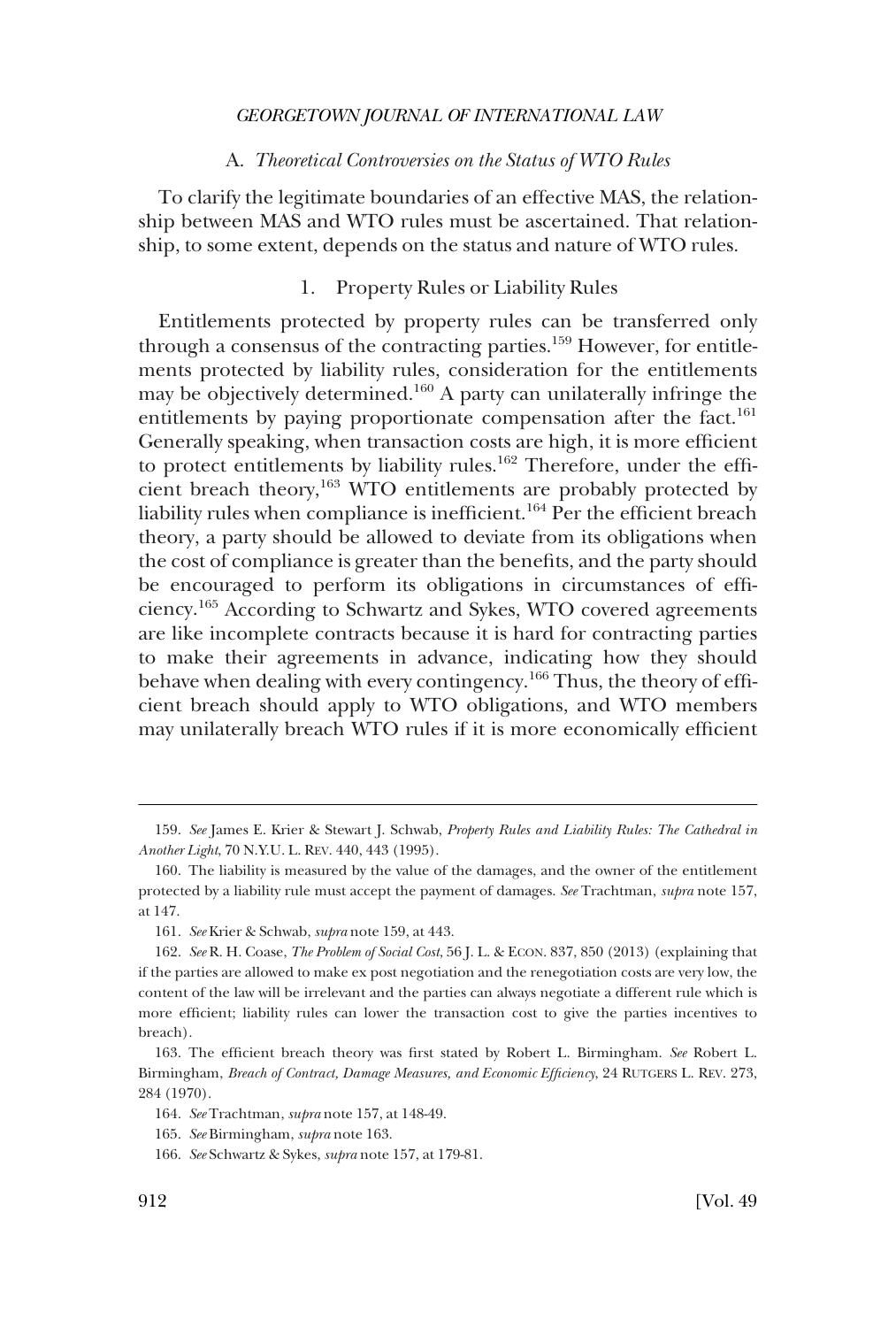to do so.167 Scholars in favor of efficient breach also believe that the purpose of the WTO is to promote the rebalancing of rights and obligations rather than strict compliance.<sup>168</sup> Judith Hippler Bello is the first person who put forward a rebalancing perspective, which provides more leeway than the standard efficient breach theory in contract law.169 She argues that WTO members can renege on their commitment, as long as they can restore balance by offering compensation or enduring retaliation.<sup>170</sup> Therefore, under the efficient breach theory and rebalancing perspective, WTO entitlements are protected by liability rules because WTO members can unilaterally renege on their commitments.

This view has been intensely opposed by Jackson, Pauwelyn, and Trachtman, who insist that WTO rules are legally binding.171 Reinforced by the text, object and purpose, context, and practice of the GATT and WTO, Jackson concludes that WTO rules and the panel/AB reports should be strictly complied with.<sup>172</sup> Strict compliance will promote the security and predictability goals of the Dispute Settlement system and also redress asymmetries of power by restraining "unilateralism."173 Buying out WTO obligations through compensation or tolerating retaliation will diminish the fairness and credibility of the trading system and undercut the goal of protecting powerless entities.<sup>174</sup> Moreover, compensation or retaliation measures are clearly labelled as temporary solutions by the DSU.<sup>175</sup> Only under the circumstances of renegotiation under GATT Article XXVIII and modifying scheduled services commitments under GATS Article XXI may member states unilaterally withdraw

<sup>167.</sup> *See id*.

<sup>168.</sup> *See* ISABEL FEICHTNER, THE LAW AND POLITICS OF WTO WAIVERS: STABILITY AND FLEXIBILITY IN PUBLIC INTERNATIONAL LAW 35 (2012).

<sup>169.</sup> The rebalancing theory does not require the breach to be efficient as long as the parties can restore the balance of the negotiated concessions. *See* Judith Hippler Bello, *The WTO Dispute Settlement Understanding: Less is More*, 90 AM. J. INT'L L. 416, 417 (1996) (stating that compliance with the WTO remains elective with three choices available, none of which, however, requires an efficient breach). Efficient breach theory, however, does not allow unconditionally contracting out of all the WTO rights and obligations.

<sup>170.</sup> *See id*. at 416-18.

<sup>171.</sup> *See* Jackson, *supra* note 106; Trachtman, *supra* note 157, at 129-30; *see also* Pauwelyn, *supra*  note 78, at 341.

<sup>172.</sup> *See* Jackson, *supra* note 106, at 123.

<sup>173.</sup> *See id*. at 118.

<sup>174.</sup> *See id*. at 118-20.

<sup>175.</sup> *See* DSU, *supra* note 4, art. 22.1.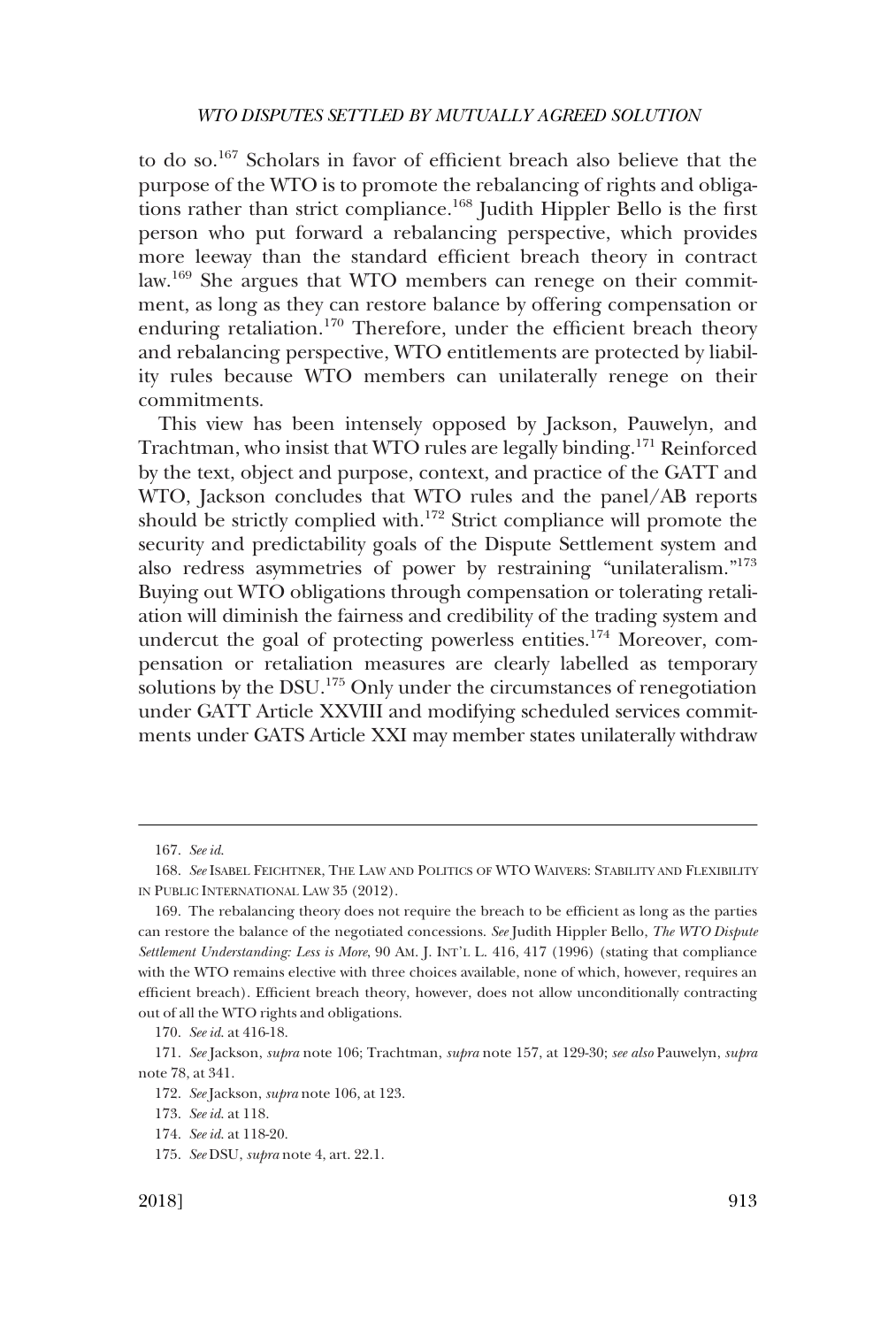concessions.176 That unilateral withdrawal must be made on the condition of failing to negotiate compensation with the member who has a substantial interest.<sup>177</sup>

Accepting the interpretation of Jackson that WTO law is mandatory law, Trachtman agrees that states are not permitted to violate WTO obligations.178 A realist perspective, however, makes his view less strict than Jackson's. In practice, due to the tolerance of the WTO enforcement mechanism, members who are capable of offering compensation and enduring retaliation may unilaterally deviate from their obligations.<sup>179</sup> Without an effective remedy, the right to specific performance in the WTO legal system is to some extent undermined.<sup>180</sup> In summary, in his view, the WTO legal system is best interpreted as employing a property rule as a matter of legal doctrine, but a liability rule as a matter of fact and practice.181 In view of the fact that the remedies available to developing countries are inadequate and inconsistent to the welfare of performance, however, efficient breach of WTO law is impossible.<sup>182</sup>

Pauwelyn attempts to reconcile the views from the two extremes.<sup>183</sup> One is the interpretation made by Jackson, regarding WTO rules as firmly binding and which cannot be modified or negotiated.<sup>184</sup> The other is the view represented by efficient breach theory, which posits that WTO entitlements are protected by liability rules.185 Pauwelyn claims, however, that "entitlements under international law ought to be protected by a property rule," which means that the entitlements can be transferred under the consensus of both parties.186 In conclusion, regardless of the matter of practice, most scholars identify with the view that WTO obligations are legally and doctrinally binding. This paper considers whether the idea that WTO obligations should be strictly complied with is still contestable, to the extent that trade law is different

<sup>176.</sup> These Articles belong to the "intra-contractual flexibility" of the WTO, which will be discussed in the following text. *See infra* Part V(2)(B).

<sup>177.</sup> GATT 1947, *supra* note 17, art. 28; General Agreement on Trade in Services, art. 21, Apr. 15, 1994, 1869 U.N.T.S. 183 [hereinafter GATS].

<sup>178.</sup> *See* Trachtman, *supra* note 157, at 146.

<sup>179.</sup> *See id*.

<sup>180.</sup> *See id*. at 130.

<sup>181.</sup> *See id*. at 146.

<sup>182.</sup> *See id*. at 129.

<sup>183.</sup> *See* JOOST PAUWELYN, OPTIMAL PROTECTION OF INTERNATIONAL LAW: NAVIGATING BETWEEN EUROPEAN ABSOLUTISM AND AMERICAN VOLUNTARISM 18 (2d ed. 2008).

<sup>184.</sup> *See id*. at 16.

<sup>185.</sup> *See id*. at 17.

<sup>186.</sup> *Id*. at 102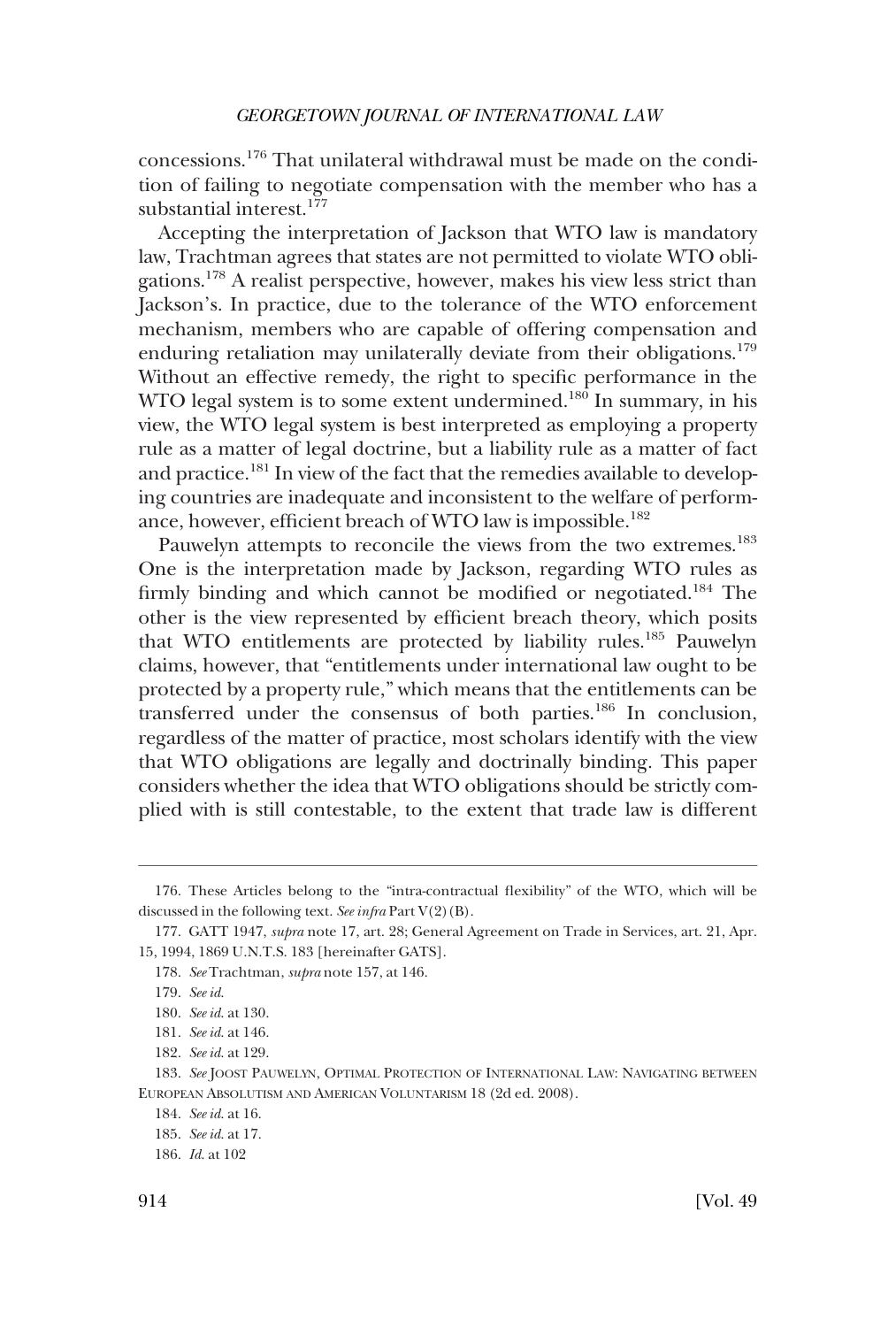<span id="page-28-0"></span>from the law of human rights or law proscribing genocide.<sup>187</sup>

2. Bilateral Obligations or Collective Obligations

Even if one presumes that entitlements in the WTO are protected by property rules, member states may not always be able to negotiate deviations from their WTO commitments.<sup>188</sup> The issue as to whether WTO members can make "WTO-" agreements between themselves to contract out of their obligations is related to the controversy over whether WTO obligations are bilateral or collective in nature. Pauwelyn insists that the nature of WTO obligations should be determined by considering relevant provisions of the Vienna Convention on the Law of Treaties ("VCLT").<sup>189</sup> According to Article  $41.1(b)(i)$  and  $58.1(b)(i)$  of the VCLT, two or more parties are allowed to modify or suspend operations of the multilateral agreements between themselves when certain conditions are satisfied.<sup>190</sup> Also, the aim of WTO obligations pertains to trade, which, unlike agreements in protecting human rights and the environment, cannot influence the benefits of other WTO members when being violated between certain parties.<sup>191</sup> Because most of the WTO obligations are bilaterally negotiated before being multilateralized by the MFN principle, WTO obligations should, in this view, be considered as an assembly of bilateral obligations.<sup>192</sup>

Opposing the views held by Pauwelyn, Chios Carmody believes that WTO obligations are collective in nature.<sup>193</sup> He suggests giving WTO law priority over the VCLT when determining this issue.<sup>194</sup> WTO law protects not only trade, but also members' expectations in regard to certain governmental behaviors.195 Because WTO obligations, as demonstrated by the centrality of MFN treatment in the WTO system, are universal and general, the breach of obligations among certain parties

<sup>187.</sup> *See* Trachtman, *supra* note 157, at 130; *see also* Pauwelyn, *supra* note 46, at 933.

<sup>188.</sup> Entitlements protected by property rules can be transferred through a consensus of the contracting parties, but if the entitlements are collective, WTO members cannot deviate from their commitments bilaterally.

<sup>189.</sup> *See* Pauwelyn, *supra* note 46, at 928-41.

<sup>190.</sup> The conditions include: (a) the modification is not prohibited by the treaty; (b) the modification does not affect the rights of other parties; and (c) the modification is compatible with the object and purpose of the treaty. Vienna Convention on the Law of Treaties, arts. 41.1(b) (i), 58.1(b), *opened for signature* May 23, 1969, 1115 U.N.T.S. 331.

<sup>191.</sup> *See* Pauwelyn, *supra* note 46, at 930-31.

<sup>192.</sup> *See id*. at 931-32.

<sup>193.</sup> *See* Chios Carmody, *WTO Obligations as Collective*, 17 EUR. J. INT'L L. 419, 423-25 (2006).

<sup>194.</sup> *Id*. at 437.

<sup>195.</sup> *See id*. at 421.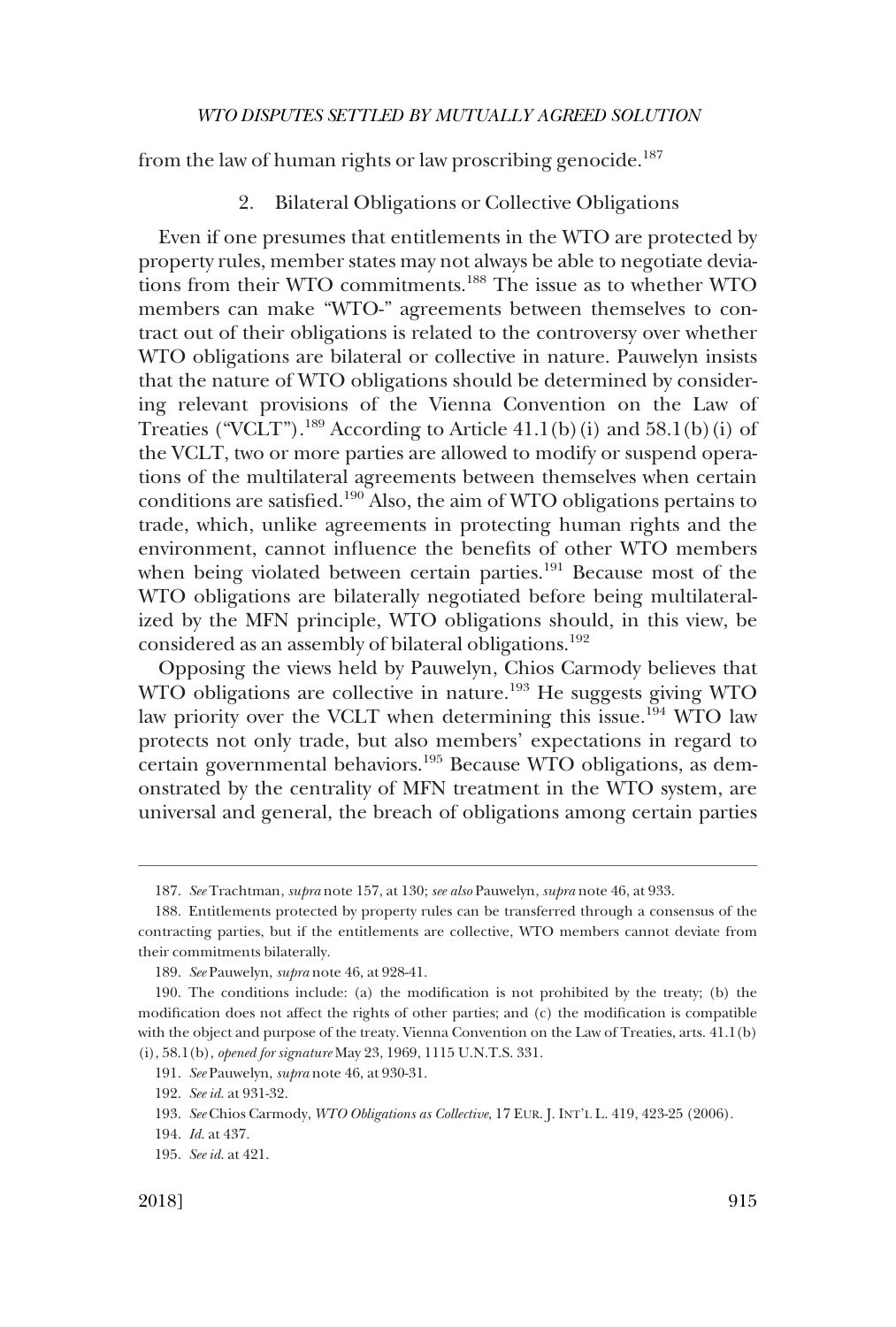<span id="page-29-0"></span>will break the universality of the WTO rules and damage other members' expectations and interests.<sup>196</sup>

# B. *Relationships Between MAS and WTO Rules*

Analyzing whether WTO obligations are bilateral or collective is quite important when determining the relationship between a MAS and WTO rules. " $WTO +$ " commitments in a MAS are allowed under the WTO, but only if they introduce obligations extended to all WTO members under the MFN principle to avoid nullifying or impairing "benefits accruing to any Member."197 A "WTO-" MAS, however, is illegal under Article 3.5 of the DSU when strictly interpreting the requirement "consistent with the covered agreements."<sup>198</sup> This paper argues that Article 3.5 of the DSU should be given a stricter interpretation so as to deny nations the freedom to contract out of their obligations as to the other dispute parties.

First, the purpose of the MFN obligation in WTO law is to prevent dispute parties from making agreements among themselves to waive obligations. The Marrakesh Agreement articulates that the aim of the WTO is to develop an integrated, viable, and durable multilateral trading system.199 In early-stage rounds of GATT negotiations, though the tariff concession negotiation proceeded among the principal suppliers based on reciprocity, MFN treatment requires that concessions, once granted, be immediately and unconditionally extended to all contracting parties.200 Because unconditional MFN treatment, regarded as the foundation of the multilateral trading system, does not make each bilateral trading concession reciprocal, it is inappropriate to consider WTO obligations as an assembly of bilateral obligations.<sup>201</sup> Instead, any agreements waiving obligations between the dispute parties, even if it does not directly affect the benefits of other members, will undermine the essence of MFN treatment.

<sup>196.</sup> *See id*.

<sup>197.</sup> DSU, *supra* note 4, art. 3.5.

<sup>198.</sup> *Id*.

<sup>199.</sup> Marrakesh Agreement Establishing the World Trade Organization pmbl., Apr. 15, 1994, 1867 U.N.T.S. 154 [hereinafter Marrakesh Agreement].

<sup>200.</sup> The "principal supplier rule" is a practical consequence of the adoption of reciprocity and MFN clause. For the "principal supplier rule," see Factual Note by the Secretariat, *Rules and Procedures for the Dillon and Kennedy Rounds*, ¶ 13, WTO Doc. MTN/W/8 (Feb. 25, 1975).

<sup>201.</sup> The unconditional MFN treatment should be differentiated from the conditional MFN treatment, which requires a third party to provide a reciprocal offer to obtain the benefits under the MFN status. For conditional MFN treatment, see Jacob Viner, *The Most-Favored-Nation Clause in American Commercial Treaties*, 32 J. POL. ECON. 101 (1924).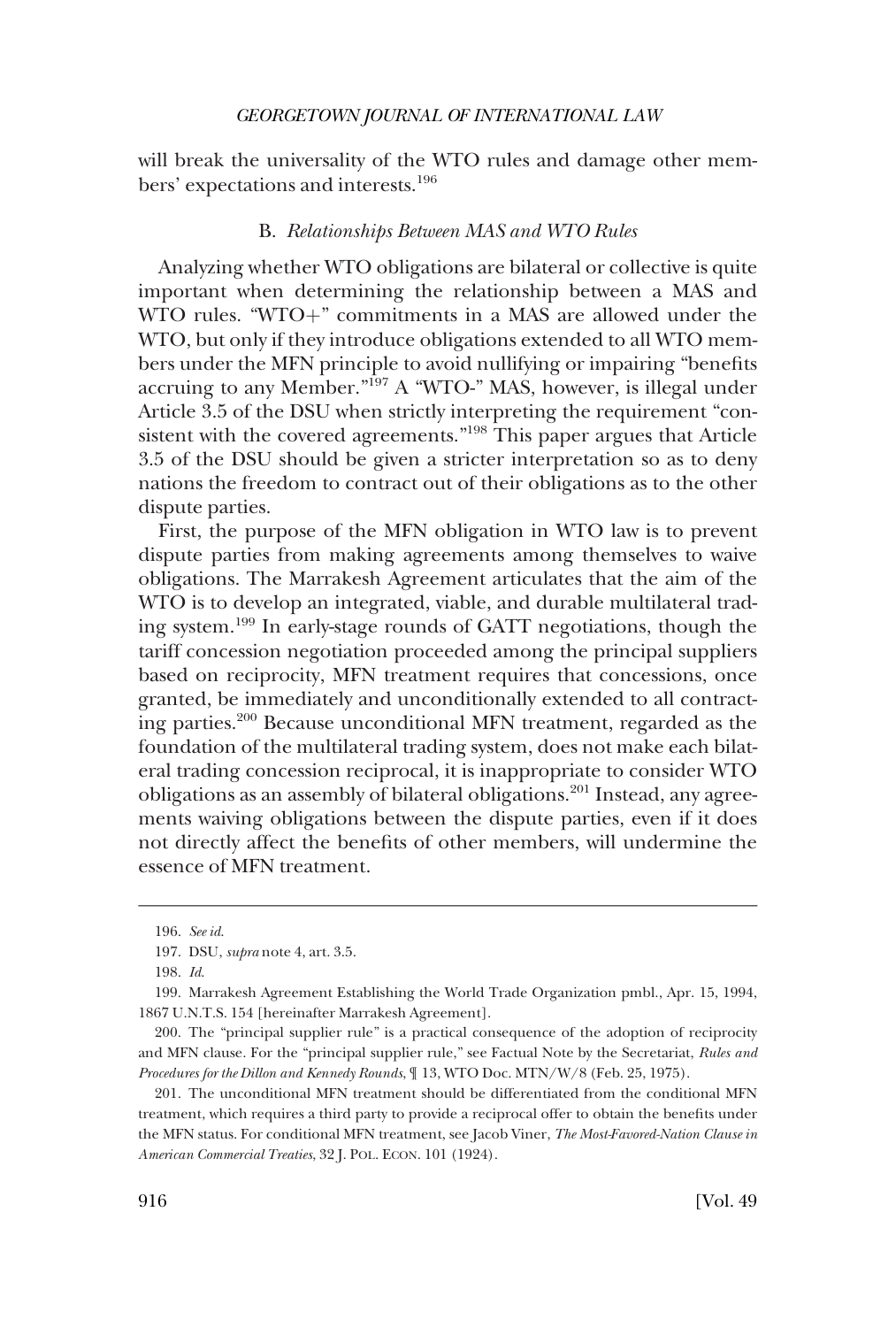MFN, as the cornerstone of the WTO system, created expectations for all WTO members—any WTO member, powerful or not, will immediately and unconditionally accord the benefits granted to any other country to all other contracting parties.202 All members will be treated in a non-discriminatory manner, irrespective of market size, economic scale, or bargaining power.<sup>203</sup> A breach of MFN treatment between any two parties, though without direct influence on the trade benefits of other members, will break the expectations of other contracting parties regarding how a WTO member will carry out its WTO obligations.<sup>204</sup> Therefore, insisting on MFN treatment at any time for any member will create a single standard that is applied to all parties. Breaking such a single standard will introduce the risk of coercion and the excessive privilege of buying out obligations in the WTO system, similar to putting a bilateral patch on a multilateral trading system.

In addition, MFN treatment was designed to promote fair competition from the early stages of its evolution.<sup>205</sup> Bilaterally contracting out of WTO obligations, often for protectionist purposes of a party, however, would allow governments to interfere with free competition. MFN treatment, free trade, and competition established economic relations among consumers and producers in different countries.<sup>206</sup> When governments bilaterally waive WTO obligations in their MAS due to the pressure of domestic special interest groups, they may arbitrarily interfere with private property rights by distorting the competition among traders and producers.<sup>207</sup>

Second, having in mind the principle of fairness, WTO rule obligations should be applied uniformly to all WTO members.<sup>208</sup> The concept of fairness is not easily defined, but from the political philosophy perspective, impartiality, determinacy, and coherence are the core of the fairness principle.209 In the context of the WTO system, fairness

<sup>202.</sup> Carmody, *supra* note 193, at 425.

<sup>203.</sup> GATT 1947, *supra* note 17, art. 1.1; *see also* Richard H. Snape, *Is Non-Discrimination Really Dead?* 11 WORLD ECON. 1, 1 (1988).

<sup>204.</sup> Carmody, *supra* note 193, at 422.

<sup>205.</sup> *See* Georg Schwarzenberger, *The Most Favored Nation Standard in British State Practice*, 22 BRIT. Y.B. INT'L L. 96, 106 (1945).

<sup>206.</sup> Carmody, *supra* note 193, at 425.

<sup>207.</sup> *See* ERNST-ULRICH PETERSMANN, CONSTITUTIONAL FUNCTIONS AND CONSTITUTIONAL PROBLEMS OF INTERNATIONAL ECONOMIC LAW 131-33 (1991).

<sup>208.</sup> WTO Rule Obligations should be differentiated from the Market Access Obligations, which are contained in members' schedules annexed to GATT 1994 and GATS. For the classification, see Qin, *supra* note 136, at 484-85 (2003).

<sup>209.</sup> For the meaning of fairness, see JOHN RAWLS, A THEORY OF JUSTICE (1971). Rawls argues that under the original position and behind the "veil of ignorance," fairness implies the need to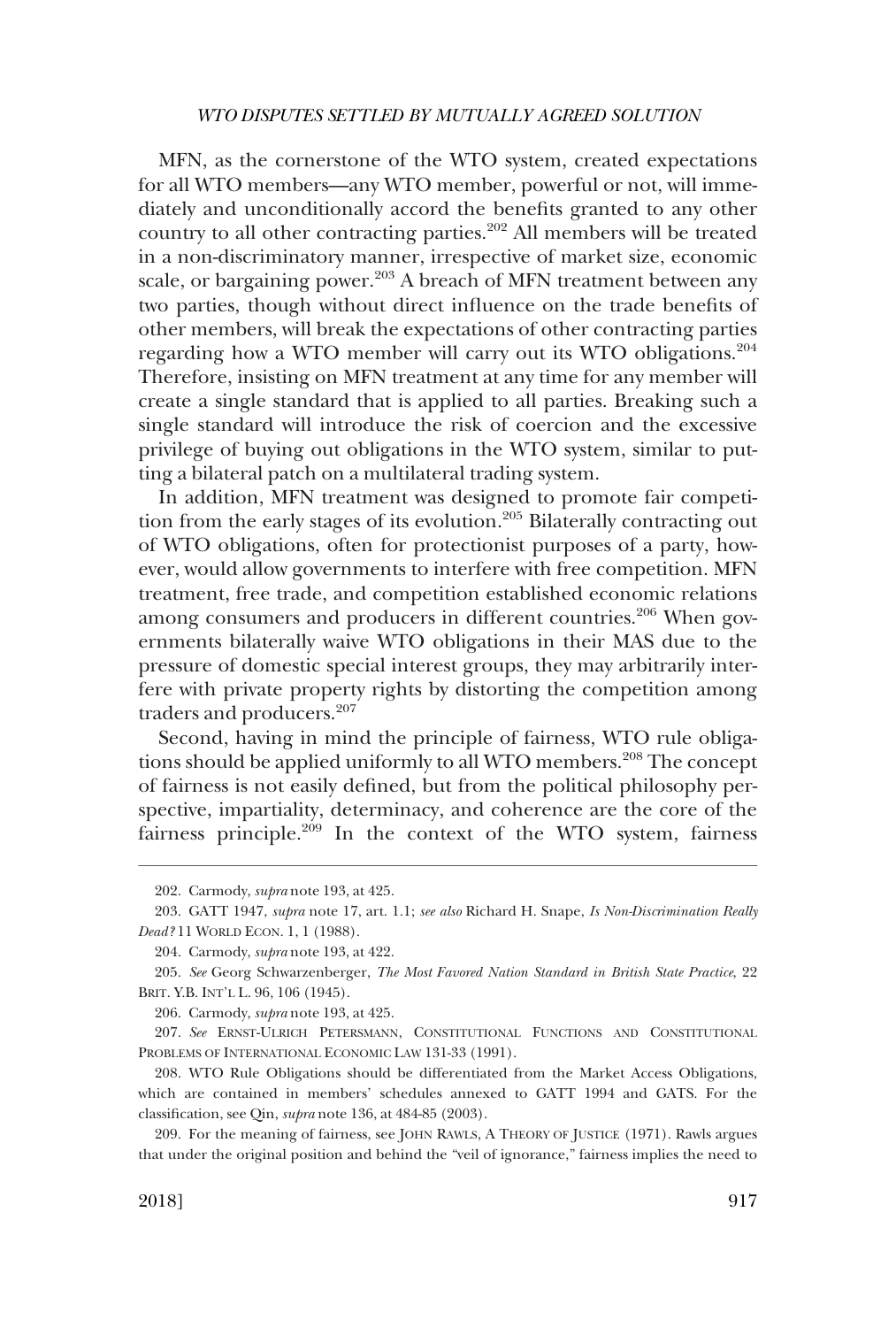signifies that the gain and loss of the WTO trading system should be distributed to all WTO members in terms of the principle of equality without prejudice.<sup>210</sup> Contracting out of WTO obligations between dispute parties in the MAS, however, may be seen as discriminatory and contradicts the elements of impartiality and coherence stated in the fairness principle.

Third, per the principle of effectiveness in interpreting treaties, which is often relied on as a benchmark in reviewing certain interpretations, the requirements in Article 3.5 of the DSU should be strictly interpreted.211 If, as some scholars claimed, dispute parties can contract out of their WTO obligations in MAS to terminate disputes, $^{212}$  the requirement of "shall be consistent with covered agreements" would make no sense. The Appellate Body in the *China—Measures Affecting Trading Rights and Distribution Services for Certain Publications and Audiovisual Entertainment Products* case stated that, in order to be "WTO-consistent," WTO members' regulatory requirements may not contravene any WTO obligations, unless they are justified under an applicable exception.<sup>213</sup> Also, Article 3.7 and Article 22.1 of the DSU describe compensation as a temporary action pending the withdrawal of the measure that is inconsistent with a covered agreement.<sup>214</sup> If the dispute parties can contract out of their obligations through MAS, they may actually attain permanent compensation agreements, which will make the temporality requirement meaningless. In addition, Article 10 of the Marrakesh Agreement specifies the requirements for amendment; Article 9.3 sets rules for requesting for a waiver; and Article 13 lays down the circumstances of non-application of multilateral trade agreements between particular

avoid being influenced by our own interests, priorities, or prejudices. *See id*. at 136-42; *see also*  THOMAS M. FRANCK, FAIRNESS IN INTERNATIONAL LAW AND INSTITUTIONS 34-38 (1995).

<sup>210.</sup> Different treatment principles should be considered for vulnerable economies. *See* Derk Bienen & Mamo E. Mihretu, *The Principle of Fairness and WTO Accession = An Appraisal and Assessment of Consequences*, 4-8 (Second Biennial Glob. Conference, Working Paper No. 2010/29, 2010).

<sup>211.</sup> For the principle of effectiveness in interpreting treaties, see Isabelle Van Damme, *Treaty Interpretation by the WTO Appellate Body*, 21 EUR. J. INT'L L. 605, 635 (2010).

<sup>212.</sup> For instance, Pauwelyn contends that even the MAS made between dispute parties has an effect distinct from withdrawing their measures inconsistent with the covered agreements, as long as the benefits of other members are not damaged, the dispute parties can legally terminate the dispute in that way. Pauwelyn, *supra* note 46, at 947.

<sup>213.</sup> Appellate Body Report, *China—Measures Affecting Trading Rights and Distribution Services for Certain Publications and Audiovisual Entertainment Products*, ¶ 223, WTO Doc. WT/DS363/AB/R (adopted Dec. 21, 2009).

<sup>214.</sup> DSU, *supra* note 4, arts. 3.7, 22.1.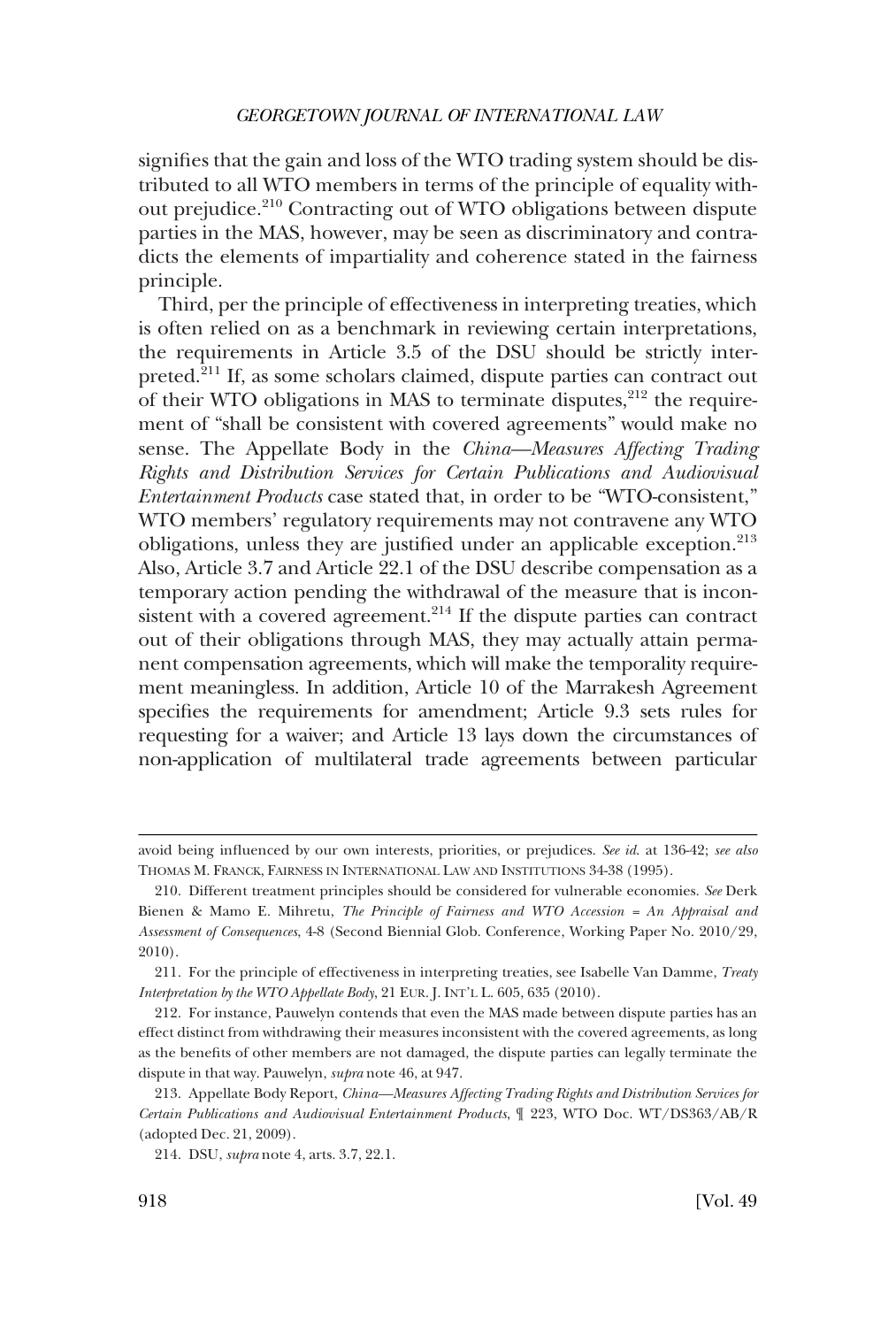members.<sup>215</sup> If the dispute parties are allowed to freely amend and waive obligations between themselves, they may, in effect, derogate from the above articles.

Fourth, weighing the value of flexibility for WTO members against the value of predictability in a multilateral trading system, "WTO-" MAS should not be allowed. To establish a balance between flexibility and predictability of the WTO, the WTO incorporates appropriate flexibility as part of the covered agreements, termed intra-contractual flexibility.216 Intra-contractual flexibility represents the formal (de jure) trade policy flexibility tools provided by the WTO, which may include restrictions to safeguard the balance of payments, infant industry protection, safeguards, general exceptions, security exceptions, tariff renegotiation, etc.<sup>217</sup> Extra-contractual breach is the behavior of defection or violation by WTO members, which are not formally allowed by WTO rules.218 "WTO-" MAS, without formal permission from the WTO, falls outside the domain of WTO intra-contractual flexibility. Although both intra-contractual breaches and extra-contractual breaches are *ex post*  non-compliance, an intra-contractual breach is legal under the WTO and usually only requires offering compensation as a remedy.<sup>219</sup> An extra-contractual breach, on the other hand, is illegal and usually should be alleviated through the dispute settlement mechanism of the WTO.220

Apart from intra-contractual flexibility, the DSU also provides members with enough space to implement the recommendations.<sup>221</sup> For example, Article 21.3(b) of the DSU allows dispute parties to establish a mutually agreed "reasonable period of time."222 The dispute parties also have the freedom to decide how they will implement the

<sup>215.</sup> Marrakesh Agreement, *supra* note 199, arts. 9.3, 10, 13.

<sup>216.</sup> For the classification of intra-contractual flexibility and extra-contractual flexibility, see Simon A.B. Schropp, Trade Policy Flexibility and Enforcement in the WTO Reform Agenda Towards an Efficient "Breach" Contract 6 (Jan. 2008) (unpublished Ph.D. dissertation, University of St. Gallen).

<sup>217.</sup> *See* SIMON A.B. SCHROPP, TRADE POLICY FLEXIBILITY AND ENFORCEMENT IN THE WORLD TRADE ORGANIZATION: A LAW AND ECONOMIC ANALYSIS 4 (2009); *see also* GATT 1947, *supra* note 17, arts. 12, 18, 19, 20, 21, 28.

<sup>218.</sup> *See* SCHROPP, supra note 217, at 8.

<sup>219.</sup> *See id*. at 6-7.

<sup>220.</sup> *See id*. at 8-9.

<sup>221.</sup> *See* Porges, *supra* note 112, at 146.

<sup>222.</sup> DSU, *supra* note 4, art. 21.3.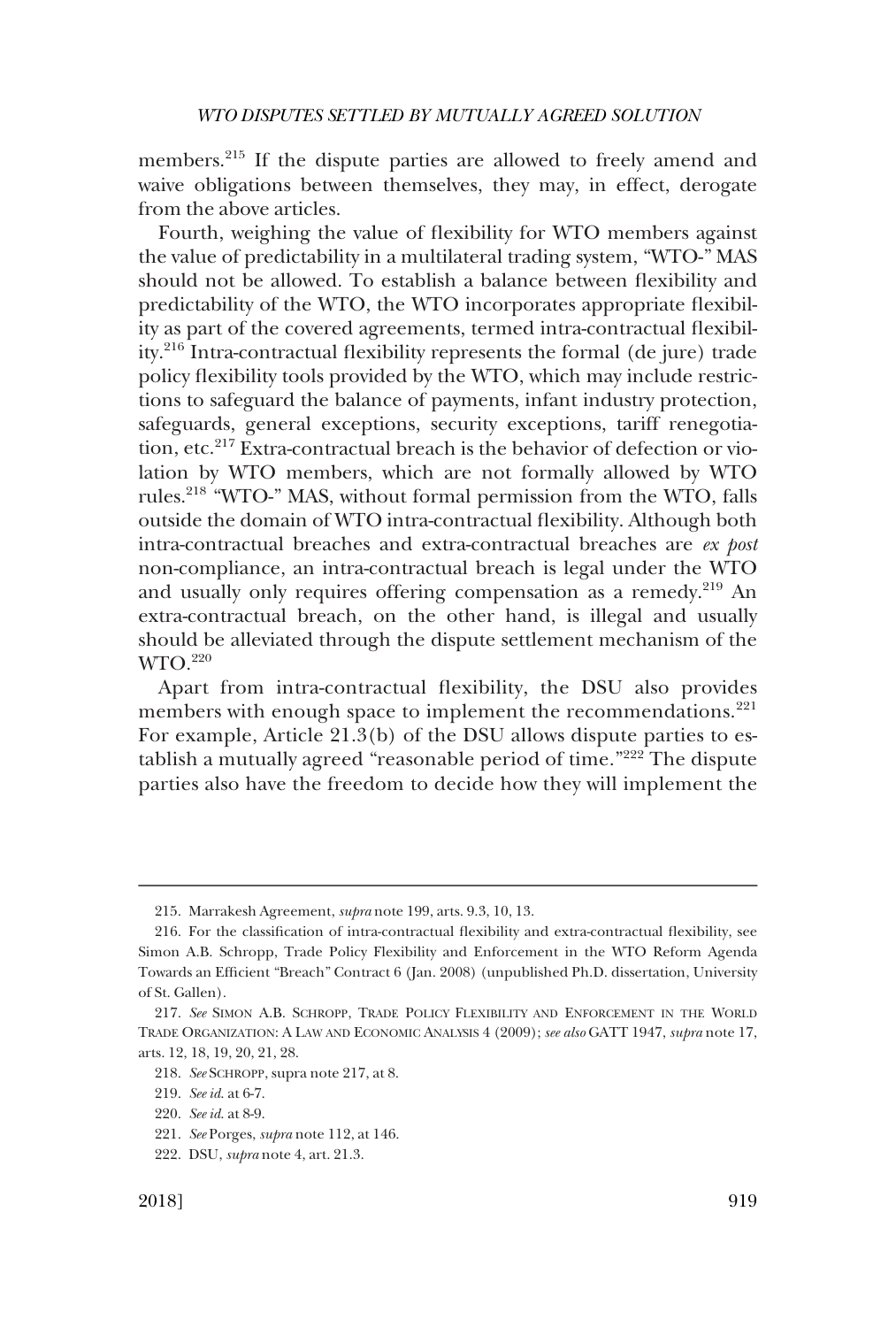recommendations of the panel and AB.223 In addition, in spite of the regulations regarding a reasonable period of time, the dispute parties can, in practice, devise their own timetables to make their measures consistent with the covered agreements through a MAS.<sup>224</sup> This freedom implies that the WTO has accommodated temporary noncompliance, as long as the dispute parties have actively sought solutions and strived to change inconsistent measures.<sup>225</sup> However, if the dispute parties are granted rights to contract out of their obligations, the deliberately established balance in the WTO system will be disturbed. Moreover, the extra-contractual breach will be automatically transferred into intra-contractual breach in a manner contrary to the objectives and purposes of the WTO system.<sup>226</sup>

Fifth, MASs belonging to the category of "WTO-" agreements would constitute "grey area measures."<sup>227</sup> Grey area measures, such as the Voluntary Export Restraints ("VERs") prohibited by the Agreement on Safeguards, exhibit a tendency of bilateralism, which would undermine the value of a multilateral trading system.<sup>228</sup> VERs are voluntary reductions of exports by exporting countries who control and administer limitations on trade, usually through export licensing systems.<sup>229</sup> In practice, however, VERs are not voluntary in the common sense of the word, but administered by export countries to avoid trade barriers likely be imposed by importing countries.<sup>230</sup>

From an economic perspective, VERs often caused significant protection costs as they diverted the "quota rent"231 from importing countries

<sup>223.</sup> Although Article 19 of the DSU authorizes the panel or Appellate Body to suggest ways in which WTO members can implement the recommendations, the suggestions are non-binding. The members can determine the most suitable way of implementing the rulings.

<sup>224. &</sup>quot;The suspension of concessions or other obligations . . . shall only be applied until such time as . . . a mutually satisfactory solution is reached." DSU, *supra* note 4, art. 22.8. That means when a MAS is reached, whether the reasonable period of time has passed becomes not so important. The three requirements in Article 3.5 of the DSU, *supra*, also do not demand the implementation timetable reached by the parties in MAS to be consistent with the agreed reasonable time period.

<sup>225.</sup> Zimmermann, *supra* note 94, at 382.

<sup>226.</sup> Simon A.B. Schropp, *Revisiting the "Compliance-vs.-Rebalancing" Debate in WTO Scholarship: Towards a Unified Research Agenda* 15-16 (HEI, Working Paper No. 29/2007, 2007).

<sup>227.</sup> *See* Lee, *supra* note 8, at 156.

<sup>228.</sup> *Id*.

<sup>229.</sup> SABINA NÜESCH, VOLUNTARY EXPORT RESTRAINTS IN WTO AND EU LAW: CONSUMERS, TRADE REGULATION AND COMPETITION POLICY 2 (2010).

<sup>230.</sup> *See* Carl Hamilton, *Voluntary Export Restraints and Trade Diversion*, 23 J. COMMON MKT. STUD. 345, 345 (1985).

<sup>231.</sup> Quota rent is the price difference of the products which have imposed restrictive measures between domestic market and global market. *See* PAUWELYN ET AL., *supra* note 131, at 225.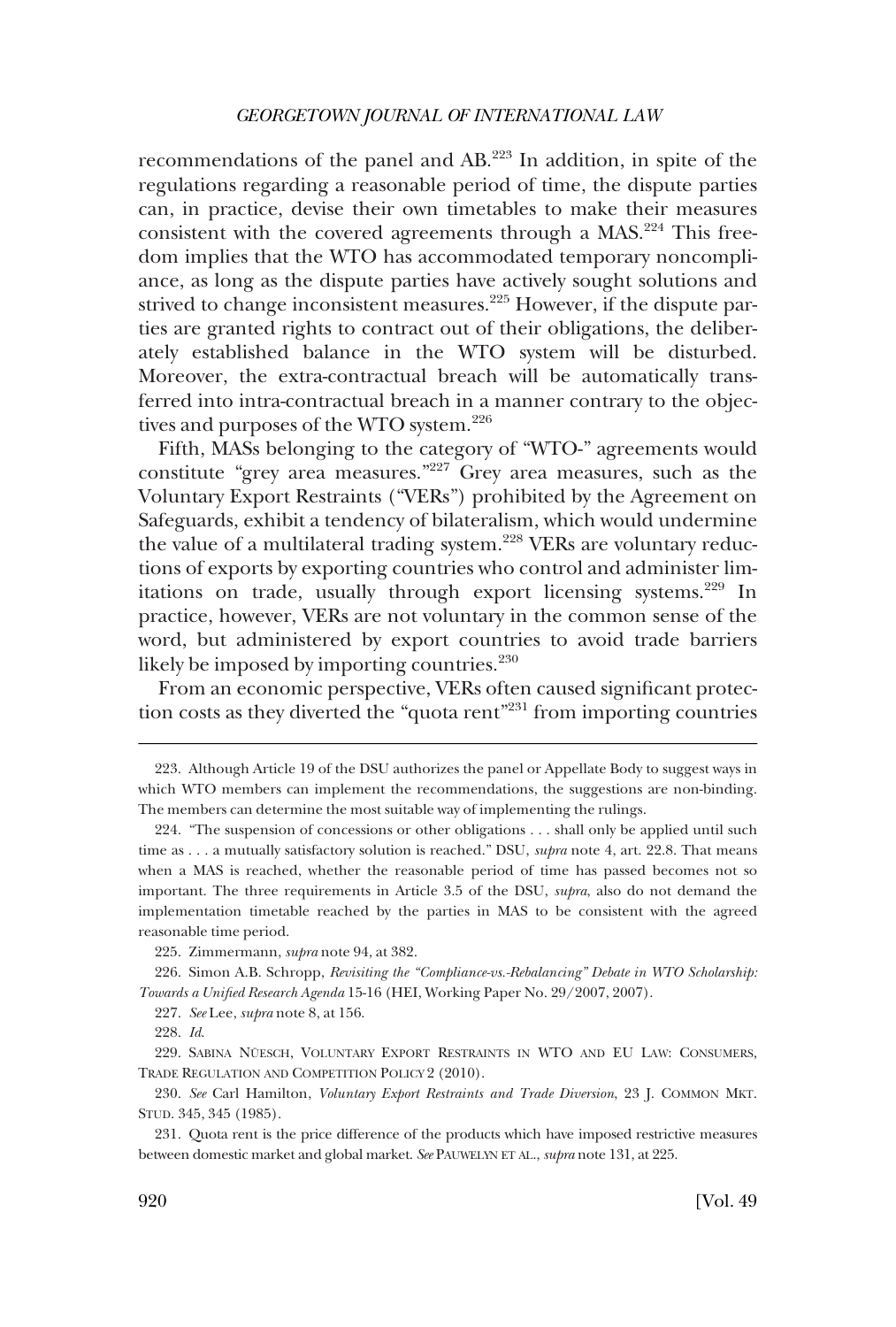<span id="page-34-0"></span>to enterprises in exporting countries. $^{232}$  As a result, VERs, as a protectionist trade measure, redistributed interest among different domestic groups at a high protection cost.<sup>233</sup> Although competing import industries benefited from these grey area measures, the interests of consumers and the integrated social economy were impaired.234 From a political perspective, most VERs and their protection costs were not published and lacked transparency.235 In addition, virtually no formal procedures were required for importing countries to resort to VERs, making VERs preferred by governments of importing countries.<sup>236</sup> More importantly, VERs undermined the tariff-based trade policy in GATT, which is indiscriminate and transparent, and should be determined via legislation through rounds of trade negotiation.<sup>237</sup> Therefore, Article 11.1(b) of the Agreement on Safeguards prohibits WTO members to "seek, take or maintain any VERs" or other similar measures.238 Similar to VERs, contracting out of obligations through MAS cannot provide general protection to the domestic economy, but can only set up redistribution among different stakeholders, which is economically inefficient. Also, due to the lack of transparency, it is impossible for domestic stakeholders to express their concerns in a democratic way. Considering the attitude of the WTO towards VERs, dispute parties similarly should not be allowed to contract out of their obligations in a MAS to avoid harming the multilateral trading system through bilateral agreements.

# VI. SUGGESTIONS ON IMPROVING THE WTO MULTILATERAL ENFORCEMENT **SYSTEM**

# A. *Reasons for Persevering in Multilateralism*

When there is tension between bilateral dispute settlement and the rule-oriented multilateral trading system, insisting on multilateralism is a better solution because bilateral reciprocity is better off not being separated from the unconditional MFN principle.<sup>239</sup> Though there are

<sup>232.</sup> *Id*.

<sup>233.</sup> *See* PETERSMANN, *supra* note 207, at 106-10.

<sup>234.</sup> *See* Lee, *supra* note 8, at 159.

<sup>235.</sup> *See* PAUWELYN ET AL., *supra* note 131, at 226.

<sup>236.</sup> *See id*.

<sup>237.</sup> *See* PETERSMANN, *supra* note 207, at 106-10.

<sup>238.</sup> Agreement on Safeguards art. 11.1 (b), Apr. 15, 1994, Marrakesh Agreement, Annex 1A, 33 I.L.M. 1125.

<sup>239.</sup> Keohane stated that specific reciprocity and unconditional MFN clauses have achieved a rough balance within GATT/WTO. Overly depending on specific reciprocity may lead to costly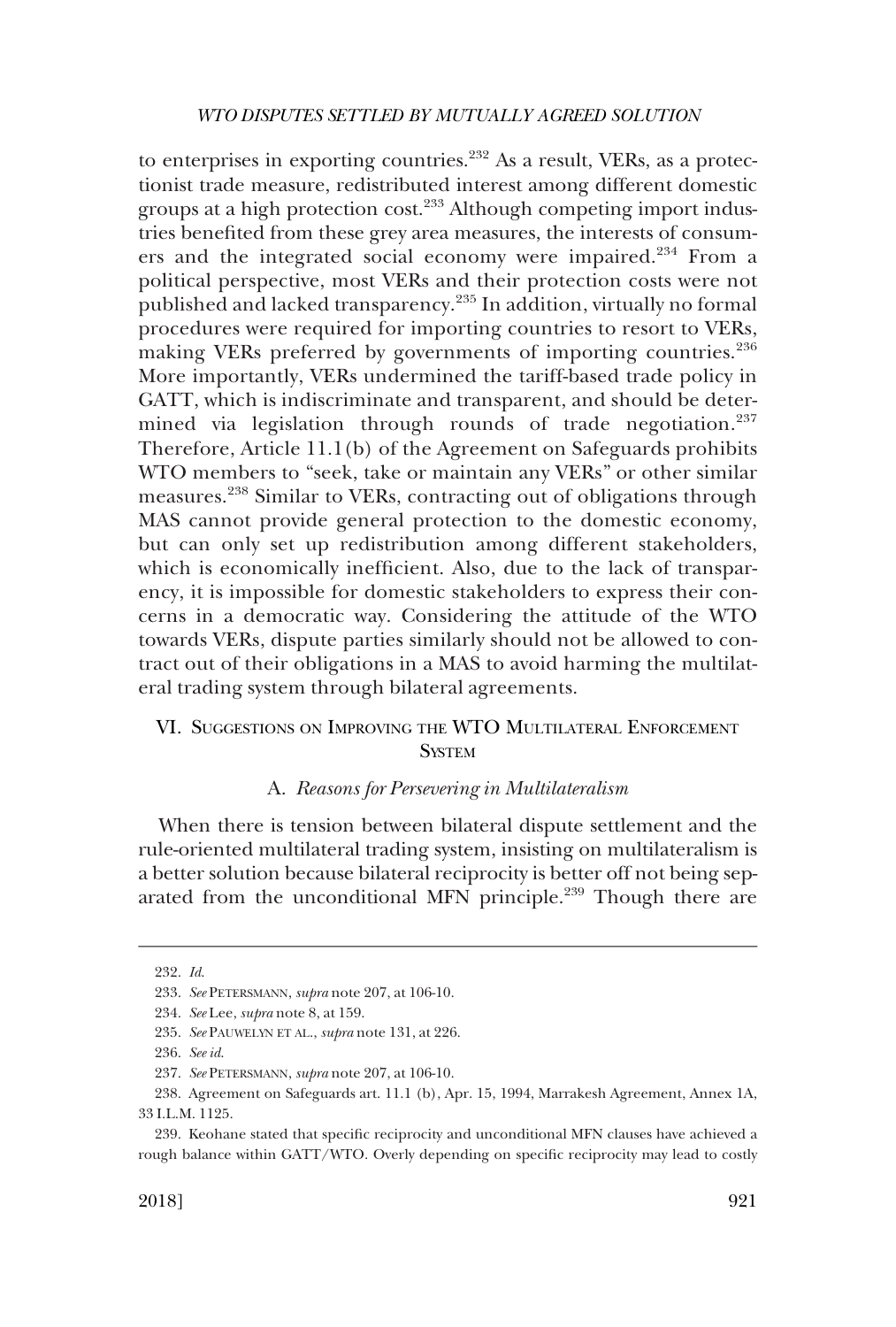many troubles and challenges regarding multilateral governance, which, according to some scholars, has passed its prime,  $240$  multilateralism and a rule-oriented international regime can better promote cooperation and restrain power politics. $2\overline{41}$  The lessons of the Great Depression and the beggar-thy-neighbor trade policies of the 1930s should never be forgotten, as they illustrate that, without the constraint of international institutions, the pursuit of power and self-interest may be emphasized over cooperation.<sup>242</sup> Institutionalized rules of reciprocity and MFN, which are monitored and enforced multilaterally, can better guard member states against defection and undertaking beggarthy-neighbor policies; this is especially true for developing countries, where a rule-based regime can help mitigate their fear of power abuse from stronger states. $243$  Even though the emerging economies today hope to contribute to global governance, they have never expressed a will to break the existing system established by the United States and Western Europe after World War II and later reinforced after the fall of the Soviet Union. Instead, the emerging economies wish to defend the rules present in multilateral institutions to protect their global interests.<sup>244</sup> These interests are shared by both the emerging economies and developed countries and can be the basis of cooperation.<sup>245</sup> The requirement of cooperation, especially in an era of interdependent economies and security, demonstrates more interest in maintaining multilateral governance.

negotiations and administrative tangles. Also, it is difficult for states to establish strict equivalence bilaterally. *See* Robert O. Keohane, *Reciprocity in International Relations*, 40 INTL. ORG. 1, 17-18 (1986).

<sup>240.</sup> The circumstances today are quite different from the special conditions that generated postwar multilateralism. The United States, who has been playing a vital leadership role in the postwar institutions, has changed its mind to multilateralism, and the rising of some developing countries and the increasing number of participants make cooperation under multilateralism harder than before. *See* G. John Ikenberry, *The Future of Multilateralism: Governing the World in a Post-Hegemonic Era*, 16 JAPANESE J. POL. SCI. 399, 408-10 (2015).

<sup>241.</sup> *See* Goldstein et al., *supra* note 158, at 387-89; *see also* ROBERT O. KEOHANE, AFTER HEGEMONY: COOPERATION AND DISCORD IN THE WORLD POLITICAL ECONOMY 68-69 (2005).

<sup>242.</sup> The term "beggar-thy-neighbor" was first seen in E. A. GOWER, BEGGAR MY NEIGHBOUR!: THE REPLY TO THE RATE ECONOMY RAMP (1932).

<sup>243.</sup> *See* AMRITA NARLIKAR, THE WORLD TRADE ORGANIZATION, A VERY SHORT INTRODUCTION 5-7 (2005).

<sup>244.</sup> *See* Ikenberry, *supra* note 240, at 410-13.

<sup>245.</sup> *See id*.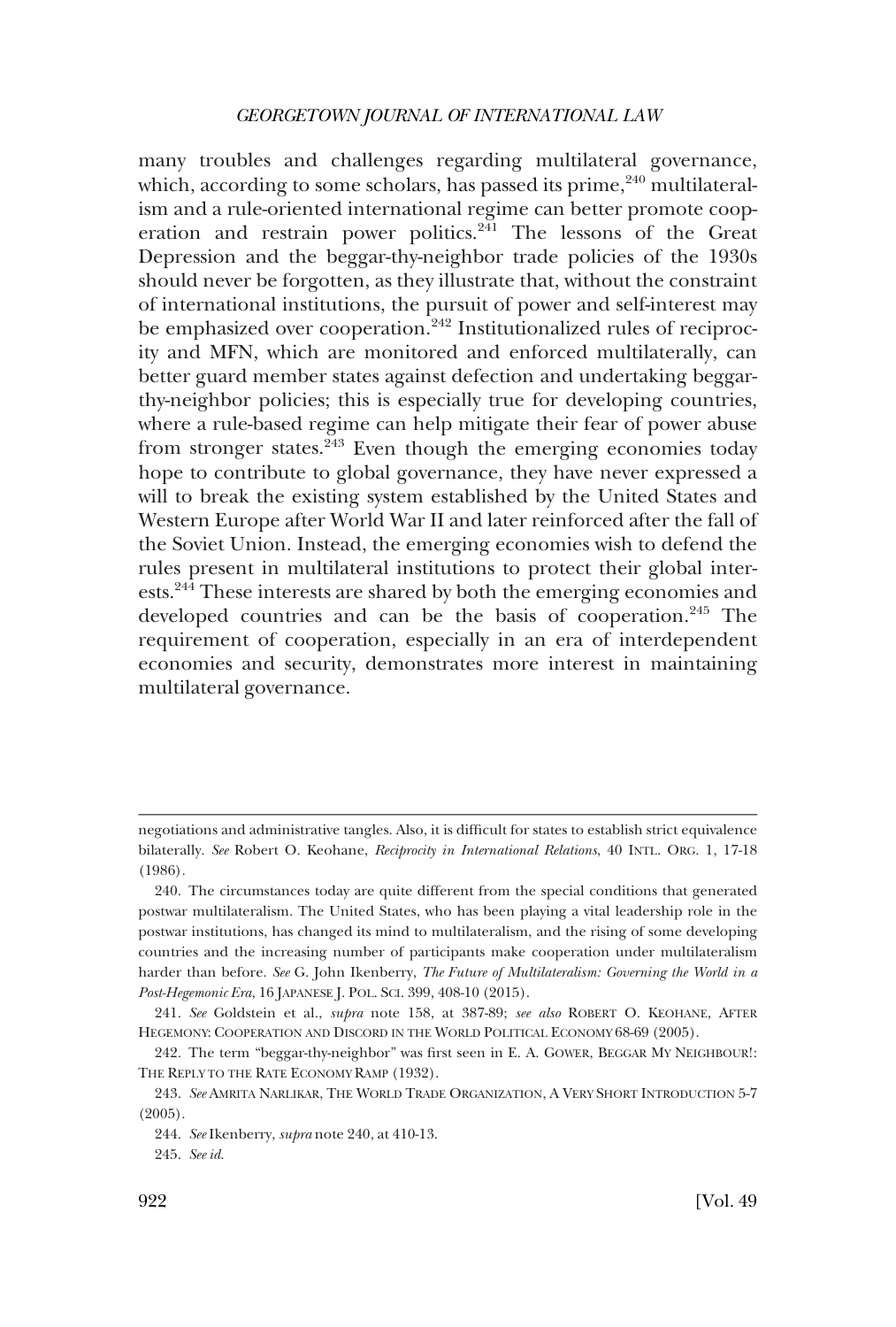# B. *Establishing a "Special Panel"*

<span id="page-36-0"></span>Although the DSB is the body in charge of implementation in WTO dispute settlements, it is not well-organized and lacks expertise in this respect.<sup>246</sup> One way to improve this multilateral enforcement mechanism would be to establish a "special panel" consisting of experts to assist the DSB in monitoring and supervising compliance. Because the status of the special panel is just an informal group, it can be established directly by the WTO Secretariat to assist in the work of the DSB without authorization from WTO members.<sup>247</sup> The WTO Secretariat plays an important role in overseeing the implementation of commitments made by WTO members.<sup>248</sup> It also provides information to the public and the media and gives legal assistance.<sup>249</sup> The work of the special panel should fall within the function of the WTO Secretariat.

# 1. Rationale for Establishing a Special Panel

Establishing a special panel would promote cooperation among WTO members in supervising implementation, as well as monitor compliance status from inside governments. Anne-Marie Slaughter believes that the world order is based on the combination of horizontal and vertical trans-governmental networks.<sup>250</sup> The existing modes of cooperation in the WTO have included horizontal networks when dealing with enforcement issues, such as the surveillance of implementation under the DSB. The establishment of a special panel, operating under authority delegated by the WTO Secretariat, may make horizontal networks

<sup>246. &</sup>quot;The DSB has authority to establish dispute settlement panels, refer matters to arbitration, adopt panel, Appellate Body and arbitration reports, maintain surveillance over the implementation of recommendations and rulings, and authorize suspension of concessions." *Dispute Settlement Body*, WTO, [https://www.wto.org/english/tratop\\_e/dispu\\_e/dispu\\_body\\_e.](https://www.wto.org/english/tratop_e/dispu_e/dispu_body_e.htm) [htm](https://www.wto.org/english/tratop_e/dispu_e/dispu_body_e.htm) (last visited Feb. 17, 2018).

<sup>247.</sup> The WTO Secretariat, with offices in Geneva, has 634 regular staff and is headed by a Director-General. It has the responsibility of providing support to WTO member governments. *Overview of the WTO Secretariat*, WTO, [https://www.wto.org/english/thewto\\_e/secre\\_e/intro\\_e.](https://www.wto.org/english/thewto_e/secre_e/intro_e.htm) [htm](https://www.wto.org/english/thewto_e/secre_e/intro_e.htm) (last visited Feb. 17, 2018).

<sup>248.</sup> Gregory Shaffer, *The Role of the Director-General and Secretariat: Chapter IX of the Sutherland Report*, 4 WORLD TRADE REV. 429, 429 (2005).

<sup>249.</sup> Overview of the WTO Secretariat, WTO, [https://www.wto.org/english/thewto\\_e/secre\\_e/](https://www.wto.org/english/thewto_e/secre_e/intro_e.htm) [intro\\_e.htm](https://www.wto.org/english/thewto_e/secre_e/intro_e.htm) (last visited Mar. 9, 2018).

<sup>250.</sup> *See* ANNE-MARIE SLAUGHTER, A NEW WORLD ORDER 19-23 (2004). A horizontal network is a mode of cooperation among government officials in dealing with issues in their respective areas. *See id*. at 19. Horizontal networks can be both spontaneous and institutionalized within international organizations. *Id*. Vertical networks emerge when governments delegate their authority to a "supranational" organization, which can be both inside and outside an international organization. *Id*. at 20.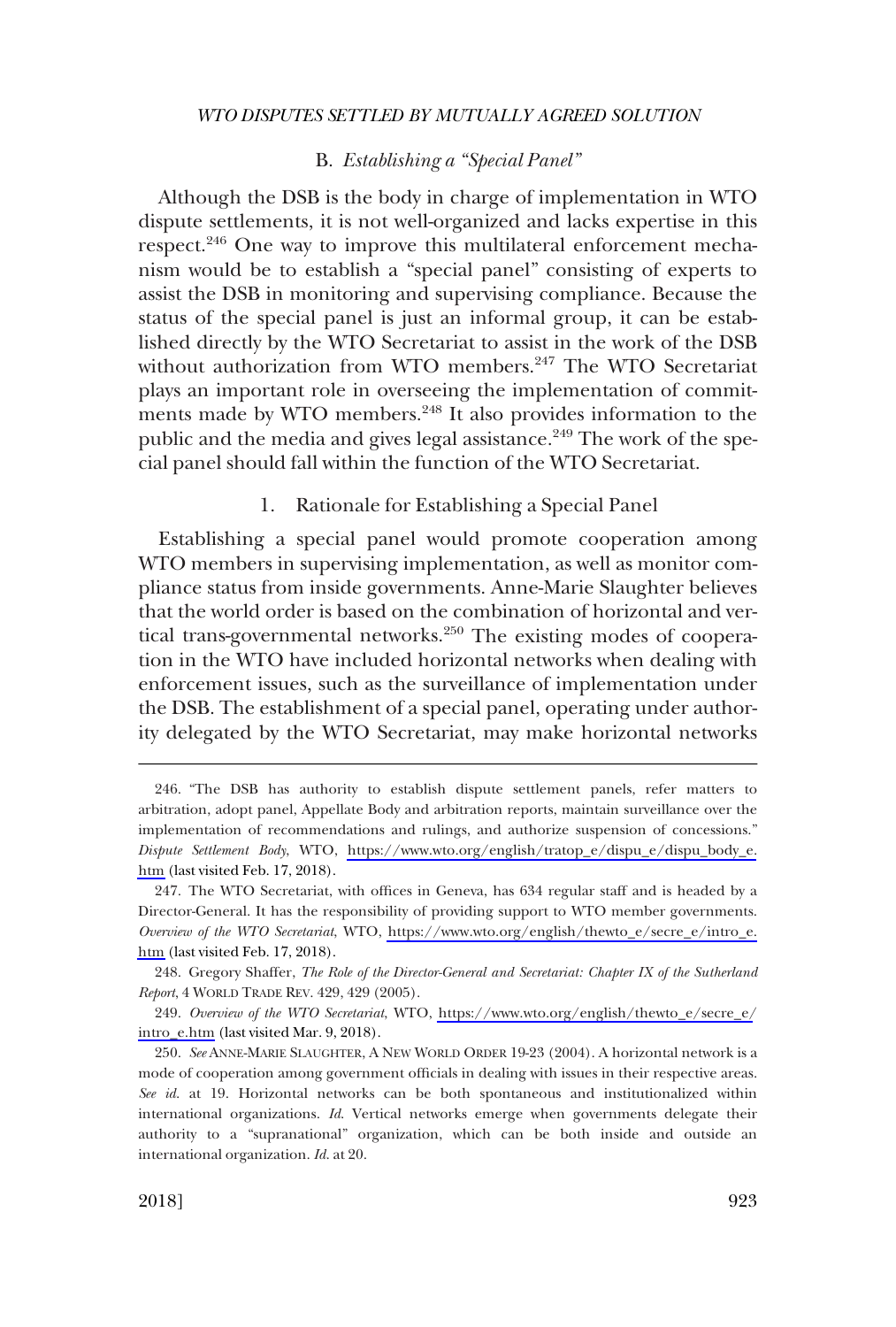among governments work more effectively. Specifically, the special panel could be made up of experts nominated by the WTO Secretariat who are more adept in supervising compliance. The special panel could also help overcome the adversarial nature of the DSB in exercising the surveillance function.

The special panel could not only promote cooperation in the transgovernmental horizontal network under the DSB, but also establish a "quasi-vertical" network, connecting itself with WTO members' enforcement departments by collecting domestic compliance information, monitoring compliance status, and providing technical assistance programs. This connection may also promote enforcement within the member states by influencing the checks and balances between different interest groups.<sup>251</sup> For example, by collecting compliance information and increasing transparency, the special panel may reduce the information costs to the public and encourage consumers to resist the noncompliance of a protectionist interest group.252 The practice of establishing an independent body to form a vertical trans-governmental network is not rare in international society. For example, when dealing with securities fraud, the International Organization of Securities Commissions ("IOSCO") established a monitoring group to identify problems in compliance under the Multilateral Memorandum of Understanding ("MMOU") and practiced the method of "name and shame" for members who violated the MMOU.<sup>253</sup> To prevent illicit funds from being circulated in the financial system, the G-7 ministers established the Financial Action Task Force ("FATF"), an independent international body.254 FATF created a blacklist of the jurisdictions that did not effectively implement its recommendations and called on other members to refrain from making transactions with jurisdictions on the blacklist.<sup>255</sup>

Similarly, in the context of international trade, the WTO could strive to establish a vertical inter-governmental network like in the international financial system to check and balance the autonomy of WTO members in implementing WTO rulings and making MASs. An

<sup>251.</sup> *See id*. at 30.

<sup>252.</sup> John O. McGinnis & Mark L. Movsesian, *The World Trade Constitution*, 114 HARV. L. REV. 511, 547-548 (2000).

<sup>253.</sup> *See* Stavros Gadinis, *Three pathways to global standards: private, regulator, and ministry networks*,109 AM. J. INT'L L. 1, 25-28 (2015).

<sup>254.</sup> Mark Pieth, *International Standards against Money Laundering*, *in* A COMPARATIVE GUIDE TO ANTI-MONEY LAUNDERING: A CRITICAL ANALYSIS OF SYSTEMS IN SINGAPORE, SWITZERLAND, THE UK AND THE USA, 3, 8 (Mark Pieth & Gemma Aiolfi eds., 2004).

<sup>255.</sup> *See id*. at 28-32.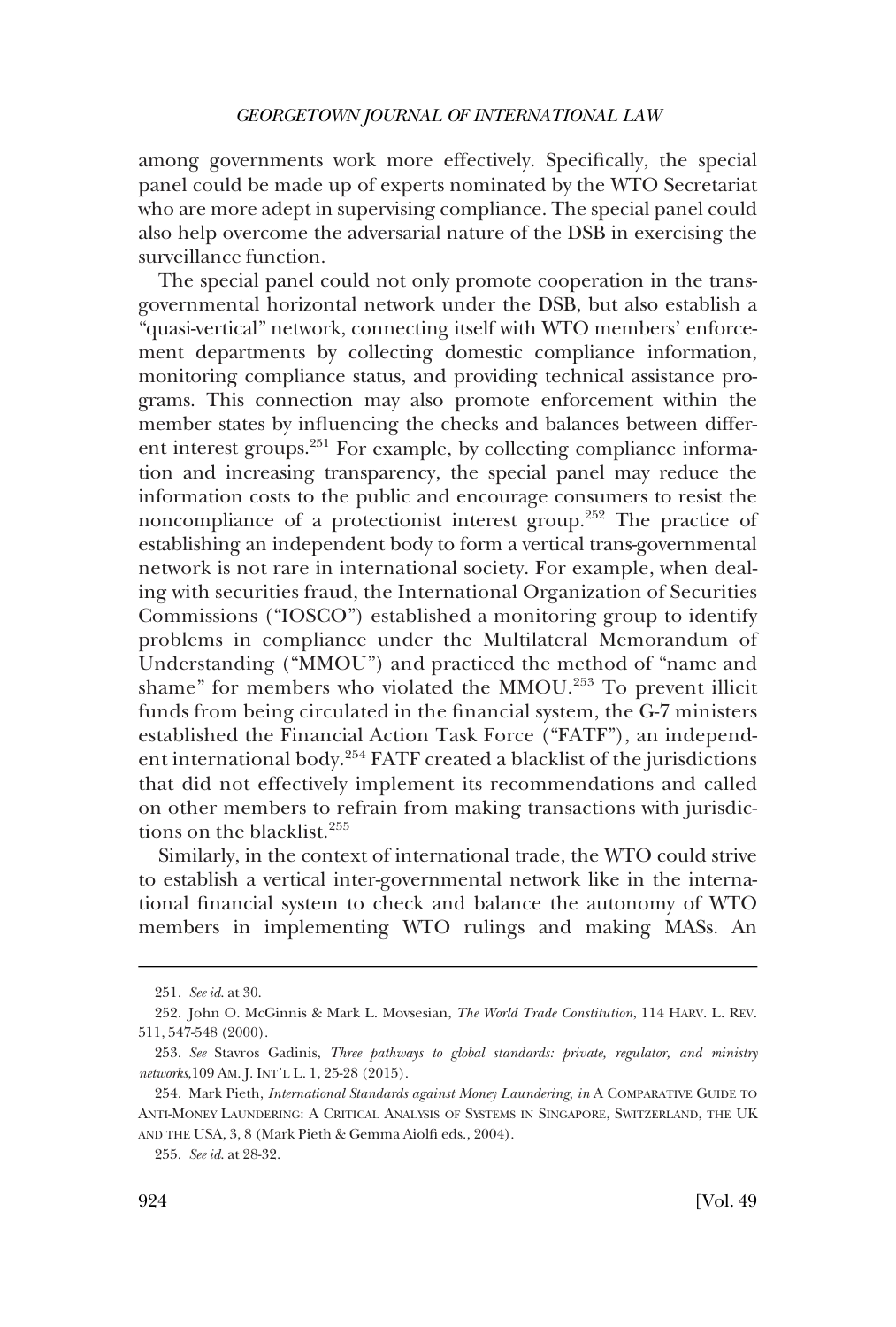<span id="page-38-0"></span>informal special panel established by the WTO Secretariat could also help avoid the opposition of the powerful states because it may need no formal authorization from the ministerial conferences or the General Council to be established. Although the special panel is not a supranational institution, to some extent, it can play a similar role as an independent body, especially when it assists in exercising management functions.

# 2. Functions of the Special Panel

First, the special panel would help examine the contents of MASs. Article 3.6 and Article 21.6 of the DSU demand notification by the dispute parties but do not explain how the information provided by the dispute parties should be verified.<sup>256</sup> If a special panel were established to assist the DSB in examining the content of MASs, it would be able to give its opinion on whether the MAS in question has met the requirements of Articles 3.5 and 3.6, whether the MAS notified by the dispute parties is a final solution to the dispute, whether the MAS is specific enough to demonstrate the enforcement steps, whether the dispute parties have contracted out of WTO obligations, and whether the MAS has affected other members' benefits. After the special panel makes its opinion, it could invite other WTO members under the DSB to offer their comments.

Second, the special panel could not only examine the content of the MAS, but also actively collect compliance information from member states and spread the information to all WTO members. This action might call attention to all members regarding the compliance process of the respondent in an international society. It could also work with the trade policy review mechanism ("TPRM") to increase transparency in the WTO. The TPRM works as an administrative mechanism, contributes to the collective appreciation and evaluation of individual member's trade policies and practices, and analyzes their influence on the multilateral trading system.<sup>257</sup> By collecting and spreading compliance information in specific disputes, the special panel would supplement the functions of the TPRM and increase the reputational cost of noncompliance.258 The special panel could also learn from the FATF by creating a blacklist including the members with bad implementation

<sup>256.</sup> *See* Alschner, *supra* note 5, at 91; Zimmermann, *supra* note 94, at 403.

*Trade Policy Review Mechanism (TPRM)*, WTO, [https://www.wto.org/english/docs\\_e/](https://www.wto.org/english/docs_e/legal_e/29-tprm_e.htm) 257. [legal\\_e/29-tprm\\_e.htm](https://www.wto.org/english/docs_e/legal_e/29-tprm_e.htm) (last visited Apr. 8, 2017).

<sup>258.</sup> Supplemented with the functions of the TPRM, the special panel would play a different role in supervising the enforcement of WTO obligations. The special panel would concentrate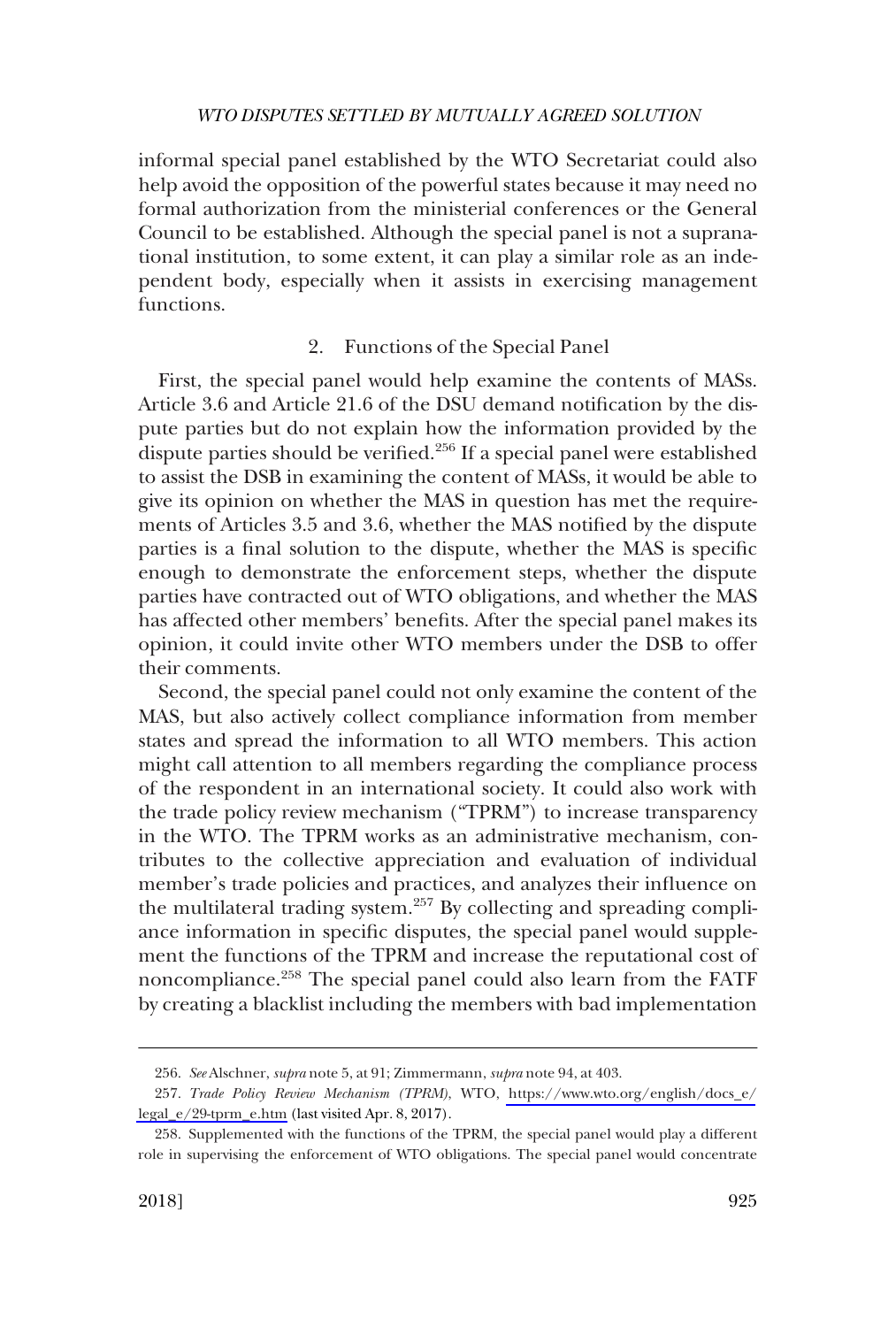records.<sup>259</sup> This method of increasing transparency could effectively push member states to make their measures consistent with the covered agreements.

When collecting and spreading information, the special panel could also cooperate with non-governmental organizations ("NGOs"), enabling them to play an assisting role in information collection and assessment.<sup>260</sup> The participation of international NGOs, furthermore, could balance the influence of special interest groups within member states.

Third, the special panel could help promote capacity building in developing countries. Capacity limitations of member states have been considered a major reason for noncompliance by proponents of managerialism.261 After the establishment of the WTO, various developing countries incurred significant costs to comply with their obligations under the new agreements, such as TRIPS.<sup>262</sup> Sometimes, they must create new legislative and regulatory regimes and systems to comply with their obligations.<sup>263</sup> Taking climate change as an example, due to the capacity limitation in some developing countries in adapting to climate change and promoting research and development on technologies, one of the most urgent issues to be resolved is how environmentally sound technologies can be transferred from developed countries to developing countries.<sup>264</sup> Without the capability of acquiring proper technology, complying with TRIPS will probably incur high compliance cost.265 The special panel could establish a direct relationship with compliance departments within countries that require capability building. For example, the special panel under the DSB could draw lessons from the IOSCO, which established the knowledge-sharing mechanism, to

solely on the enforcement issues arising in specific cases brought by WTO members to the Dispute Settlement Mechanism.

<sup>259.</sup> For example, the FATF perceived the Democratic People's Republic of Korea (DPRK) and Iran as Non-Cooperative Countries or Territories (NCCTs) in its 2018 Public Statement. *See*  Fin. Action Task Force, *Public Statement* (Feb. 23, 2018), [http://www.fatf-gafi.org/publications/](http://www.fatf-gafi.org/publications/high-riskandnon-cooperativejurisdictions/documents/public-statement-february-2018.html) [high-riskandnon-cooperativejurisdictions/documents/public-statement-february-2018.html](http://www.fatf-gafi.org/publications/high-riskandnon-cooperativejurisdictions/documents/public-statement-february-2018.html).

<sup>260.</sup> *See* CHAYES & CHAYES, *supra* note 142, at 28.

<sup>261.</sup> *See id*. at 271.

<sup>262.</sup> *See* NARLIKAR, *supra* note 243, at 71-73.

<sup>263.</sup> *See* Gregory Shaffer, *Can WTO Technical Assistance and Capacity-Building Serve Developing Countries?*, 23 WIS. INT'L L. J. 643, 654-655 (2005).

<sup>264.</sup> Meir Perez Pugatch, *Global Challenges Rep.: Intellectual Property & the Transfer of Environmentally Sound Technologies*, at 21-23 (June 2011), [http://www.wipo.int/edocs/pubdocs/](http://www.wipo.int/edocs/pubdocs/en/wipo_pub_gc_4.pdf) [en/wipo\\_pub\\_gc\\_4.pdf](http://www.wipo.int/edocs/pubdocs/en/wipo_pub_gc_4.pdf).

<sup>265.</sup> *See* Khorsed Zaman, *The TRIPS Patent Protection Provisions and Their Effects on Transferring Climate Change Technologies to LDCs and Poor Developing Countries: A Critical Appraisal*, 3 ASIAN J. INT'L L. 137, 148-49 (2013).